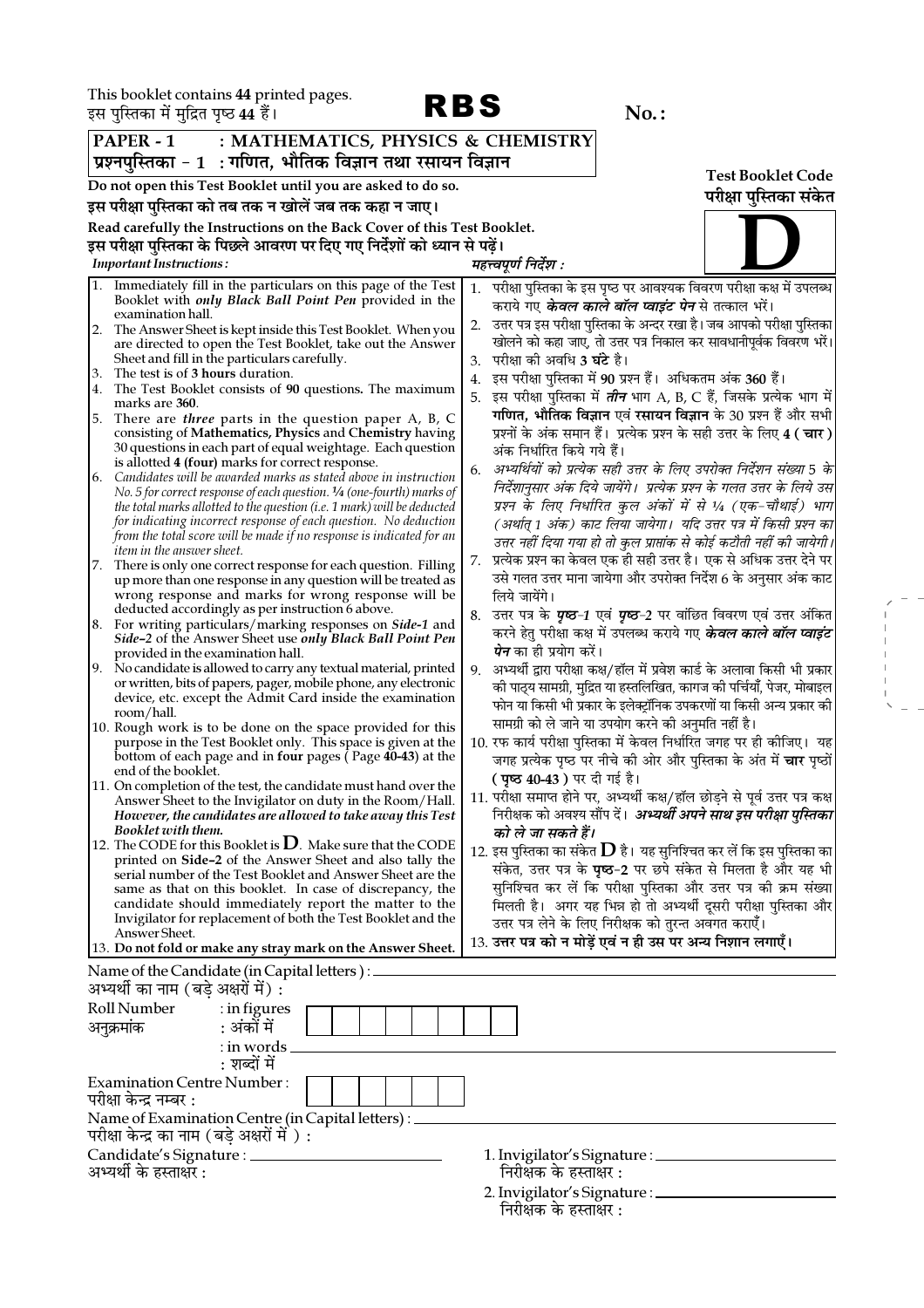#### **PART A - MATHEMATICS**

- If S is the set of distinct values of 'b' for 1. which the following system of linear equations
	- $x+y+z=1$  $x + ay + z = 1$
	- $ax + by + z = 0$

has no solution, then S is:

- an empty set  $(1)$
- an infinite set  $(2)$
- a finite set containing two or more  $(3)$ elements
- a singleton  $(4)$
- The following statement  $2.$  $(p\rightarrow q)\rightarrow [(-p\rightarrow q)\rightarrow q]$  is :
	- a tautology  $(1)$
	- equivalent to  $\sim p \rightarrow q$  $(2)$
	- equivalent to  $p \rightarrow \sim q$  $(3)$
	- $(4)$ a fallacy
- If  $5(\tan^2 x \cos^2 x) = 2\cos 2x + 9$ , then the  $3.$ value of  $\cos 4x$  is:
	- $(1)$  $\frac{1}{3}$  $(2)$  $\frac{2}{9}$  $(3)$
- यदि S, 'b' की उन विभिन्न मानों का समुच्चय है जिनके  $\mathbf{1}$ . लिए निम्न रैखिक समीकरण निकाय
	- $x+y+z=1$
	- $x + ay + z = 1$

 $ax + by + z = 0$ 

का कोई हल नहीं है, तो  $S$ :

- एक रिक्त समुच्चय है  $(1)$
- एक अपरिमित समुच्चय है  $(2)$
- एक परिमित समुच्चय है जिसमें दो या अधिक  $(3)$ अवयव हैं
- एक ही अवयव वाला समच्चय है  $(4)$
- निम्न कथन  $2.$

 $(1)$ 

 $(2)$ 

 $(3)$ 

 $(4)$ 

 $\frac{1}{3}$ 

- $(p\rightarrow q)\rightarrow[(\sim p\rightarrow q)\rightarrow q]$ :
	- (1) एक पुनरुक्ति (tautology) है
	- (2) ~p→q के समतुल्य है
	- (3)  $p \rightarrow \sim q$  के समतुल्य है
	- $(4)$  एक हेत्वाभास (fallacy) है
- यदि 5(tan<sup>2</sup>  $x \cos^2 x$ ) = 2cos 2x + 9, तो  $3.$  $\cos 4x$  का मान है:

 $D/Page$  2

 $(4)$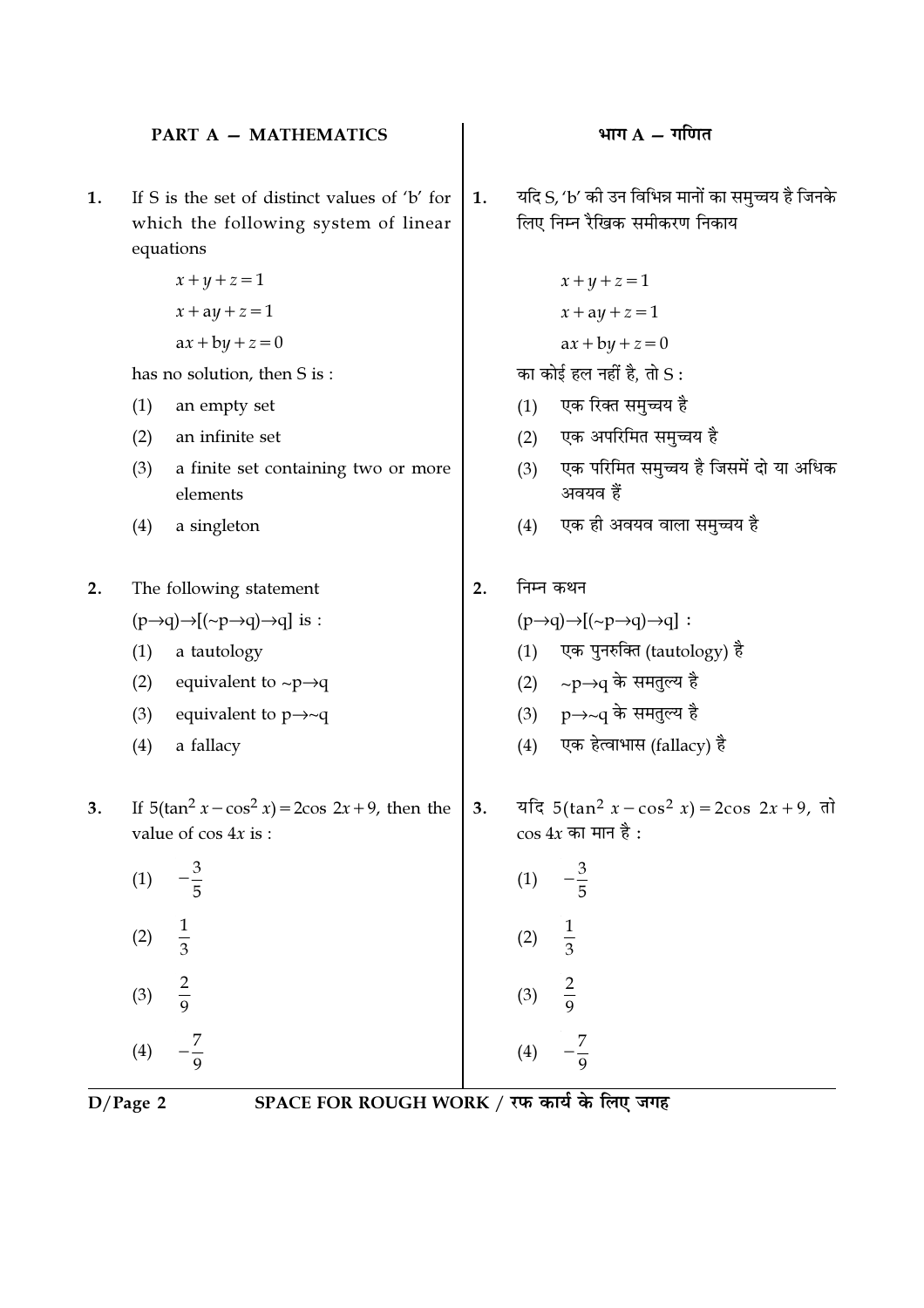For three events A, B and C, 4. P(Exactly one of A or B occurs)  $= P(Exactly one of B or C occurs)$ = P(Exactly one of C or A occurs) =  $\frac{1}{4}$  and  $P(All$  the three events occur simultaneously) =  $\frac{1}{16}$ .

> Then the probability that at least one of the events occurs, is:

 $\frac{1}{7}$  $\overline{7}$  $(1)$  $(2)$  $(3)$  $(4)$ 

तीन घटनाओं A, B तथा C के लिए  $\overline{4}$ .  $P(A \n34$ थवा B में से केवल एक घटित होती है)  $=$  P(B अथवा C में से केवल एक घटित होती है)  $P(C$ अथवा $A$ में से केवल एक घटित होती है) =  $\frac{1}{4}$  तथा P(सभी तीन घटनाएँ एक साथ घटित होती हैं) =  $\frac{1}{16}$  है,

तो प्रायिकता कि कम से कम एक घटना घटित हो, है :

$$
\begin{array}{cccc}\n\text{1} & \frac{7}{32} & & & \\
\text{2} & \frac{7}{16} & & & \\
\text{3} & \frac{7}{64} & & & \\
\text{4} & \frac{3}{16} & & & \\
\text{5} & \frac{3}{16} & & & \\
\text{6} & \frac{3}{16} & & & \\
\end{array}
$$

माना ω एक सम्मिश्र संख्या ऐसी है कि 2ω + 1 = z Let  $\omega$  be a complex number such that | 5. जहाँ  $z = \sqrt{-3}$  है। यदि  $2\omega+1=z$  where  $z=\sqrt{-3}$ . If  $\begin{vmatrix} 1 & 1 & 1 \\ 1 & -\omega^2 - 1 & \omega^2 \\ 1 & \omega^2 & \omega^7 \end{vmatrix} = 3k,$  $\begin{vmatrix} 1 & 1 & 1 \\ 1 & -\omega^2 - 1 & \omega^2 \\ 1 & \omega^2 & \omega^7 \end{vmatrix} = 3k$   $\frac{3}{6}$ तो  $k$  बराबर है : then k is equal to:  $(1)$   $-z$  $(1)$   $-z$  $(2)$  $\boldsymbol{z}$  $(2)$  $\boldsymbol{z}$  $(3)$  $-1$  $(3)$  $-1$ 

$$
\overline{D/Page\ 3}
$$

 $(4)$ 

 $\overline{1}$ 

5.

SPACE FOR ROUGH WORK / रफ कार्य के लिए जगह

 $(4)$ 

 $\mathbf{1}$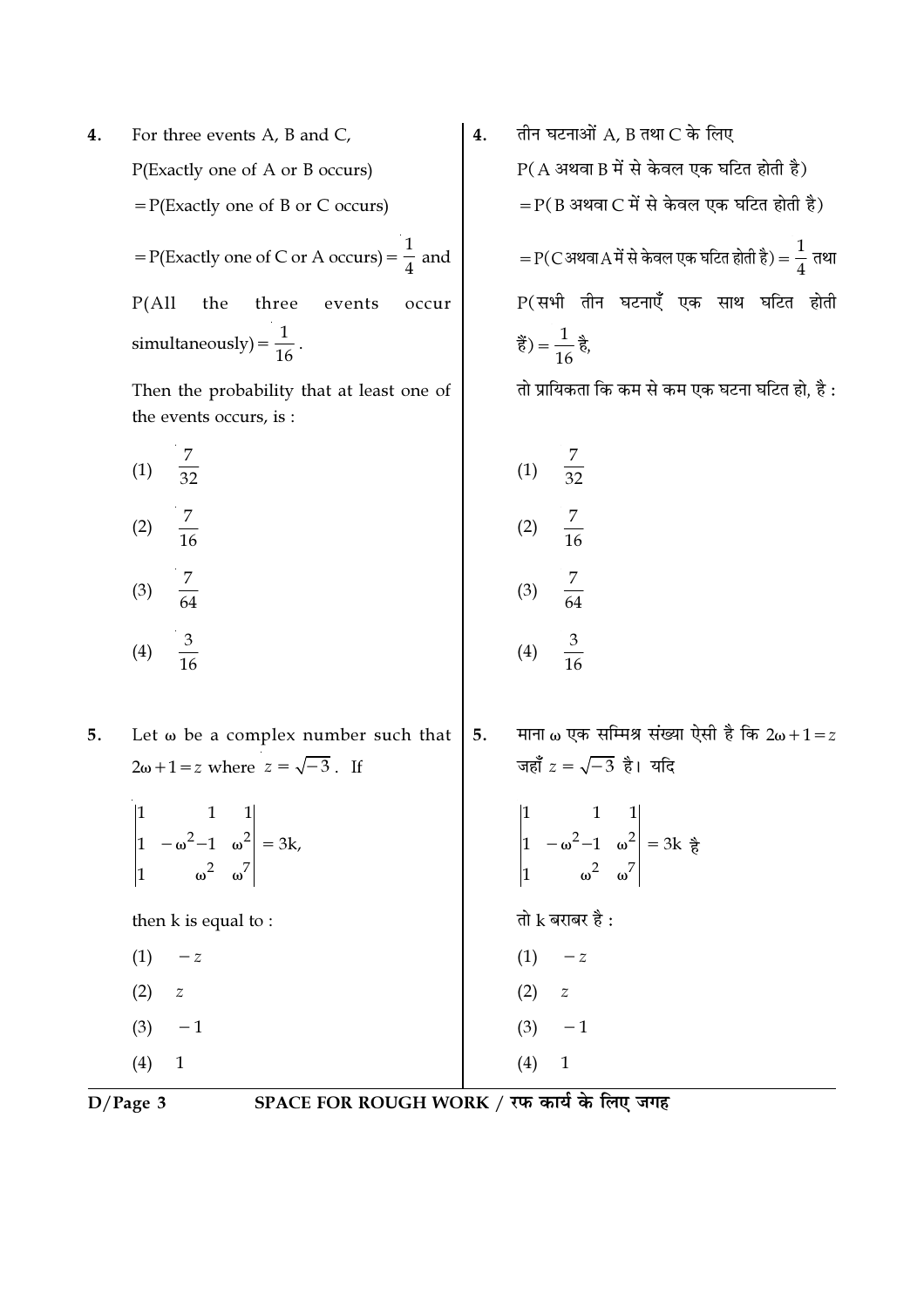6. Let k be an integer such that the triangle with vertices  $(k, -3k)$ ,  $(5, k)$  and  $(-k, 2)$ has area 28 sq. units. Then the orthocentre of this triangle is at the point :

| (1) | $\left(2, -\frac{1}{2}\right)$ |
|-----|--------------------------------|
| (2) | $\left(1, \frac{3}{4}\right)$  |
| (3) | $\left(1, -\frac{3}{4}\right)$ |
| (4) | $\left(2,\frac{1}{2}\right)$   |

- 7. Twenty meters of wire is available for fencing off a flower-bed in the form of a circular sector. Then the maximum area (in sq. m) of the flower-bed, is:
	- 12.5  $(1)$
	- $(2)$ 10
	- $(3)$ 25
	- $(4)$ 30
- The area (in sq. units) of the region 8.  $\{(x, y) : x \ge 0, x+y \le 3, x^2 \le 4y \text{ and }$  $y \leq 1 + \sqrt{x}$  is :
	- 59  $(1)$  $\overline{12}$  $\frac{3}{2}$  $(2)$  $rac{7}{3}$  $(3)$

 $rac{5}{2}$ 

माना k एक ऐसा पूर्णांक है कि त्रिभुज, जिसके शीर्ष 6. (k, -3k), (5, k) तथा (-k, 2) हैं, का क्षेत्रफल 28 वर्ग इकाई है, तो त्रिभुज के लंब-केन्द्र जिस बिंदु पर है, वह है :

(1) 
$$
\left(2, -\frac{1}{2}\right)
$$
  
\n(2)  $\left(1, \frac{3}{4}\right)$   
\n(3)  $\left(1, -\frac{3}{4}\right)$   
\n(4)  $\left(2, \frac{1}{2}\right)$ 

- एक फूलों की क्यारी, जो एक वृत्त के त्रिज्य खंड के 7. रूप में है, की घेराबंदी करने के लिए बीस मीटर तार उपलब्ध है। तो फूलों की क्यारी का अधिकतम क्षेत्रफल (वर्ग मी. में), है:
	- $(1)$ 12.5
	- $(2)$ 10
	- $(3)$ 25
	- $(4)$ 30
- क्षेत्र {(x, y) :  $x \ge 0$ ,  $x + y \le 3$ ,  $x^2 \le 4y$  तथा 8.  $y \leq 1 + \sqrt{x}$  का क्षेत्रफल (वर्ग इकाइयों) में है:

| (1) | 59<br>$\frac{1}{12}$ |
|-----|----------------------|
| (2) | $rac{3}{2}$          |
| (3) | $\frac{7}{3}$        |
| (4) | 5<br>$\overline{z}$  |

 $(4)$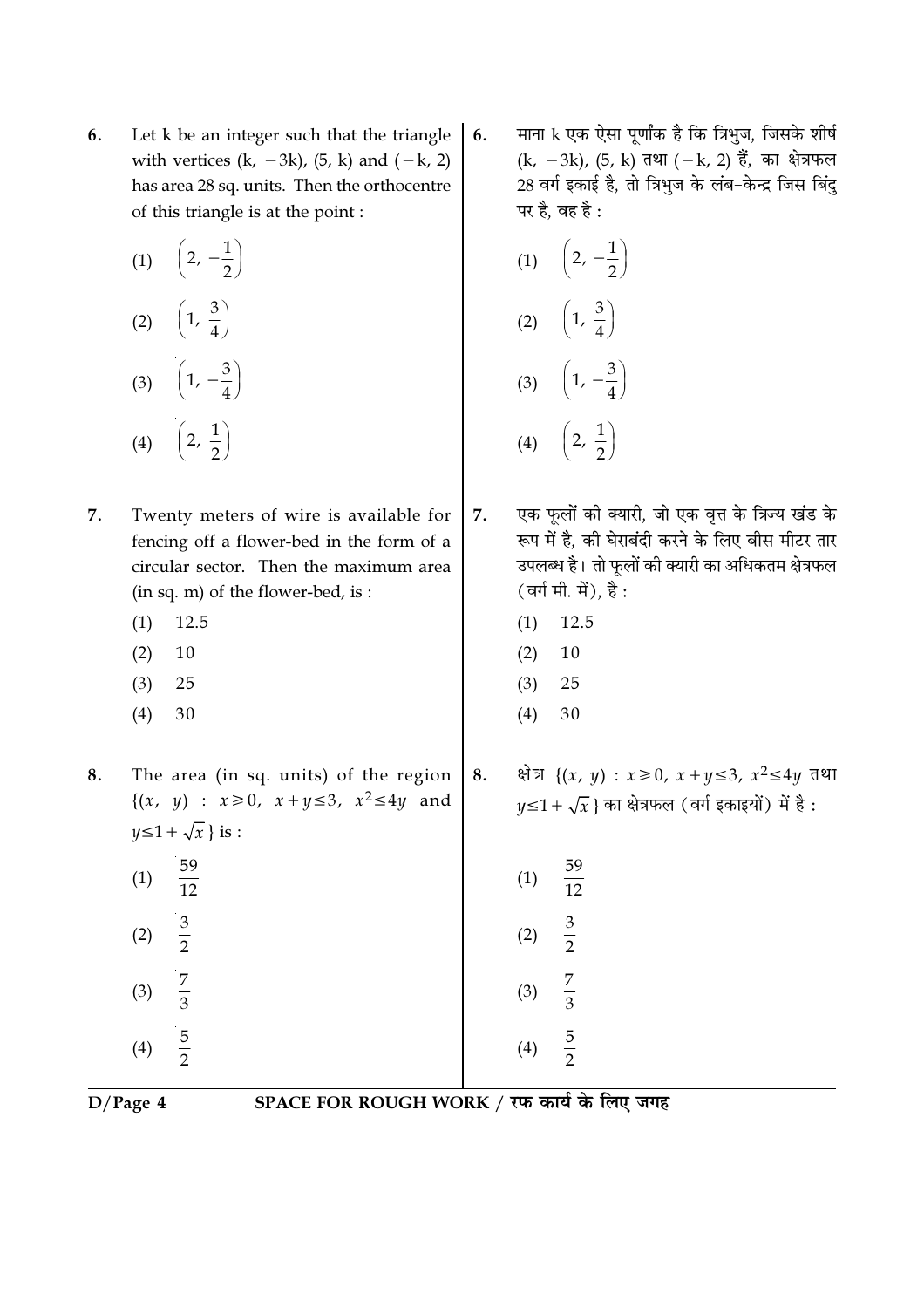9. If the image of the point  $P(1, -2, 3)$  in the plane,  $2x + 3y - 4z + 22 = 0$  measured parallel to the line,  $\frac{x}{1} = \frac{y}{4} = \frac{z}{5}$  is Q, then PQ is equal to:

- $(1)$  $3\sqrt{5}$
- $2\sqrt{42}$  $(2)$
- $(3)$  $\sqrt{42}$
- $(4)$  $6\sqrt{5}$

 $\sqrt{1-9x^3}$ 

 $\frac{1}{1+9x^3}$ 

- यदि बिंदु  $P(1, -2, 3)$  का समतल 9.  $2x + 3y - 4z + 22 = 0$  में वह प्रतिबिंब जो रेखा  $\frac{x}{1} = \frac{y}{4} = \frac{z}{5}$  के समांतर है, Q है, तो PQ बराबर है:
- $3\sqrt{5}$  $(1)$ 
	- $(2)$  $2\sqrt{42}$
	- $(3)$  $\sqrt{42}$

$$
(4) 6\sqrt{5}
$$

**10.** If for 
$$
x \in (0, \frac{1}{4})
$$
, the derivative of  $\tan^{-1}(\frac{6x\sqrt{x}}{1-9x^3})$  is  $\sqrt{x} \cdot g(x)$ , then  $g(x)$    
 equals:

 $\overline{\phantom{a}}$ 

(1) 
$$
\frac{9}{1+9x^3}
$$
  
\n(2)  $\frac{3x\sqrt{x}}{1-9x^3}$   
\n(3)  $\frac{3x\sqrt{x}}{1-9x^3}$   
\n(4)  $\frac{9}{1+9x^3}$   
\n(5)  $\frac{3x\sqrt{x}}{1-9x^3}$ 

(3) 
$$
\frac{3x}{1-9x^3}
$$
  
\n(4)  $\frac{3}{1-9x^3}$   
\n(5)  $\frac{3x}{1-9x^3}$   
\n(6)  $\frac{3x}{1-9x^3}$ 

 $\frac{1}{1+9x^3}$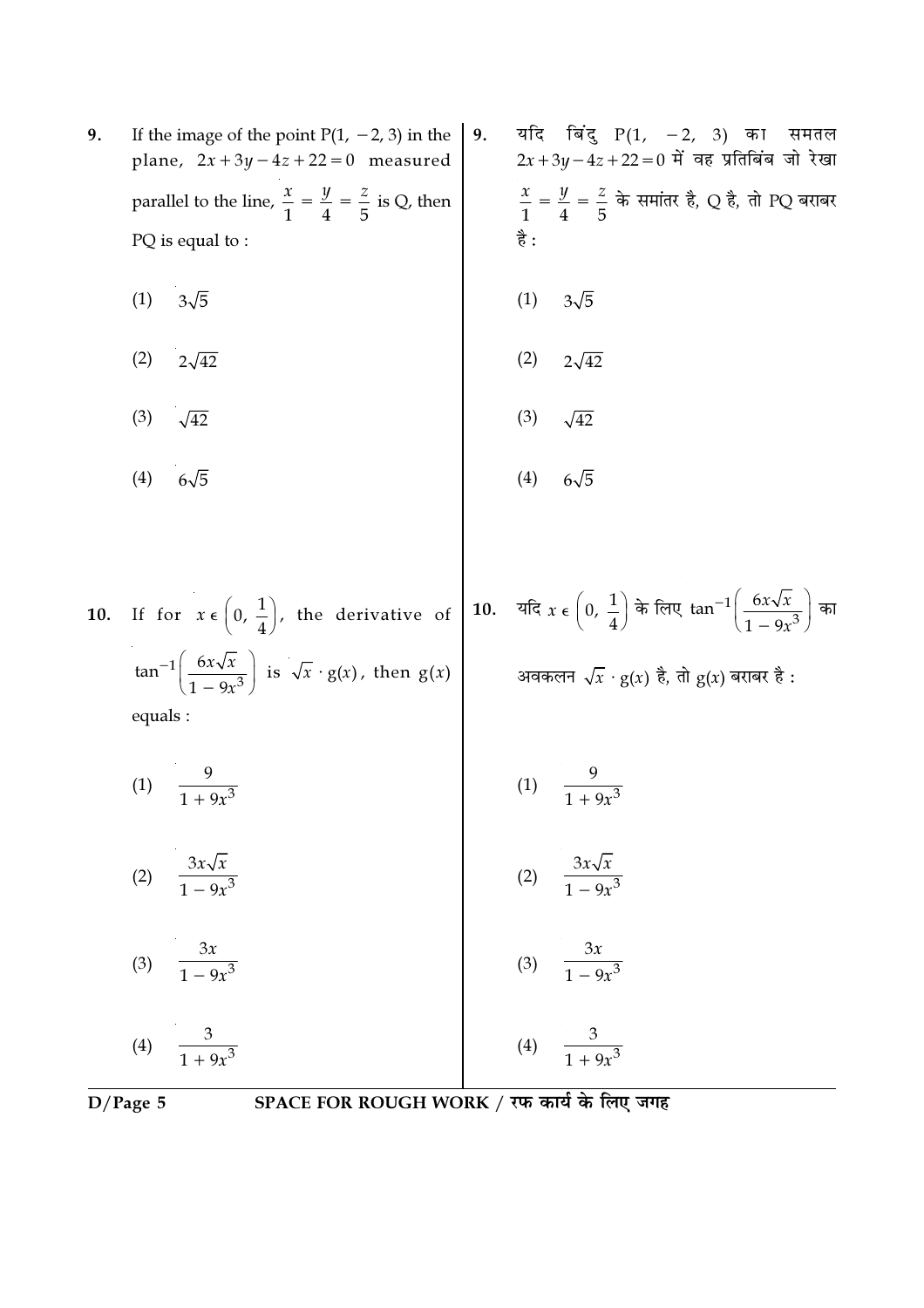|     | 11. If $(2 + \sin x) \frac{dy}{dx} + (y + 1)\cos x = 0$ and 11. $\frac{d\pi}{dx} (2 + \sin x) \frac{dy}{dx} + (y + 1)\cos x = 0$ $\frac{d\pi}{dx}$                                                                  |     |                                                                                                                                                                                             |
|-----|---------------------------------------------------------------------------------------------------------------------------------------------------------------------------------------------------------------------|-----|---------------------------------------------------------------------------------------------------------------------------------------------------------------------------------------------|
|     | $y(0) = 1$ , then $y\left(\frac{\pi}{2}\right)$ is equal to :                                                                                                                                                       |     | $y(0) = 1$ है, तो $y\left(\frac{\pi}{2}\right)$ बराबर है:                                                                                                                                   |
|     | (1) $\frac{1}{3}$                                                                                                                                                                                                   |     | (1) $\frac{1}{3}$                                                                                                                                                                           |
|     | $-\frac{2}{3}$<br>(2)                                                                                                                                                                                               |     | (2) $-\frac{2}{3}$                                                                                                                                                                          |
|     | $-\frac{1}{3}$<br>(3)                                                                                                                                                                                               |     | $-\frac{1}{3}$<br>(3)                                                                                                                                                                       |
|     | (4) $\frac{4}{3}$                                                                                                                                                                                                   |     | (4) $\frac{4}{3}$                                                                                                                                                                           |
| 12. | Let a vertical tower AB have its end A on<br>the level ground. Let C be the mid-point<br>of AB and P be a point on the ground such<br>that $AP = 2AB$ . If $\angle BPC = \beta$ , then $\tan \beta$ is<br>equal to: | 12. | माना एक ऊर्ध्वाधर मीनार AB ऐसी है कि उसका<br>सिरा A भूमि पर है। माना AB का मध्य बिंदु C है<br>तथा भूमि पर स्थित बिंदु P ऐसा है कि AP=2AB<br>यदि ∠BPC = $\beta$ है, तो tan $\beta$ बराबर है: |
|     | $\frac{6}{7}$<br>(1)                                                                                                                                                                                                |     | $\frac{6}{1}$<br>(1)                                                                                                                                                                        |
|     | $\frac{1}{4}$<br>(2)                                                                                                                                                                                                |     | $\frac{1}{4}$<br>(2)                                                                                                                                                                        |
|     | $\frac{2}{9}$<br>(3)                                                                                                                                                                                                |     | $\frac{2}{9}$ $\frac{4}{9}$<br>(3)                                                                                                                                                          |
|     | $\frac{4}{9}$<br>(4)                                                                                                                                                                                                |     | (4)                                                                                                                                                                                         |

SPACE FOR ROUGH WORK / रफ कार्य के लिए जगह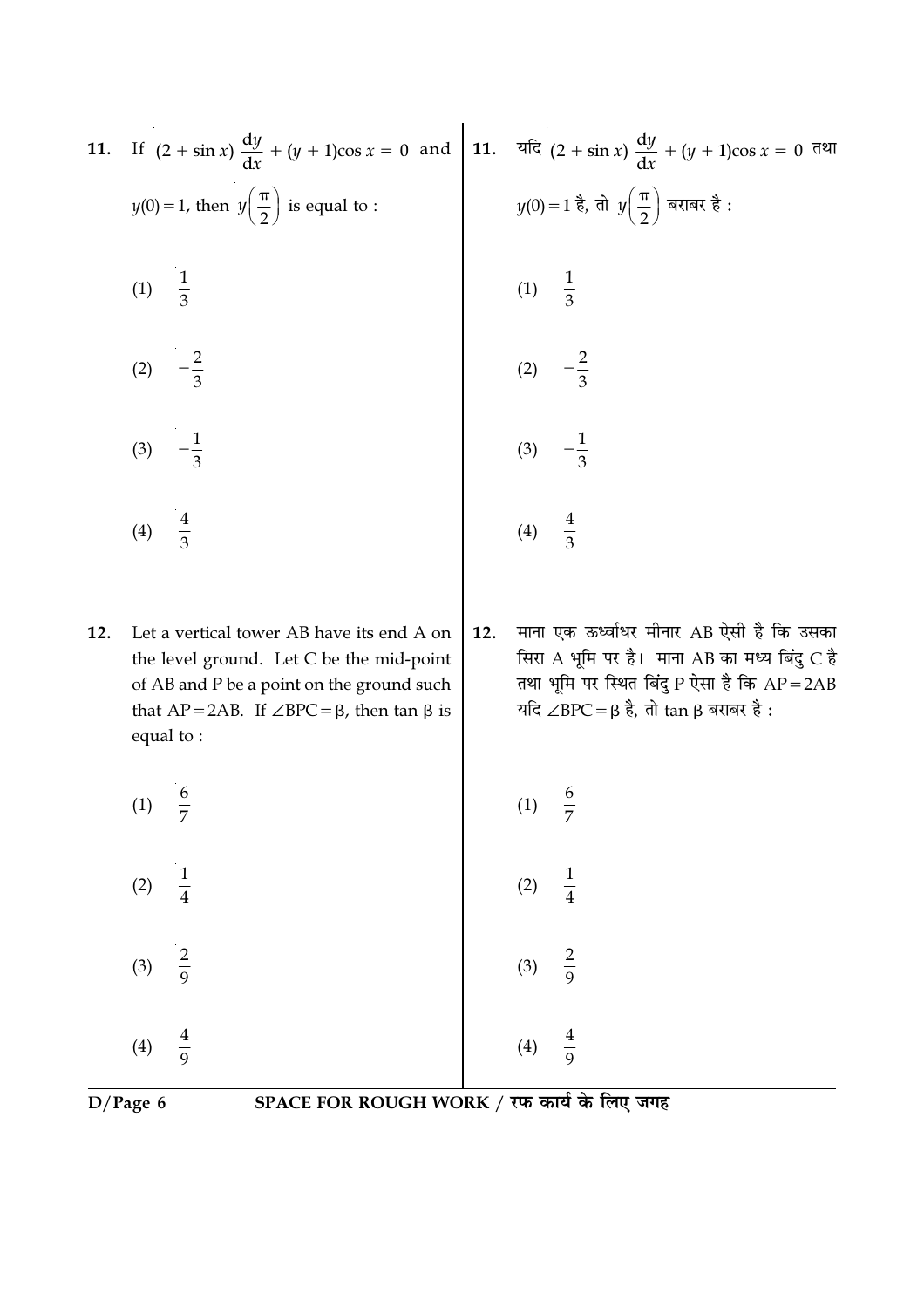| 13. | If $A = \begin{bmatrix} 2 & -3 \\ -4 & 1 \end{bmatrix}$ , then adj (3A <sup>2</sup> +12A) is 13. $\pi$ and $A = \begin{bmatrix} 2 & -3 \\ -4 & 1 \end{bmatrix}$ $\frac{3}{6}$ , $\pi$ adj (3A <sup>2</sup> +12A) |     |                                                                   |  |
|-----|------------------------------------------------------------------------------------------------------------------------------------------------------------------------------------------------------------------|-----|-------------------------------------------------------------------|--|
|     | equal to:                                                                                                                                                                                                        |     | बराबर है :                                                        |  |
|     | (1) $\begin{vmatrix} 72 & -84 \\ -63 & 51 \end{vmatrix}$                                                                                                                                                         |     | (1) $\begin{vmatrix} 72 & -84 \\ -63 & 51 \end{vmatrix}$          |  |
|     | (2) $\begin{bmatrix} 51 & 63 \\ 84 & 72 \end{bmatrix}$                                                                                                                                                           |     | (2) $\begin{bmatrix} 51 & 63 \\ 84 & 72 \end{bmatrix}$            |  |
|     | (3) $\begin{bmatrix} 51 & 84 \\ 63 & 72 \end{bmatrix}$                                                                                                                                                           |     | (3) $\begin{bmatrix} 51 & 84 \\ 63 & 72 \end{bmatrix}$            |  |
|     | (4) $\begin{vmatrix} 72 & -63 \\ -84 & 51 \end{vmatrix}$                                                                                                                                                         |     | (4) $\begin{bmatrix} 72 & -63 \\ -84 & 51 \end{bmatrix}$          |  |
|     |                                                                                                                                                                                                                  |     |                                                                   |  |
| 14. | For any three positive real numbers<br>a, b and c,                                                                                                                                                               | 14. | किन्हीं तीन धनात्मक वास्तविक संख्याओं $a$ , $b$ तथा $c$<br>के लिए |  |
|     | $9(25a^2 + b^2) + 25(c^2 - 3ac) = 15b(3a + c).$                                                                                                                                                                  |     | $9(25a^2 + b^2) + 25(c^2 - 3ac) = 15b(3a + c)$                    |  |
|     | Then:                                                                                                                                                                                                            |     | है, तो :                                                          |  |
|     | b, c and a are in G.P.<br>(1)                                                                                                                                                                                    |     | b, c तथा a गुणोत्तर श्रेढी में हैं<br>(1)                         |  |
|     | b, c and a are in A.P.<br>(2)                                                                                                                                                                                    |     | b, c तथा a समांतर श्रेढी में हैं<br>(2)                           |  |
|     | a, b and c are in A.P.<br>(3)                                                                                                                                                                                    |     | a, $b$ तथा $c$ समांतर श्रेढी में हैं<br>(3)                       |  |
|     | a, b and c are in G.P.<br>(4)                                                                                                                                                                                    |     | a, $b$ तथा $c$ गुणोत्तर श्रेढी में हैं<br>(4)                     |  |
|     | SPACE FOR ROUGH WORK / रफ कार्य के लिए जगह<br>$D/Page$ 7                                                                                                                                                         |     |                                                                   |  |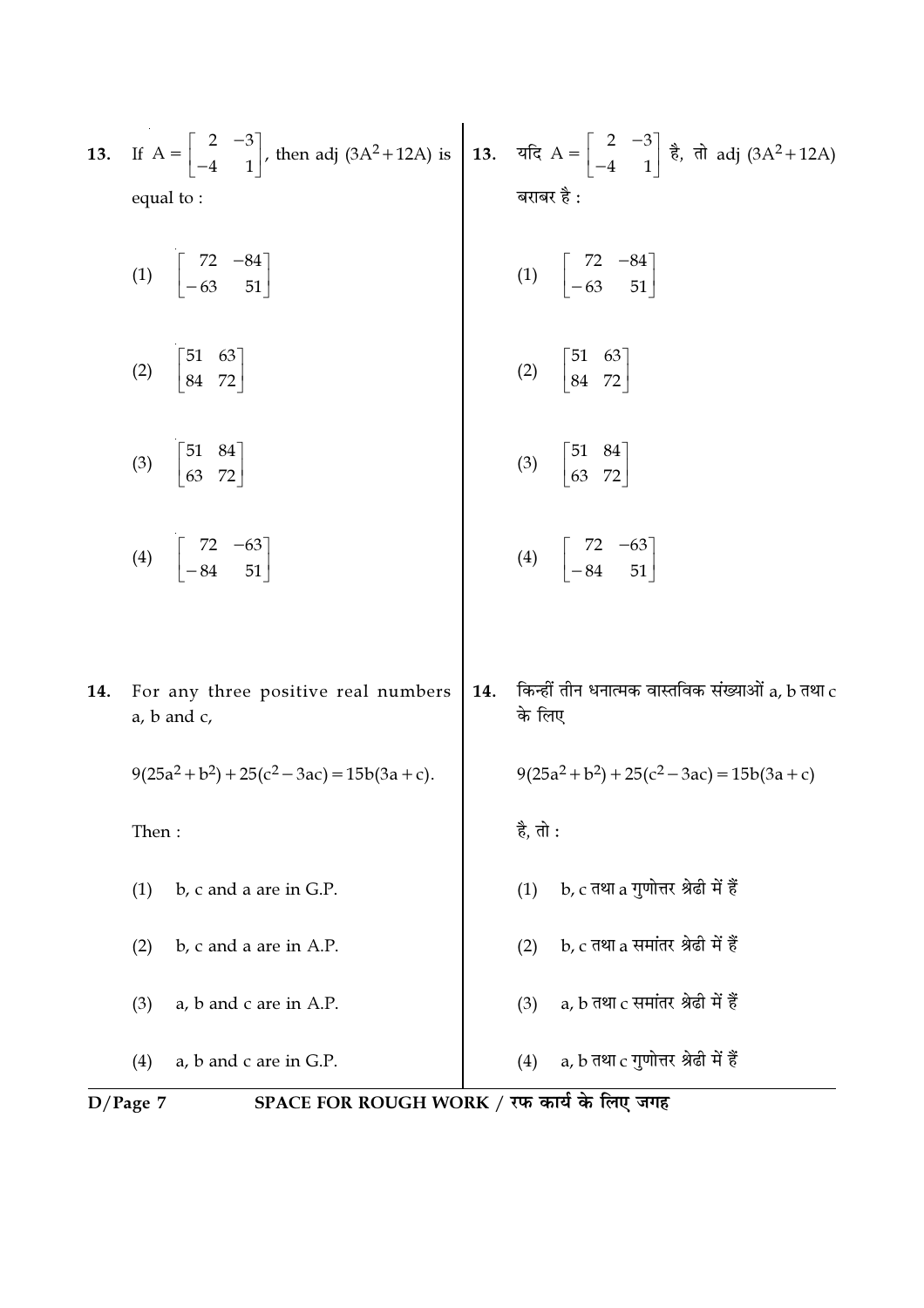| 15. | The distance of the point $(1, 3, -7)$ from                        | 15. | τ |
|-----|--------------------------------------------------------------------|-----|---|
|     | the plane passing through the point                                |     |   |
|     | $(1, -1, -1)$ , having normal perpendicular                        |     |   |
|     | to both the lines $\frac{x-1}{1} = \frac{y+2}{-2} = \frac{z-4}{3}$ |     |   |
|     | and $\frac{x-2}{2} = \frac{y+1}{-1} = \frac{z+7}{-1}$ , is :       |     |   |
|     | (1) $\frac{20}{\sqrt{74}}$                                         |     |   |
|     | (2) $\frac{10}{\sqrt{83}}$                                         |     |   |
|     | $rac{5}{\sqrt{83}}$<br>(3)                                         |     |   |
|     | (4) $\frac{10}{\sqrt{74}}$                                         |     |   |
|     |                                                                    |     |   |

एक समतल जो बिंदु (1,  $-1$ ,  $-1$ ) से होकर जाता है .<br>तथा जिसका अभिलंब दोनों रेखाओं  $\frac{x-1}{1} = \frac{y+2}{-2} = \frac{z-4}{3}$  तथा  $\frac{x-2}{2} = \frac{y+1}{-1} = \frac{z+7}{-1}$  पर लंब है, की बिंदु  $(1, 3, -7)$  से दूरी है : (1)  $\frac{20}{\sqrt{74}}$  $\frac{10}{\sqrt{83}}$  $(2)$ (3)  $\frac{5}{\sqrt{83}}$ 

16. माना  $I_n = \int \tan^n x \, dx$ ,  $(n > 1)$  है। यदि

 $I_4 + I_6 = a \tan^5 x + bx^5 + C \,$  है, जहाँ C एक<br>समाकलन अचर है, तो क्रमित युग्म (a, b) बराबर है :

$$
(4) \quad \frac{10}{\sqrt{74}}
$$

Let  $I_n = \int \tan^n x dx$ ,  $(n > 1)$ . 16.  $\mathbf{If}% =\mathbf{1}_{\mathbb{Z}}\times\mathbf{1}_{\mathbb{Z}}\times\mathbf{1}_{\mathbb{Z}}\times\mathbf{1}_{\mathbb{Z}}\times\mathbf{1}_{\mathbb{Z}}\times\mathbf{1}_{\mathbb{Z}}\times\mathbf{1}_{\mathbb{Z}}\times\mathbf{1}_{\mathbb{Z}}\times\mathbf{1}_{\mathbb{Z}}\times\mathbf{1}_{\mathbb{Z}}\times\mathbf{1}_{\mathbb{Z}}\times\mathbf{1}_{\mathbb{Z}}\times\mathbf{1}_{\mathbb{Z}}\times\mathbf{1}_{\mathbb{Z}}\times\mathbf{1}_{\mathbb{Z}}\times\mathbf$  $I_4 + I_6 = a \tan^5 x + bx^5 + C$ , where C is a constant of integration, then the ordered pair  $(a, b)$  is equal to :

(1) 
$$
\left(-\frac{1}{5}, 1\right)
$$
  
\n(2)  $\left(\frac{1}{5}, 0\right)$   
\n(3)  $\left(\frac{1}{5}, -1\right)$   
\n(4)  $\left(-\frac{1}{5}, 0\right)$   
\n(5)  $\left(\frac{1}{5}, -1\right)$   
\n(6)  $\left(\frac{1}{5}, -1\right)$   
\n(7)  $\left(-\frac{1}{5}, 1\right)$   
\n(8)  $\left(\frac{1}{5}, -1\right)$   
\n(9)  $\left(-\frac{1}{5}, 0\right)$   
\n(10)  $\left(-\frac{1}{5}, 1\right)$ 

 $D/Page 8$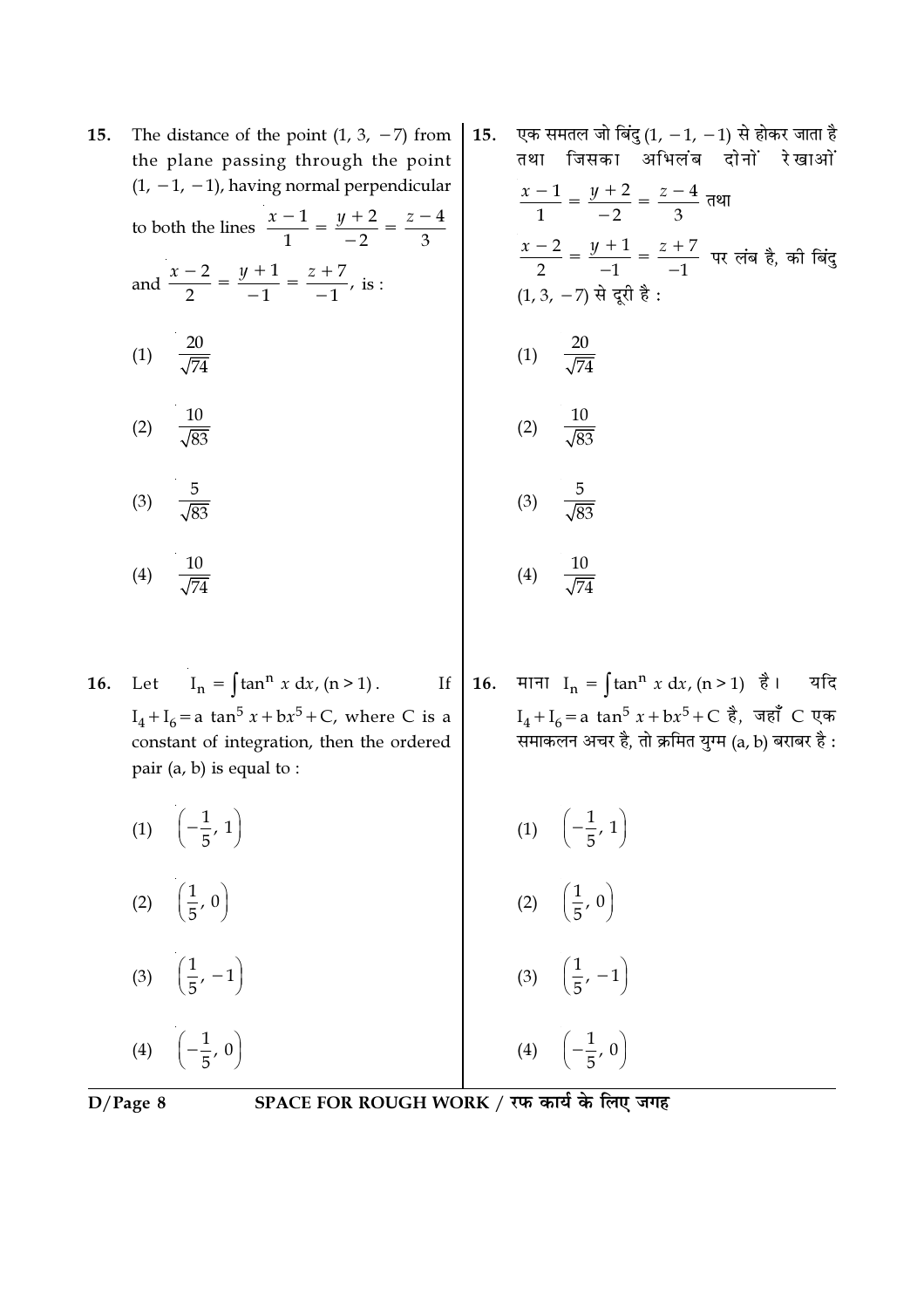एक दीर्घवृत्त, जिसका केन्द्र मूल बिन्दु पर है, की 17. The eccentricity of an ellipse whose centre 17. is at the origin is  $\frac{1}{2}$ . If one of its directrices उत्केन्द्रता  $\frac{1}{2}$  है। यदि उसकी एक नियता  $x = -4$  है, तो उसके बिंदु  $\left(1, \frac{3}{2}\right)$  पर उसके अभिलंब का is  $x = -4$ , then the equation of the normal to it at  $\left(1, \frac{3}{2}\right)$  is : समीकरण है: (1)  $2y - x = 2$ (1)  $2y - x = 2$ (2)  $4x - 2y = 1$ (2)  $4x - 2y = 1$ (3)  $4x + 2y = 7$ (3)  $4x + 2y = 7$ (4)  $x + 2y = 4$  $(4)$  $x + 2y = 4$ A hyperbola passes through the point एक अतिपरवलय बिंदु  $P(\sqrt{2}, \sqrt{3})$  से होकर जाता 18. 18.  $P(\sqrt{2}, \sqrt{3})$  and has foci at ( $\pm 2$ , 0). Then है, तथा उसकी नाभियाँ (±2,0) पर हैं, तो अतिपरवलय के बिंदु P पर खींची गई स्पर्शरेखा जिस बिंदु से होकर the tangent to this hyperbola at P also जाती है, वह है : passes through the point :  $(3\sqrt{2}, 2\sqrt{3})$  $(1)$   $(3\sqrt{2}, 2\sqrt{3})$  $(1)$ (2)  $(2\sqrt{2}, 3\sqrt{3})$ (2)  $(2\sqrt{2}, 3\sqrt{3})$ (3)  $(\sqrt{3}, \sqrt{2})$ (3)  $(\sqrt{3}, \sqrt{2})$ (4)  $(-\sqrt{2}, -\sqrt{3})$ (4)  $(-\sqrt{2}, -\sqrt{3})$ The function  $f: \mathbf{R} \to \left[-\frac{1}{2}, \frac{1}{2}\right]$  defined 19. फलन  $f: \mathbf{R} \to \left[-\frac{1}{2}, \frac{1}{2}\right]$ , जो 19.  $f(x) = \frac{x}{1 + x^2}$  द्वारा परिभाषित है: as  $f(x) = \frac{x}{1 + x^2}$ , is : (1) व्युत्क्रमणीय है। invertible.  $(1)$ (2) एकैकी है परन्तु आच्छादी नहीं है। injective but not surjective.  $(2)$ (3) आच्छादी है परन्त एकैकी नहीं है।  $(3)$ surjective but not injective. न तो आच्छादी और न ही एकैकी है। neither injective nor surjective.  $(4)$  $(4)$ SPACE FOR ROUGH WORK / रफ कार्य के लिए जगह  $D/Page$  9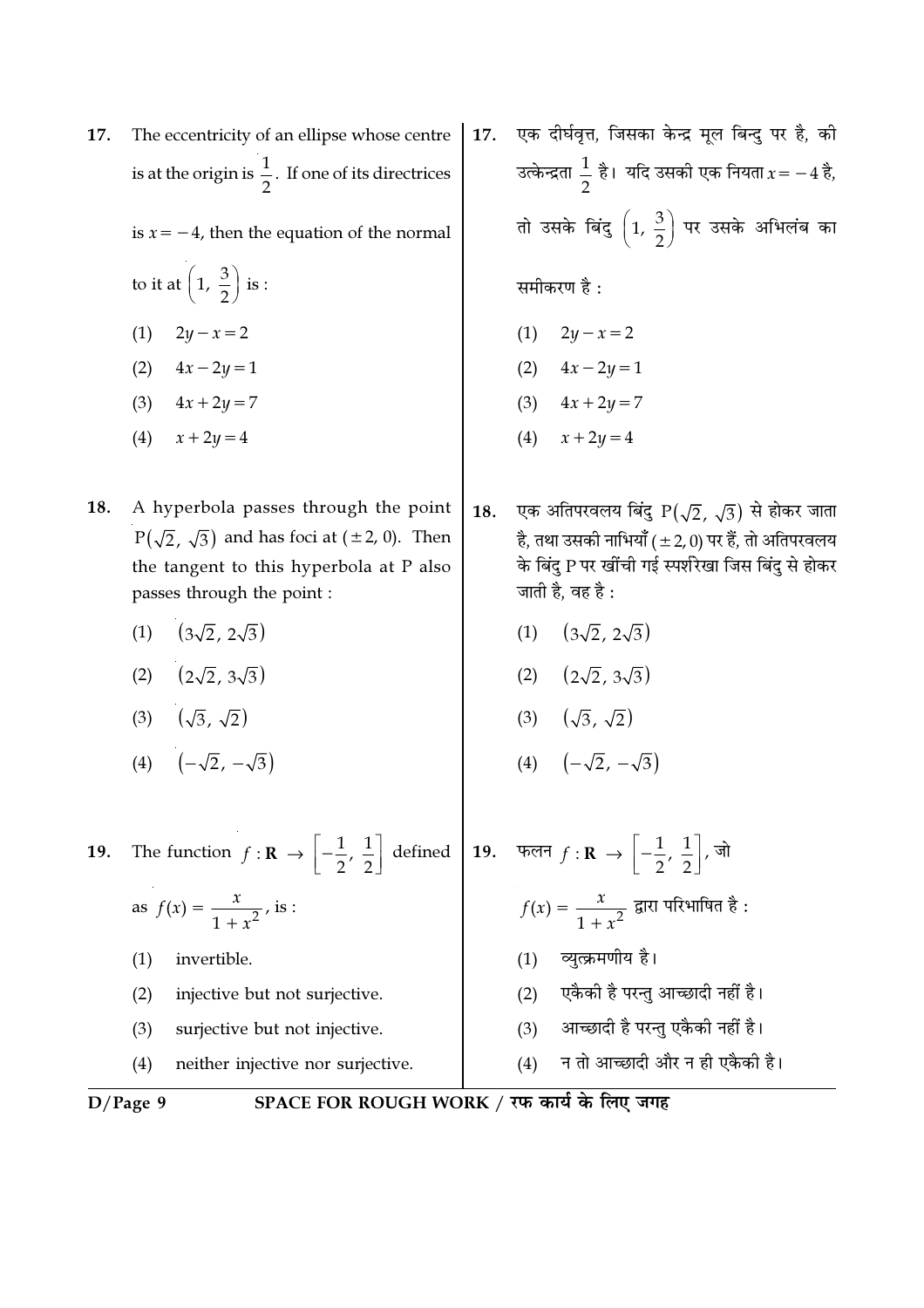20. 
$$
\lim_{x \to \frac{\pi}{2}} \frac{\cot x - \cos x}{(\pi - 2x)^3}
$$
 equals:  
\n21. Let  $\frac{1}{a} = 2\hat{i} + \hat{j} - 2\hat{k}$  and  $\frac{1}{b} = \hat{i} + \hat{j}$ .  
\n22.  $\frac{1}{16}$   
\n23.  $\frac{1}{16}$   
\n24. Let  $\frac{1}{a} = 2\hat{i} + \hat{j} - 2\hat{k}$  and  $\frac{1}{b} = \hat{i} + \hat{j}$ .  
\n25. Let  $\vec{c}$  be a vector such that  $|\vec{c} - \vec{a}| = 3$ .  
\n26.  $\lim_{x \to \frac{\pi}{2}} \frac{\cot x - \cos x}{(\pi - 2x)^3}$  and  $\vec{a} \neq \frac{\pi}{2}$   
\n27. Let  $\vec{a} = 2\hat{i} + \hat{j} - 2\hat{k}$  and  $\vec{b} = \hat{i} + \hat{j}$ .  
\n28. Let  $\vec{c}$  be a vector such that  $|\vec{c} - \vec{a}| = 3$ .  
\n $|\vec{a} \times \vec{b}| \times \vec{c}| = 3$  and the angle between  
\nequal to:  
\n29.  $2 \times \vec{c}$  is  
\nequal to:  
\n20.  $\lim_{x \to \frac{\pi}{2}} \frac{\cot x - \cos x}{(\pi - 2x)^3}$  and  $\frac{\pi}{3}$   
\n21.  $1 \times \frac{1}{4}$   
\n22.  $1 \times \frac{1}{8}$   
\n23.  $1 \times \frac{1}{8}$   
\n24.  $1 \times \frac{1}{8}$   
\n25.  $1 \times \frac{1}{8}$   
\n26.  $1 \times \frac{1}{8}$   
\n27.  $1 \times \frac{1}{8}$   
\n28.  $1 \times \frac{1}{8}$   
\n29.  $2 \times \frac{1}{8}$   
\n20.  $1 \times \frac{1}{8}$   
\n21. Let  $\vec{a} = 2\hat{i} + \hat{j} - 2\hat{k}$ 

D/Page 10 SPACE FOR ROUGH WORK / रफ कार्य के लिए जगह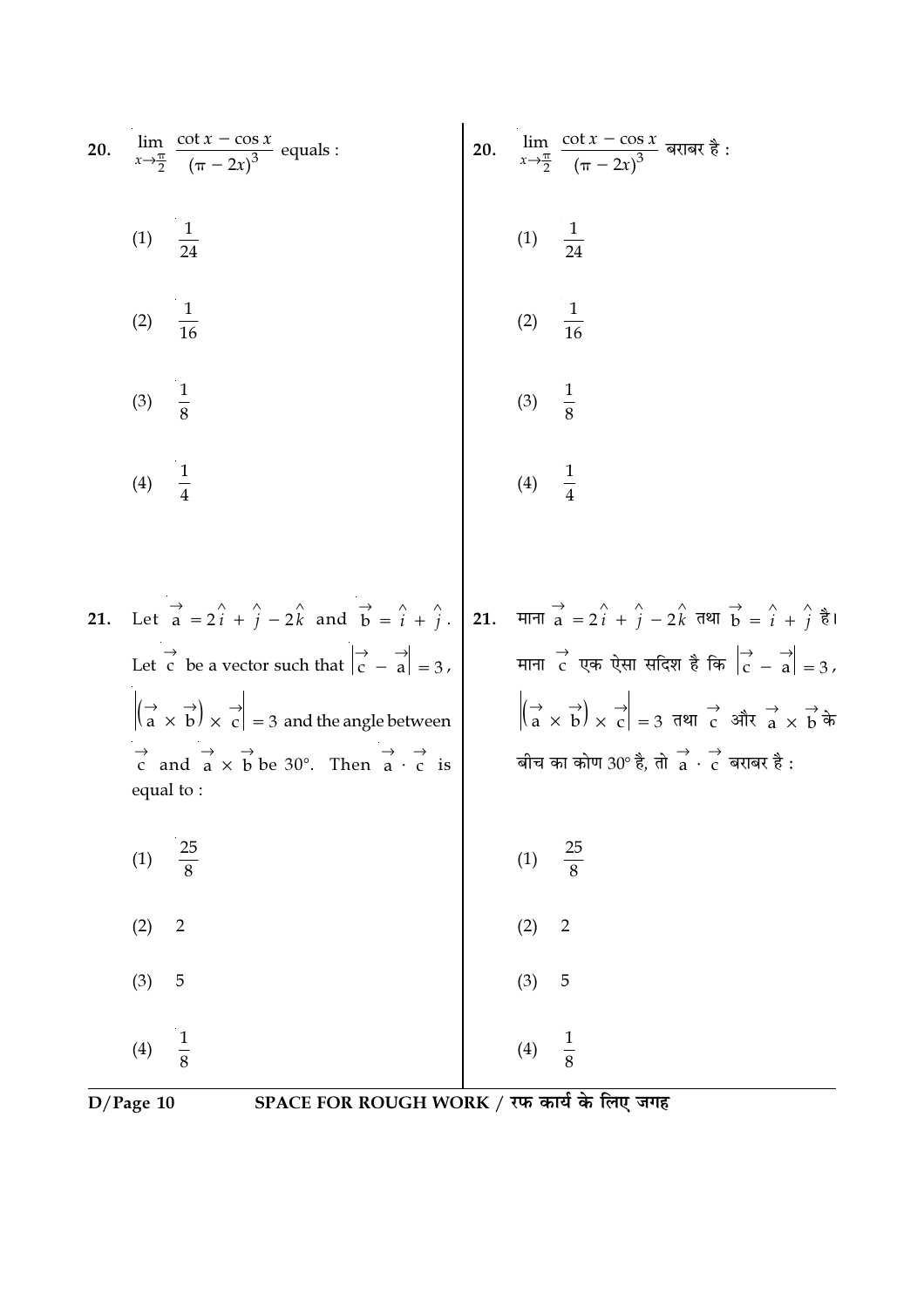- $22.$ The normal the curve to  $y(x-2)(x-3) = x+6$  at the point where the curve intersects the y-axis passes through the point:
	- (1)  $\left(-\frac{1}{2}, -\frac{1}{2}\right)$  $\left(\frac{1}{2},\frac{1}{2}\right)$  $(2)$ (3)  $\left(\frac{1}{2}, -\frac{1}{3}\right)$  $\left(\frac{1}{2},\frac{1}{3}\right)$

 $(4)$ 

- 23. If two different numbers are taken from the set  $\{0, 1, 2, 3, \ldots, 10\}$ ; then the probability that their sum as well as absolute difference are both multiple of 4, is :
	- $\frac{6}{55}$  $(1)$ 12  $(2)$  $\overline{55}$ 14  $(3)$  $\overline{45}$
	- $(4)$  $\overline{55}$

 $D/Page$  11

वक्र  $y(x-2)(x-3) = x+6$  के उस बिंदु पर, जहाँ  $22.$ वक्र y-अक्ष को काटती है, खींचा गया अभिलंब निम्न में से किस बिंदु से होकर जाता है?

(1) 
$$
\left(-\frac{1}{2}, -\frac{1}{2}\right)
$$
  
(2)  $\left(\frac{1}{2}, \frac{1}{2}\right)$ 

$$
(3) \quad \left(\frac{1}{2},\,-\frac{1}{3}\right)
$$

- $\left(\frac{1}{2},\frac{1}{3}\right)$  $(4)$
- यदि समुच्चय {0, 1, 2, 3, ......, 10} में से दो विभिन्न 23. संख्याएँ निकाली गईं, तो उनके योगफल तथा उनके अंतर के निरपेक्ष मान, दोनों के चार के गुणक होने की प्रायिकता है:

(1) 
$$
\frac{6}{55}
$$
  
(2)  $\frac{12}{55}$   
(3)  $\frac{14}{45}$ 

45

 $(4)$ 

- 
- SPACE FOR ROUGH WORK / रफ कार्य के लिए जगह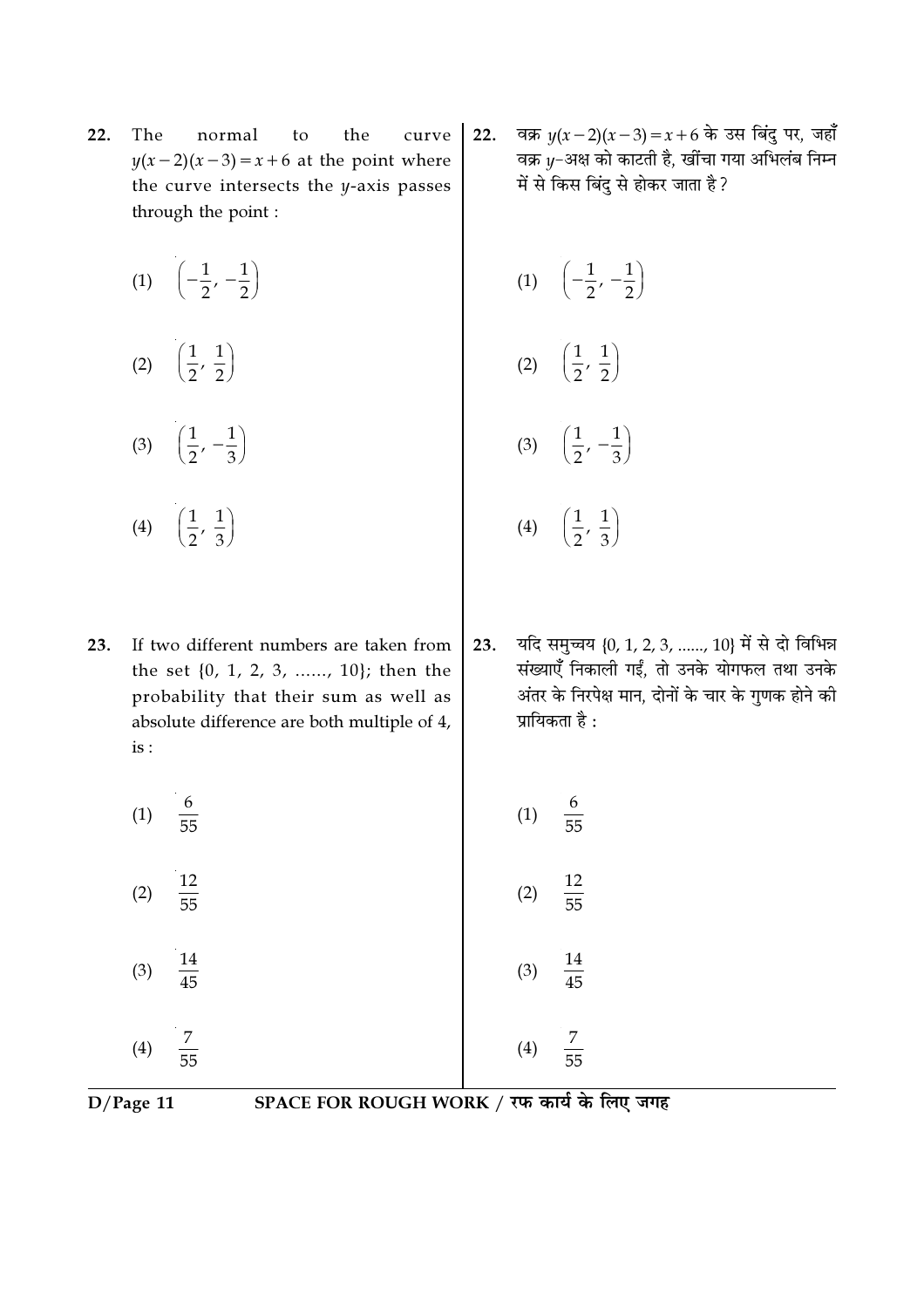- 24. A man X has 7 friends, 4 of them are ladies and 3 are men. His wife Y also has 7 friends, 3 of them are ladies and 4 are men. Assume X and Y have no common friends. Then the total number of ways in which X and Y together can throw a party inviting 3 ladies and 3 men, so that 3 friends of each of X and Y are in this party, is :
	- (1) 485 (1) 485
	- $(2)$  468  $(3)$  469 (4) 484  $(2)$  468  $(3)$  469 (4) 484
- 25.  $( {}^{21}C_1 {}^{10}C_1 ) + ({}^{21}C_2 {}^{10}C_2 ) +$  $( {}^{21}C_3 - {}^{10}C_3 ) + ({}^{21}C_4 - {}^{10}C_4 ) + \dots +$  $(^{21}\rm{C}_{10}$   $^{10}\rm{C}_{10})$  का मान है :  $(1)$  $21 - 211$  $(2)$  $21 - 210$  $(3)$  $20 - 29$  $(4)$  $20 - 210$ 25. The value of  $( {}^{21}C_1 - {}^{10}C_1 ) + ({}^{21}C_2 - {}^{10}C_2 ) +$  $( {}^{21}C_3 - {}^{10}C_3 ) + ({}^{21}C_4 - {}^{10}C_4 ) + \dots +$  $({}^{21}C_{10} - {}^{10}C_{10})$  is :  $(1)$  $21 - 211$  $(2)$  $21 - 210$  $(3)$  $20 - 29$  $(4)$  $20 - 210$

D/Page 12 SPACE FOR ROUGH WORK / रफ कार्य के लिए जगह

24.  $\sqrt{v}$ क व्यक्ति $X$  के 7 मित्र हैं. जिनमें 4 महिलाएँ हैं तथा  $3$  पुरुष हैं, उसकी पत्नी Y के भी 7 मित्र हैं, जिनमें 3 महिलाएँ तथा  $4$  पुरुष हैं। यह माना गया कि  $\chi$  तथा  $Y$  का कोई उभयनिष्ठ (common) मित्र नहीं है। तो उन तरीकों की संख्या जिनमें X तथा Y एक साथ 3 महिलाओं तथा 3 पुरुषों को पार्टी पर बुलाएं कि  $X$  तथा  $Y$  प्रत्येक के तीन-तीन मित्र आयें, है: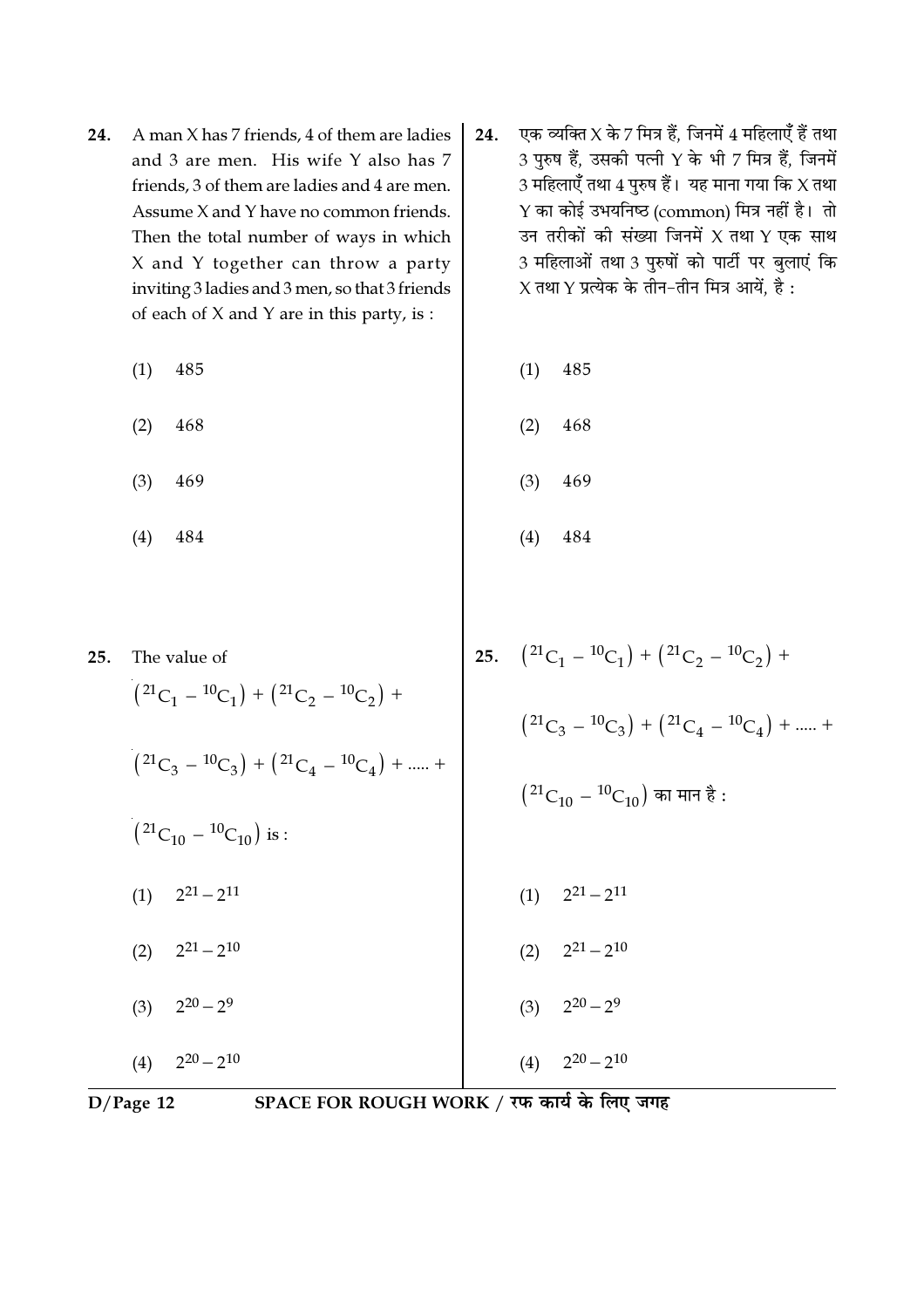- A box contains 15 green and 10 yellow 26. balls. If 10 balls are randomly drawn, one-by-one, with replacement, then the variance of the number of green balls drawn is:
	- 12  $(1)$  $\overline{5}$
	- $(2)$ 6
	- $(3)$  $\overline{4}$
	- $\boldsymbol{6}$  $(4)$  $\overline{25}$
- Let a, b, c  $\in$  R. If  $f(x) = ax^2 + bx + c$  is such 27. that  $a+b+c=3$  and
	- $f(x + y) = f(x) + f(y) + xy, \forall x, y \in \mathbb{R}$ ,
	- then  $\sum_{n=1}^{10} f(n)$  is equal to :
	- $(1)$ 330
	- $(2)$ 165
	- 190  $(3)$
	- $(4)$ 255
- The radius of a circle, having minimum 28. area, which touches the curve  $y = 4 - x^2$ and the lines,  $y = |x|$  is :
	- (1)  $2(\sqrt{2}+1)$
	- (2)  $2(\sqrt{2}-1)$
	- (3)  $4(\sqrt{2}-1)$
	- $4(\sqrt{2}+1)$  $(4)$

एक बक्से में 15 हरी तथा 10 पीली गेंदें हैं। यदि 26. एक-एक करके यादच्छया, प्रतिस्थापना सहित, 10 गेंदें निकाली जाएँ, तो हरी गेंदों की संख्या का प्रसरण है :

(1) 
$$
\frac{12}{5}
$$
  
(2) 6  
(3) 4  
(4)  $\frac{6}{25}$ 

माना a, b, c  $\epsilon \mathbf{R}$  | यदि  $f(x) = ax^2 + bx + c$  ऐसा है 27. कि  $a+b+c=3$  है तथा सभी  $x, y \in \mathbf{R}$  के लिए

$$
f(x + y) = f(x) + f(y) + xy
$$
  
\n $\frac{10}{6}$ ,  $\frac{10}{6}$ ,  $f(n)$   $\frac{10}{6}$   
\n(1) 330

- $(2)$ 165
- $(3)$ 190
- $(4)$ 255
- न्यूनतम क्षेत्रफल वाले ऐसे वृत्त, जो वक्र  $y = 4 x^2$ 28. तथा रेखाओं  $y = |x|$  को स्पर्श करता है, की त्रिज्या है:
	- (1)  $2(\sqrt{2}+1)$ (2)  $2(\sqrt{2}-1)$ (3)  $4(\sqrt{2}-1)$  $4(\sqrt{2}+1)$  $(4)$

 $D/Page$  13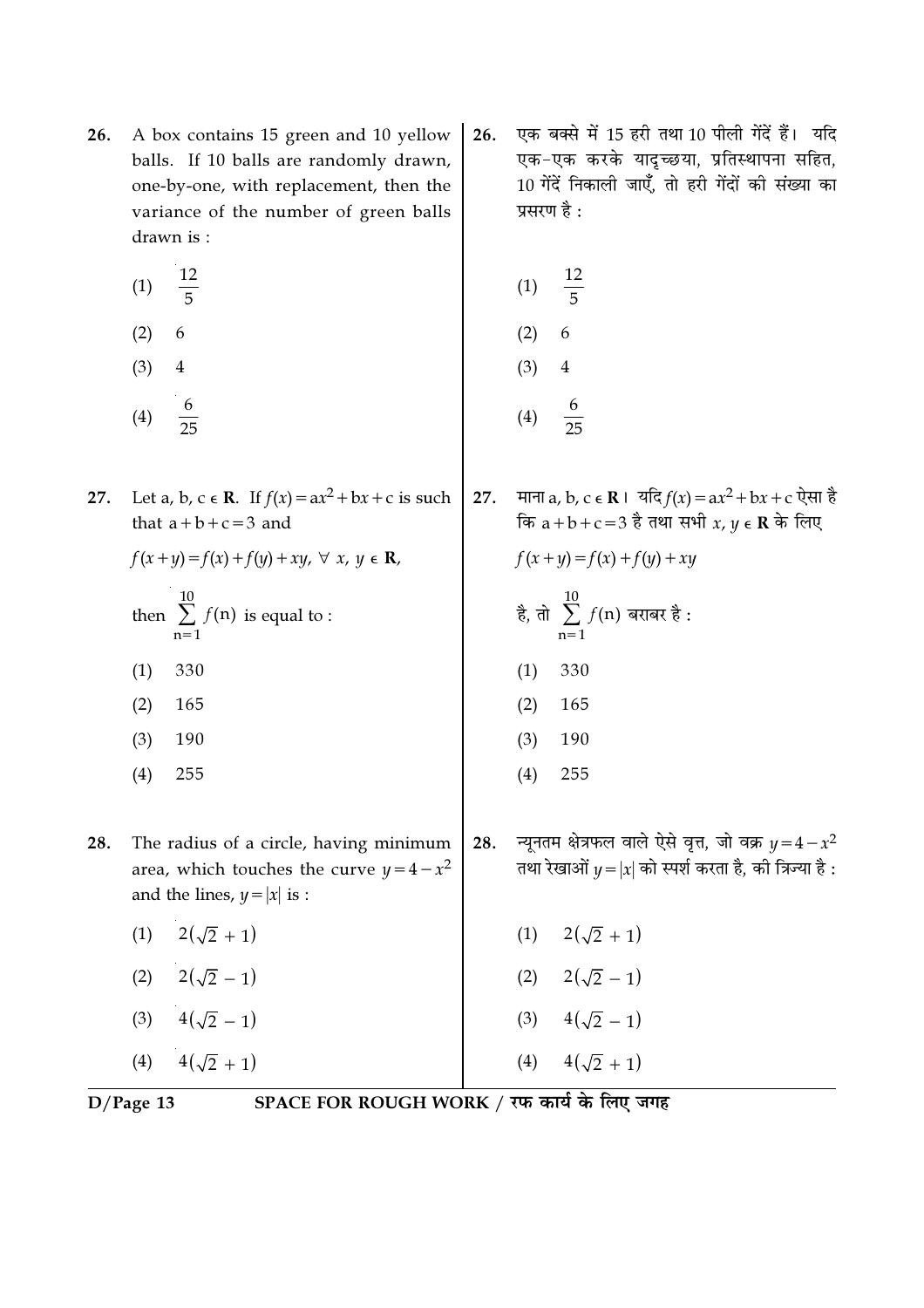If, for a positive integer n, the quadratic 29. equation,  $x(x+1) + (x+1)(x+2) + ...$ <br>+  $(x + n - 1) (x + n) = 10n$ 

has two consecutive integral solutions, then n is equal to:

- $(1)$ 12
- $(2)$ 9
- $(3)$ 10
- $(4)$ 11

यदि किसी धनपूर्णांक n के लिए, द्विघाती समीकरण 29.

$$
x(x+1) + (x+1)(x+2) + \dots
$$
  
+ (x + n - 1) (x + n) = 10n

के दो क्रमिक पूर्णांकीय हल है, तो n बराबर है :

$$
(1) \quad 12
$$

12

- $(2)$ 9
- $(3)$ 10
	- $(4)$ 11



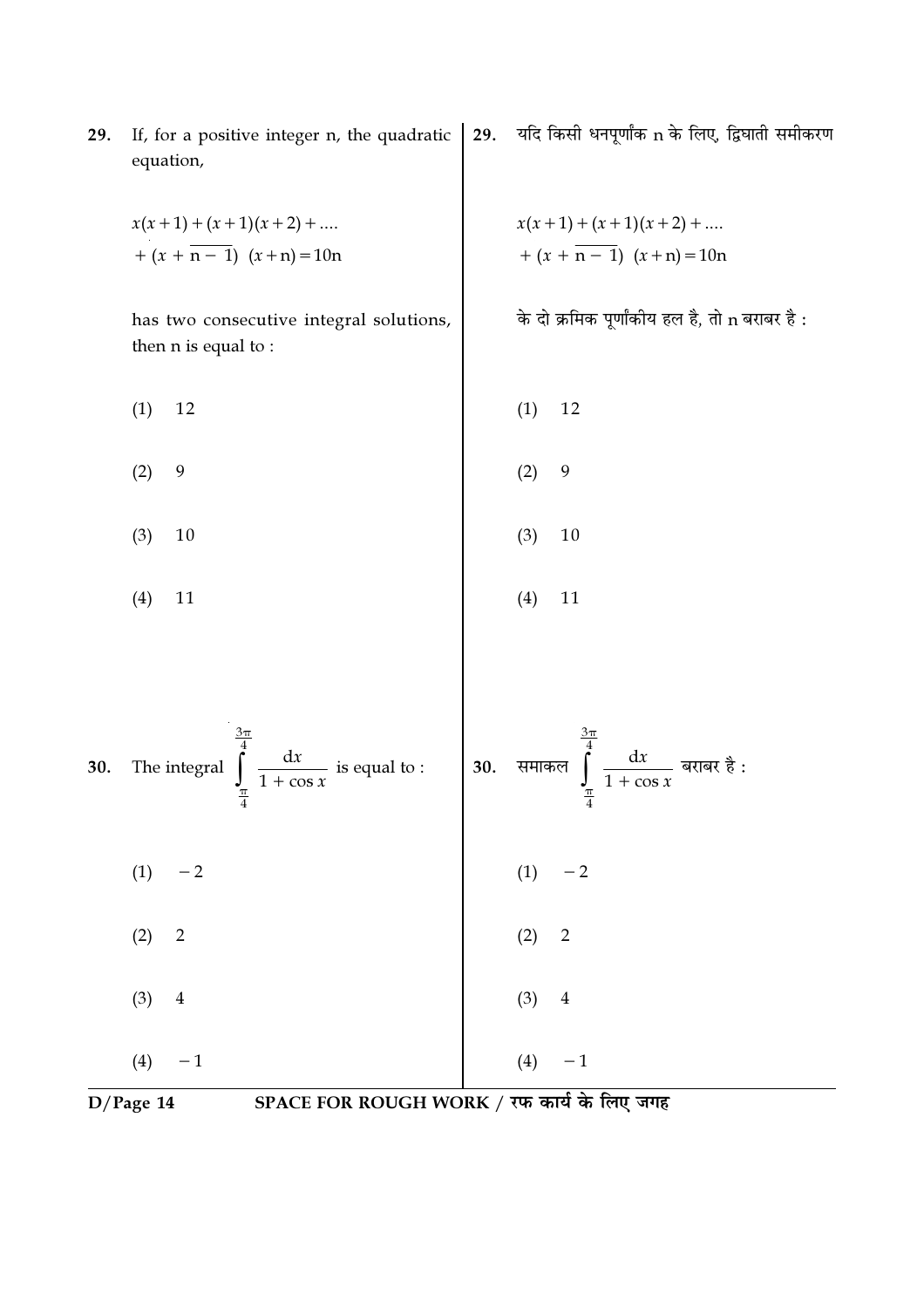#### **PART B - PHYSICS**

## ALL THE GRAPHS/DIAGRAMS GIVEN ARE SCHEMATIC AND NOT DRAWN TO SCALE.

 $31.$ A radioactive nucleus A with a half life T, decays into a nucleus B. At  $t=0$ , there is no nucleus B. At sometime t, the ratio of the number of  $B$  to that of  $A$  is 0.3. Then. t is given by :

| (1) | T<br>$\overline{\log(1.3)}$               |
|-----|-------------------------------------------|
| (2) | $t = \frac{T}{2} \frac{\log 2}{\log 1.3}$ |
| (3) | $t = T \frac{\log 1.3}{\log 2}$           |
| (4) | $t=T \log(1.3)$                           |

32. The following observations were taken for determining surface tension T of water by capillary method :

> diameter of capillary,  $D = 1.25 \times 10^{-2}$  m rise of water,  $h = 1.45 \times 10^{-2}$  m.

Using  $g = 9.80$  m/s<sup>2</sup> and the simplified

 $T = \frac{rhg}{2} \times 10^3 \text{ N/m}$ relation the possible error in surface tension is closest to :

- 10%  $(1)$
- $(2)$  $0.15%$
- $(3)$  $1.5%$
- $(4)$  $2.4%$

## भाग $B -$ भौतिक विज्ञान

## दिए गये सभी ग्राफ/ रेखाकृतियाँ आरेखीय हैं और स्केल के अनुसार रेखांकित नहीं है।

एक रेडियोएक्टिव नाभिक-A जिसकी अर्द्ध-आयु T  $31.$ है, का क्षय एक नाभिक-B में होता है। समय  ${\sf t}\!=\!0$ पर कोई भी नाभिक-B नहीं है। एक समय t पर नाभिकों B तथा  $A$  की संख्या का अनुपात 0.3 है तो  $t$ का मान होगा :

$$
(1) \qquad t = \frac{T}{\log(1.3)}
$$

(2) 
$$
t = \frac{T}{2} \frac{\log 2}{\log 1.3}
$$

$$
(3) \qquad t = T \frac{\log 1.3}{\log 2}
$$

(4) 
$$
t = T \log(1.3)
$$

निम्न प्रेक्षणों को केशिका विधि से पानी का पृष्ठ तनाव  $32.$ T नापने के लिये किया जाता है।

> केशिका का व्यास.  $D = 1.25 \times 10^{-2}$  m पानी का चढाव, h =  $1.45 \times 10^{-2}$  m  $g = 9.80$  m/s<sup>2</sup> तथा सरलीकृत सम्बन्ध  $T = \frac{r h g}{2} \times 10^3$  N/m, को उपयोग करते हुए पृष्ठ तनाव में सम्भावित त्रूटि का निकटतम मान होगा :

- 10%  $(1)$  $(2)$  $0.15%$  $(3)$  $1.5%$
- $(4)$  $2.4%$

 $D/Page$  15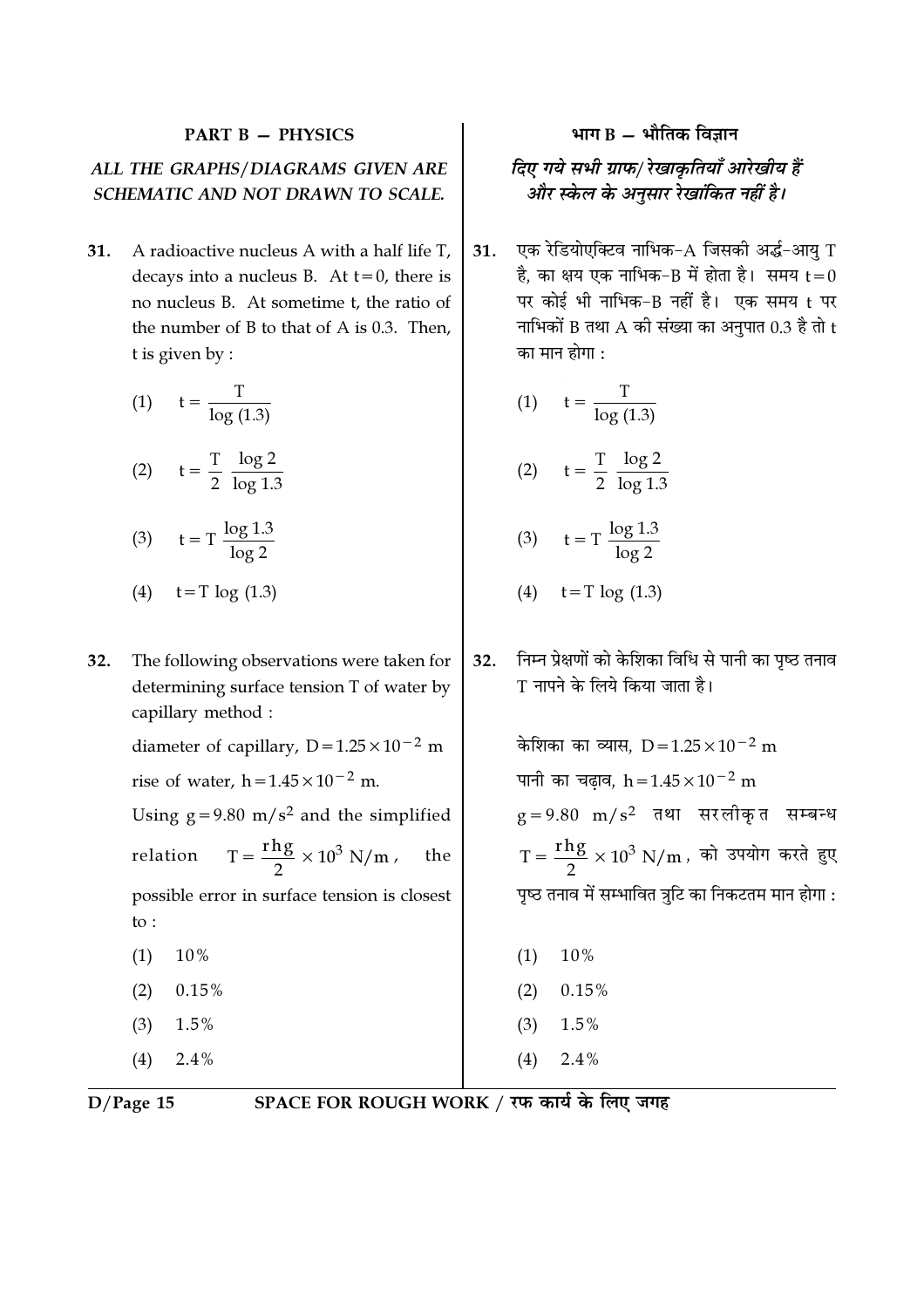- 33. An electron beam is accelerated by a potential difference V to hit a metallic target to produce X-rays. It produces continuous as well as characteristic X-rays. If  $\lambda_{\min}$  is the smallest possible wavelength of X-ray in the spectrum, the variation of  $\log \lambda_{\min}$  with  $\log V$  is correctly represented  $in:$
- $X$ -किरणें उत्पन्न करने के लिये एक इलैक्ट्रॉन किरणपुँज 33. को विभवान्तर V से त्वरित करके धातु की प्लेट पर आपतित किया जाता है। इससे विविक्त (characteristic) एवं अविरत (continuous)  $X$ -किरणें उत्पन्न होती हैं। यदि  $X$ -किरण स्पेक्ट्रम में न्यूनतम संभव तरंगदैर्ध्य  $_{\lambda_{\min}}$  है तो  $\log \lambda_{\min}$  का  $\log\,$ े के साथ बदलाव किस चित्र में सही दिखाया गया है?

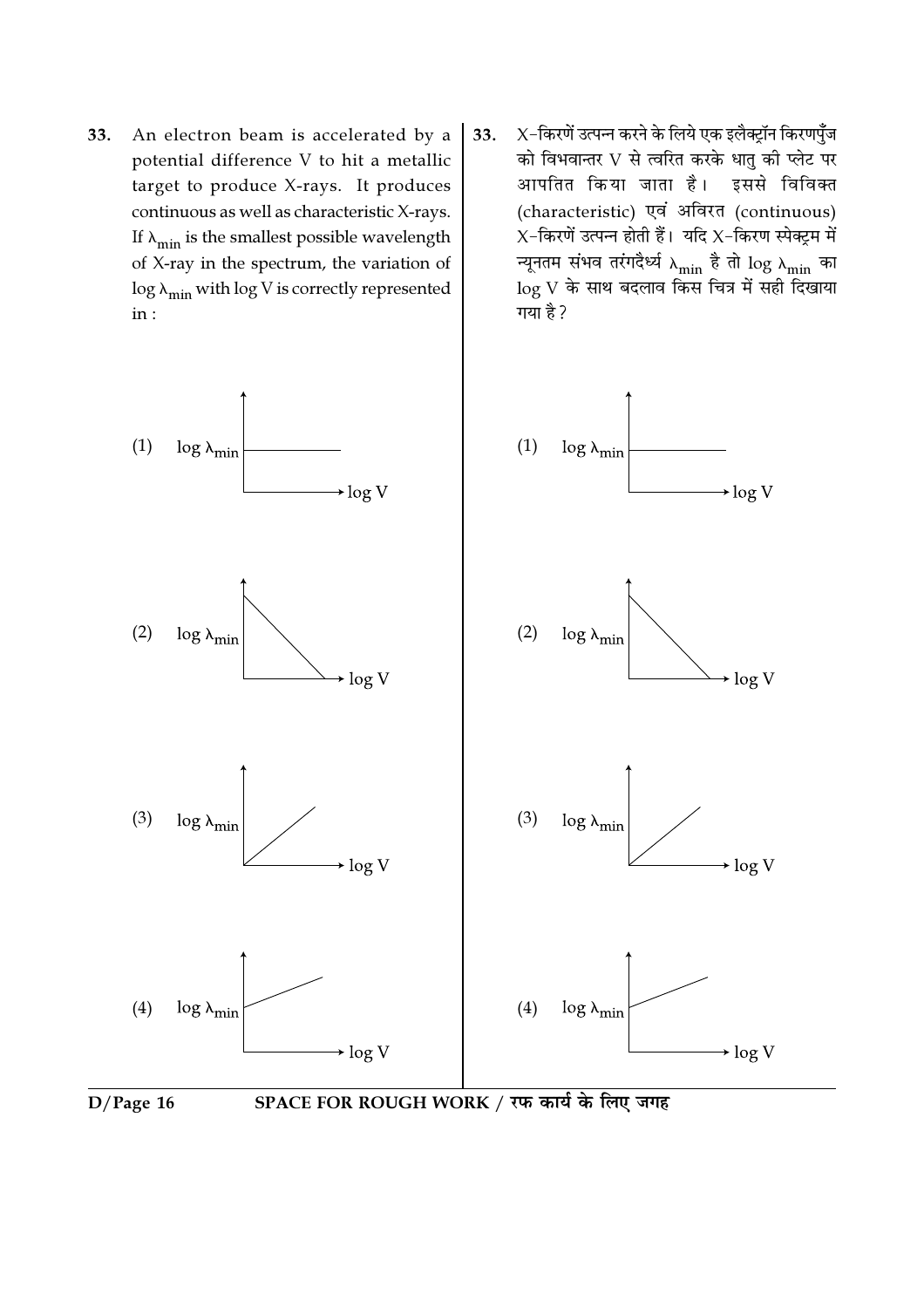The moment of inertia of a uniform 34. cylinder of length  $l$  and radius  $R$  about its perpendicular bisector is I. What is the ratio  $l/R$  such that the moment of inertia is minimum?

(1) 
$$
\frac{3}{\sqrt{2}}
$$
  
\n(2)  $\sqrt{\frac{3}{2}}$   
\n(3)  $\frac{\sqrt{3}}{2}$ 

- $(4) 1$
- A slender uniform rod of mass M and 35. length *l* is pivoted at one end so that it can rotate in a vertical plane (see figure). There is negligible friction at the pivot. The free end is held vertically above the pivot and then released. The angular acceleration of the rod when it makes an angle  $\theta$  with the vertical is:

एक त्रिज्या  $R$  तथा लम्बाई  $l$  के एक समान बेलन का 34. उसके अभिलम्ब द्विभाजक के सापेक्ष जड़त्व आघूर्ण I है। जड़त्व आघूर्ण के निम्नतम मान के लिये अनुपात  $1/R$  क्या होगा ?

(1) 
$$
\frac{3}{\sqrt{2}}
$$
  
\n(2)  $\sqrt{\frac{3}{2}}$   
\n(3)  $\frac{\sqrt{3}}{2}$   
\n(4) 1

एक द्रव्यमान M एवं लम्बाई 1 की पतली एवं एक 35. समान छड़ का एक सिरा धुराग्रस्त है जिससे कि वह एक ऊर्ध्वाधर समतल में घुम सकती है (चित्र देखिये)। धुरी का घर्षण नगण्य है। छड़ के दूसरे सिरे को धुरी के ऊपर ऊर्ध्वाधर रखकर छोड दिया जाता है। जब छड ऊर्ध्व से 0 कोण बनाती है तो उसका कोणीय त्वरण होगा :

$$
\begin{array}{c|c}\nz \\
\theta \\
\hline\n\end{array}
$$
\n
$$
\begin{array}{c}\nz \\
\theta \\
\hline\n\end{array}
$$
\n
$$
\begin{array}{c}\nz \\
\theta \\
\hline\n\end{array}
$$
\n
$$
\begin{array}{c}\nz \\
\theta \\
\hline\n\end{array}
$$
\n
$$
\begin{array}{c}\nz \\
\theta \\
\hline\n\end{array}
$$
\n
$$
\begin{array}{c}\nz \\
\theta \\
\hline\n\end{array}
$$
\n
$$
\begin{array}{c}\nz \\
\theta \\
\hline\n\end{array}
$$
\n
$$
\begin{array}{c}\nz \\
\theta \\
\hline\n\end{array}
$$
\n
$$
\begin{array}{c}\nz \\
\theta \\
\hline\n\end{array}
$$
\n
$$
\begin{array}{c}\nz \\
\theta \\
\hline\n\end{array}
$$
\n
$$
\begin{array}{c}\n(1) & \frac{2g}{3l} \cos \theta \\
(2) & \frac{3g}{2l} \sin \theta \\
(3) & \frac{2g}{3l} \sin \theta \\
(4) & \frac{3g}{2l} \cos \theta\n\end{array}
$$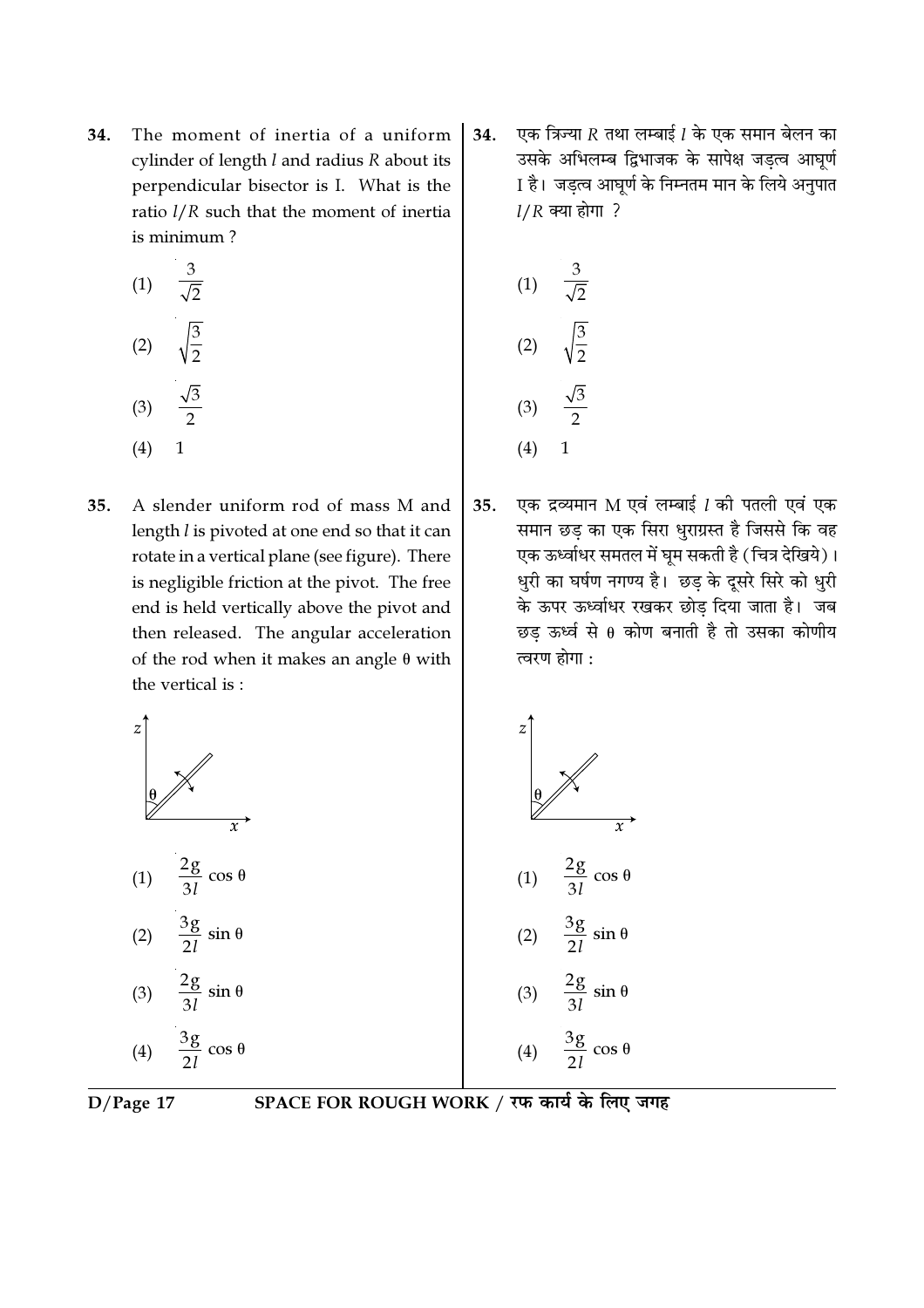- $C_n$  and  $C_n$  are specific heats at constant **36.** pressure and constant volume respectively. It is observed that
	- $C_p C_v =$ a for hydrogen gas  $C_p - C_v = b$  for nitrogen gas The correct relation between a and b is:  $(1)$  $a = 28$  b
	- (2)  $a = \frac{1}{14} b$
	- $(3)$  $a = b$
	- $(4)$  $a = 14$  b
- 37. A copper ball of mass 100 gm is at a temperature T. It is dropped in a copper calorimeter of mass 100 gm, filled with 170 gm of water at room temperature. Subsequently, the temperature of the system is found to be 75°C. T is given by : (Given : room temperature =  $30^{\circ}$ C, specific heat of copper =  $0.1$  cal/gm<sup>o</sup>C)
	- 825°C  $(1)$
	- $(2)$ 800°C
	- $(3)$ 885°C
	- 1250°C  $(4)$
- In amplitude modulation, sinusoidal 38. carrier frequency used is denoted by  $\omega_c$ and the signal frequency is denoted by  $\omega_{\rm m}$ . The bandwidth  $(\Delta\omega_m)$  of the signal is such that  $\Delta\omega_m$ << $\omega_c$ . Which of the following frequencies is not contained in the modulated wave?
	- $(1)$  $\omega_c - \omega_m$  $(2)$  $\omega_{\rm m}$
	- $(3)$  $\omega_c$
	- (4)  $\omega_m + \omega_c$

स्थिर दाब तथा स्थिर आयतन पर विशिष्ट ऊष्मायें 36. क्रमश:  $C_p$  तथा  $C_v$  हैं। पाया जाता है कि

> हाइड्रोजन के लिये,  $C_n - C_n = a$ नाइट्रोजन के लिये,  $C_n - C_n = b$ a और b के बीच का सही सम्बन्ध होगा : (1)  $a = 28 b$ (2)  $a = \frac{1}{14} b$  $(3)$  $a = b$

- $(4)$  $a = 14$  b
- $100\,\mathrm{gm}$  द्रव्यमान वाला ताँबे के एक गोले का तापमान 37. T है। उसे एक 170 gm पानी से भरे हुए 100 gm के ताँबे के कैलोरीमीटर, जोकि कमरे के तापमान पर है, में डाल दिया जाता है। तत्पश्चात् निकाय का तापमान 75℃ पाया जाता है। T का मान होगा :

(दिया है : कमरे का तापमान=30°C, ताँबे की विशिष्ट ऊष्मा =  $0.1 \text{ cal/gm}^{\circ}$ C)

- 825°C  $(1)$
- 800°C  $(2)$
- $(3)$ 885°C
- 1250°C  $(4)$
- आयाम मॉडुलन में ज्यावक्रीय वाहक आवृत्ति को  $\omega_{\rm c}$ 38. से तथा सिग्नल आवृत्ति को wm से दर्शाते हैं। सिग्नल की बैण्ड चौड़ाई ( $\Delta\omega_{\rm m}$ ) को इस तरह चुनते हैं कि  $\Delta\omega_{\rm m}$ < $\epsilon\omega_{\rm c}$ . निम्न में से कौनसी आवृत्ति माडुलित तरंग में **नहीं** होगी ?
	- $\omega_c \omega_m$
	- $\omega_{\rm m}$
	- $\omega_c$
	- $\omega_m + \omega_c$

 $D/Page$  18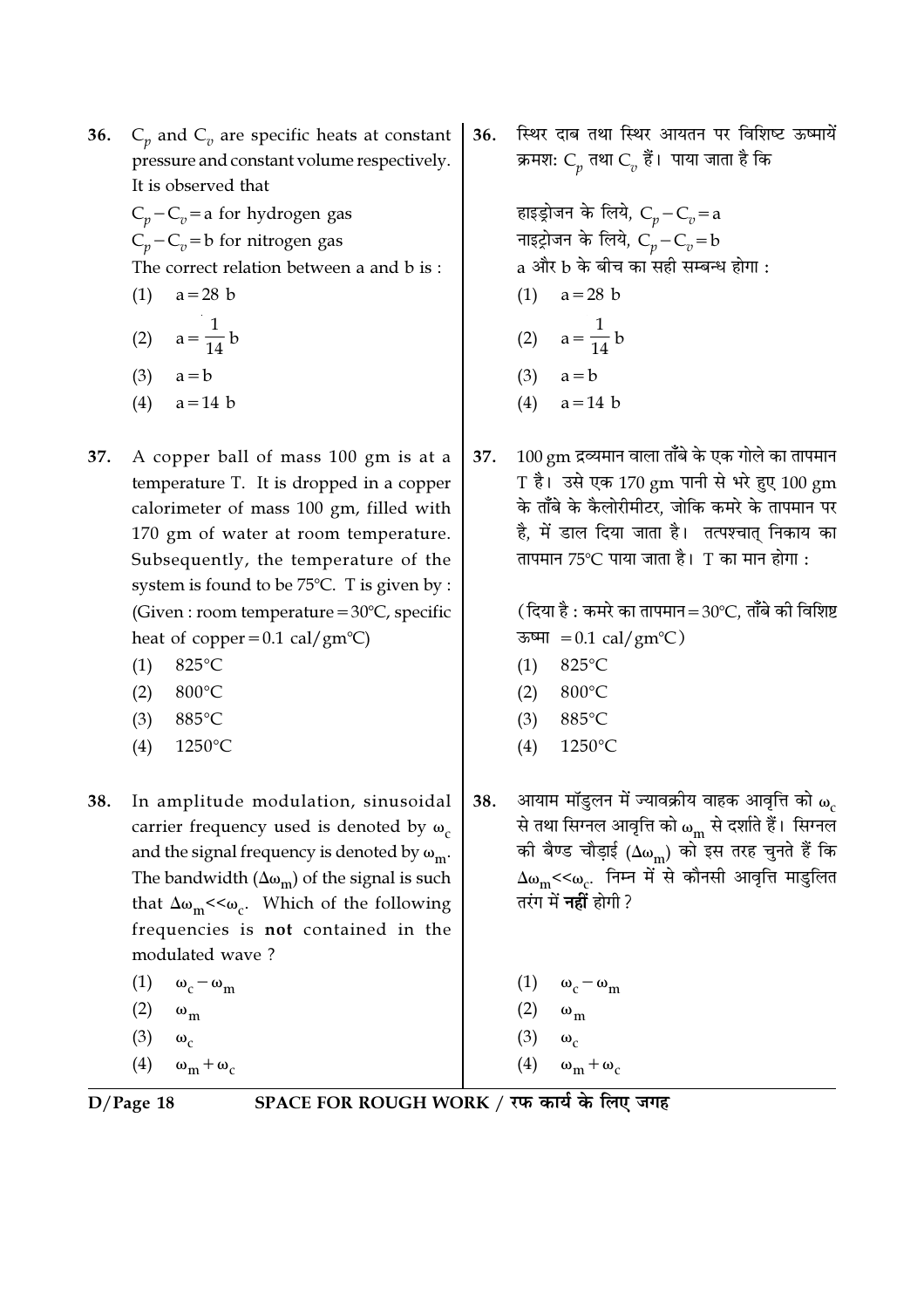- The temperature of an open room of 39. volume 30  $m^3$  increases from 17 $\degree$ C to 27 $\degree$ C due to the sunshine. The atmospheric pressure in the room remains  $1 \times 10^5$  Pa. If  $n_i$  and  $n_f$  are the number of molecules in the room before and after heating, then  $n_f - n_i$  will be :
	- $-2.5 \times 10^{25}$  $(1)$
	- $-1.61 \times 10^{23}$  $(2)$
	- $1.38 \times 10^{23}$  $(3)$
	- $2.5 \times 10^{25}$  $(4)$
- 40. In a Young's double slit experiment, slits are separated by 0.5 mm, and the screen is placed 150 cm away. A beam of light consisting of two wavelengths, 650 nm and 520 nm, is used to obtain interference fringes on the screen. The least distance from the common central maximum to the point where the bright fringes due to both the wavelengths coincide is :
	- $(1)$ 15.6 mm
	- $(2)$

1.56 mm

 $(3)$  $7.8 \text{ mm}$ 

9.75 mm  $(4)$ 

- सूर्य की किरणों से एक खुले हुए 30 m<sup>3</sup> आयतन 39. वाले कमरे का तापमान 17°C से बढ़कर 27°C हो जाता है। कमरे के अन्दर वायुमंडलीय दाब  $1\times10^5$  Pa ही रहता है। यदि कमरे के अन्दर अणुओं की संख्या गर्म होने से पहले एवं बाद में क्रमश: n, व  $n_f$  हैं तो  $n_f - n_i$  का मान होगा :
	- $-2.5 \times 10^{25}$  $(1)$
	- $-1.61 \times 10^{23}$  $(2)$
	- $1.38 \times 10^{23}$  $(3)$
	- $2.5 \times 10^{25}$  $(4)$
- 40. यंग के एक द्विझिरी प्रयोग में, झिरियों के बीच की दूरी 0.5 mm एवं पर्दे की झिरी से दुरी 150 cm है। एक प्रकाश पुंज, जिसमें 650 nm और 520 nm की दो तरंगदैर्ध्य हैं. को पर्दे पर व्यतीकरण फ्रिन्ज बनाने में उपयोग करते हैं। उभयनिष्ठ केन्द्रीय उच्चिष्ठ से वह बिन्दु, जहाँ दोनों तरंगदैर्ध्यों की दीप्त फ्रिन्जें सम्पाती होती है, की न्यूनतम दूरी होगी :
	- $(1)$ 15.6 mm
	- $(2)$ 1.56 mm
	- $(3)$  $7.8 \text{ mm}$
- 9.75 mm  $(4)$

 $D/Page$  19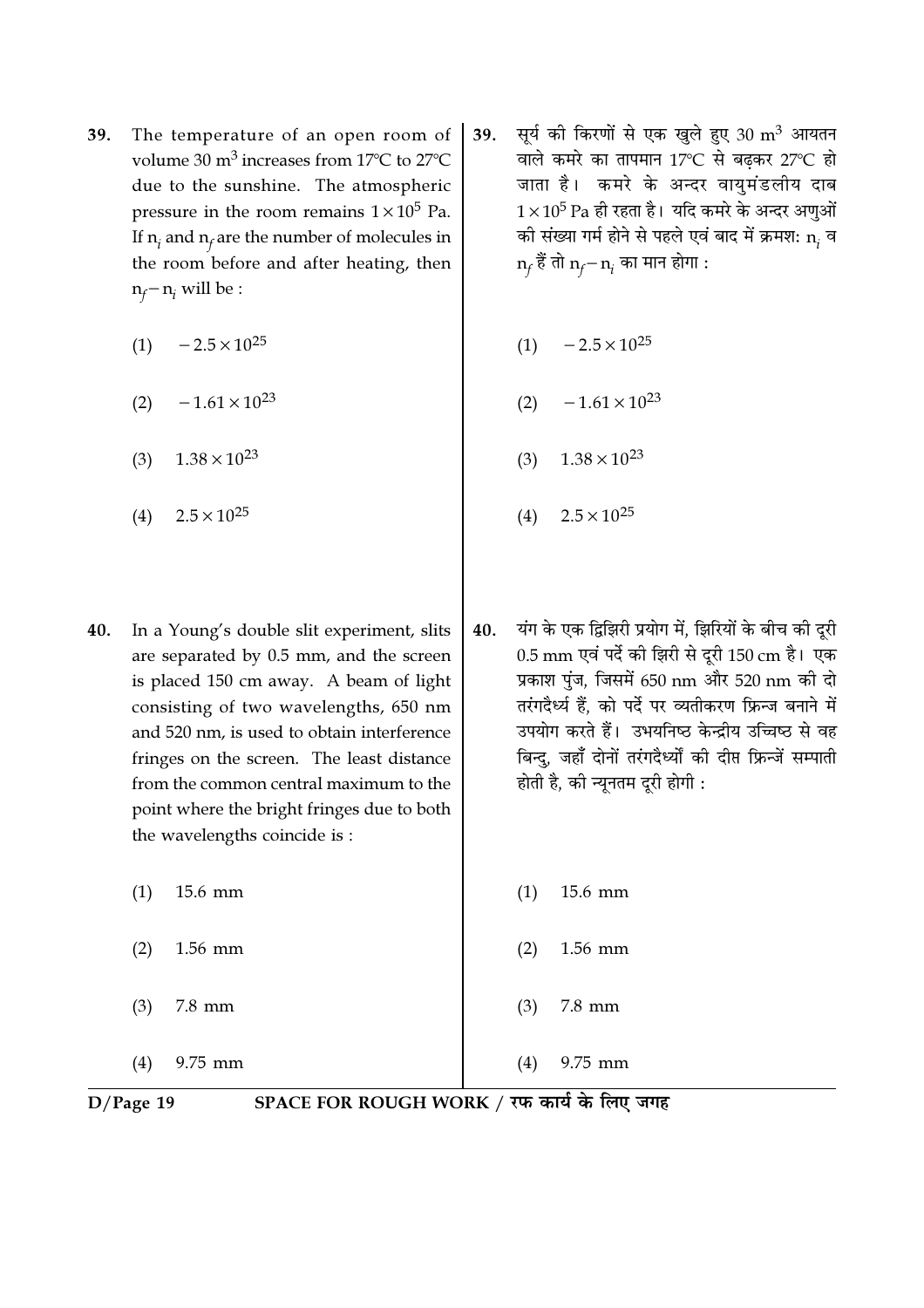A particle A of mass m and initial velocity 41. *v* collides with a particle B of mass  $\frac{m}{2}$ which is at rest. The collision is head on, and elastic. The ratio of the de-Broglie wavelengths  $\lambda_A$  to  $\lambda_B$  after the collision is:

$$
(1) \quad \frac{\lambda_A}{\lambda_B} = \frac{1}{2} \tag{1} \quad \frac{\lambda_A}{\lambda_B} = \frac{1}{2}
$$

$$
(2) \qquad \frac{\lambda_{\rm A}}{\lambda_{\rm B}} = \frac{1}{3}
$$

- (3)  $\frac{\lambda_A}{\lambda_B} = 2$
- (4)  $\frac{\lambda_{\rm A}}{\lambda_{\rm B}} = \frac{2}{3}$
- 42. A magnetic needle of magnetic moment  $6.7 \times 10^{-2}$  Am<sup>2</sup> and moment of inertia  $7.5 \times 10^{-6}$  kg m<sup>2</sup> is performing simple harmonic oscillations in a magnetic field of 0.01 T. Time taken for 10 complete oscillations is:
	- 8.76 s  $(1)$
	- $(2)$  $6.65$  s
	- $(3)$ 8.89 s
	- 6.98 s  $(4)$

द्रव्यमान m एवं आरम्भिक वेग  $v$  के एक कण- ${\rm A}$ 41. की टक्कर द्रव्यमान $\frac{\text{m}}{2}$  के स्थिर कण–B से होती है। यह टक्कर सम्मुख एवं प्रत्यास्थ है। टक्कर के बाद डि-ब्रॉग्ली तरंगदैर्ध्यों  $\lambda_\mathrm{A}$  एवं  $\lambda_\mathrm{B}$  का अनुपात होगा :

$$
(1) \qquad \frac{\lambda_{\rm A}}{\lambda_{\rm B}} = \frac{1}{2}
$$

$$
(2) \qquad \frac{\lambda_{\rm A}}{\lambda_{\rm B}} = \frac{1}{3}
$$

$$
(3) \quad \frac{\lambda_{\rm A}}{\lambda_{\rm B}} = 2
$$

$$
(4) \qquad \frac{\lambda_{\rm A}}{\lambda_{\rm B}} = \frac{2}{3}
$$

एक चुम्बकीय आघूर्ण  $6.7 \times 10^{-2}$  Am<sup>2</sup> एवं जड़त्व 42. आघूर्ण  $7.5 \times 10^{-6}$  kg m<sup>2</sup> वाली चुम्बकीय सुईं, एक 0.01 T तीव्रता के चुम्बकीय क्षेत्र में सरल आवर्त दोलन कर रही है। 10 पूरे दोलन का समय होगा :

> 8.76 s  $(1)$

- $(2)$  $6.65 s$
- $(3)$ 8.89 s

 $(4)$ 

6.98 s

 $D/Page$  20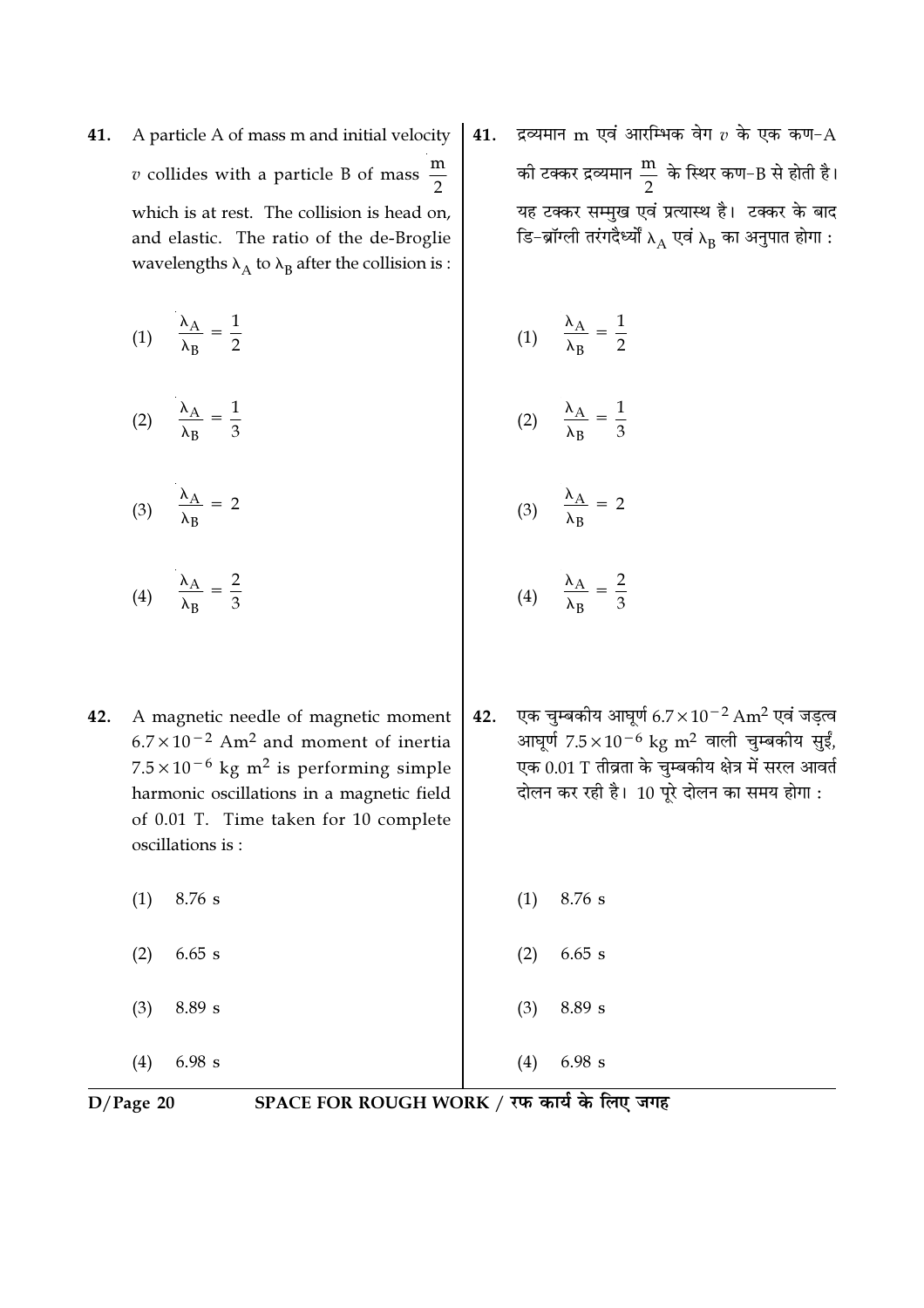- 43. An electric dipole has a fixed dipole moment  $\overrightarrow{p}$ , which makes angle  $\theta$  with respect to  $x$ -axis. When subjected to an electric field  $\overrightarrow{E_1} = \overrightarrow{E}_i$ , it experiences a torque  $\overrightarrow{T_1} = \tau \hat{k}$ . When subjected to another electric field  $\vec{E}_2 = \sqrt{3} E_1 \hat{i}$  it experiences a torque  $\overrightarrow{T_2} = -\overrightarrow{T_1}$ . The angle  $\theta$  is :
	- $90^\circ$  $(1)$
	- $(2)$  $30^\circ$
	- $(3)$  $45^{\circ}$
	- $(4)$  $60^{\circ}$
- 44. In a coil of resistance 100  $\Omega$ , a current is induced by changing the magnetic flux through it as shown in the figure. The magnitude of change in flux through the coil is:
	- $10<sup>1</sup>$ Current  $(am.)$  $\uparrow$  $0.5<sub>sec</sub>$  $\rightarrow$  Time 275 Wh  $(1)$ 200 Wb  $(2)$ 225 Wb  $(3)$  $(4)$ 250 Wb
- एक विद्युत द्विध्नुव का स्थिर द्विध्नुव आघूर्ण  $\stackrel{\rightarrow}{p}$  है जो 43. कि  $x$ –अक्ष से  $\theta$  कोण बनाता है। विद्युत क्षेत्र  $\overrightarrow{E}_1 = E\overrightarrow{i}$ में रखने पर यह बल आघूर्ण  $\overrightarrow{T}_1 = \tau \overrightarrow{k}$  का अनुभव करता है। विद्युत क्षेत्र  $\overrightarrow{E}_2 = \sqrt{3} E_1 \overleftrightarrow{j}$  में रखने पर यह बल आघूर्ण  $\overrightarrow{T}_2 = -\overrightarrow{T}_1$  का अनुभव करता है। कोण  $\theta$  का मान होगा :
	- $90^\circ$  $(1)$
	- $(2)$  $30^\circ$
	- $(3)$  $45^{\circ}$
	- $(4)$  $60^\circ$
- चुम्बकीय फ्लक्स के बदलने से 100  $\Omega$  प्रतिरोध की 44. कुण्डली में प्रेरित धारा को चित्र में दर्शाया गया है। कुण्डली से गुजरने वाले फ्लक्स में बदलाव का परिमाण होगा :



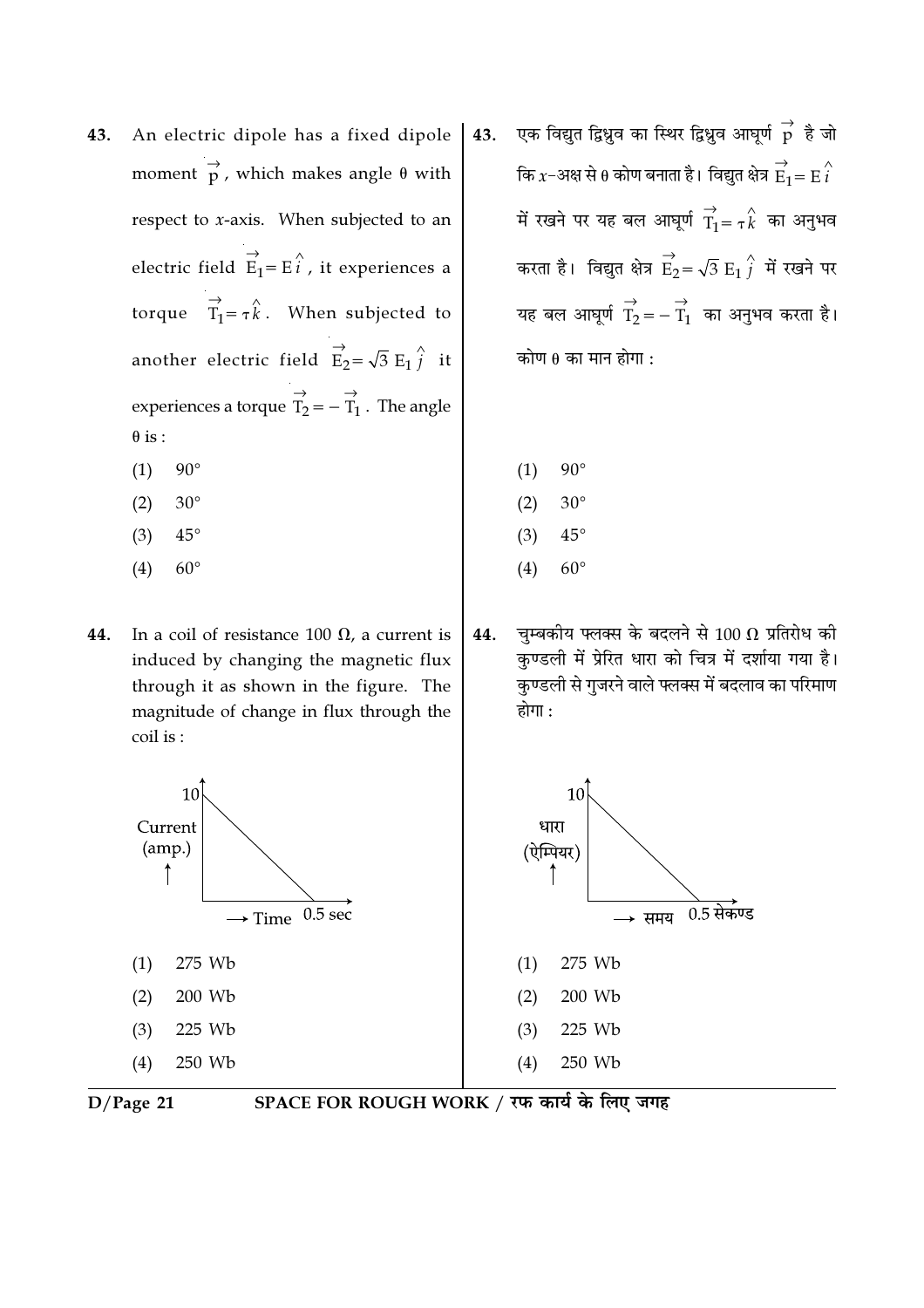- 45. A time dependent force  $F=6t$  acts on a particle of mass 1 kg. If the particle starts from rest, the work done by the force during the first 1 sec. will be :
	- $(1)$  18 J
	- $(2)$  4.5 J
	- (3) 22 J
	- (4) 9 J
- 46. Some energy levels of a molecule are shown in the figure. The ratio of the wavelengths  $r = \lambda_1 / \lambda_2$ , is given by :
- $45.$  1 kg द्रव्यमान का एक कण, एक समय पर निर्भर (time dependent) बल  $F = 6t$  का अनुभव करता है। यदि कण विरामावस्था से चलता है तो पहले 1 $\,$ s में बल द्वारा किया गया कार्य होगा $:$ 
	- (1) 18 J
	- $(2)$  4.5 J
	- (3) 22 J
	- (4) 9 J
- 46. एक अणु के कुछ ऊर्जा स्तरों को चित्र में दिखाया गया है। तरंगदैर्ध्यों के अनुपात  $\rm r\,{=}\, \lambda_1/\lambda_2$  का मान होगा :





D/Page 22 SPACE FOR ROUGH WORK / रफ कार्य के लिए जगह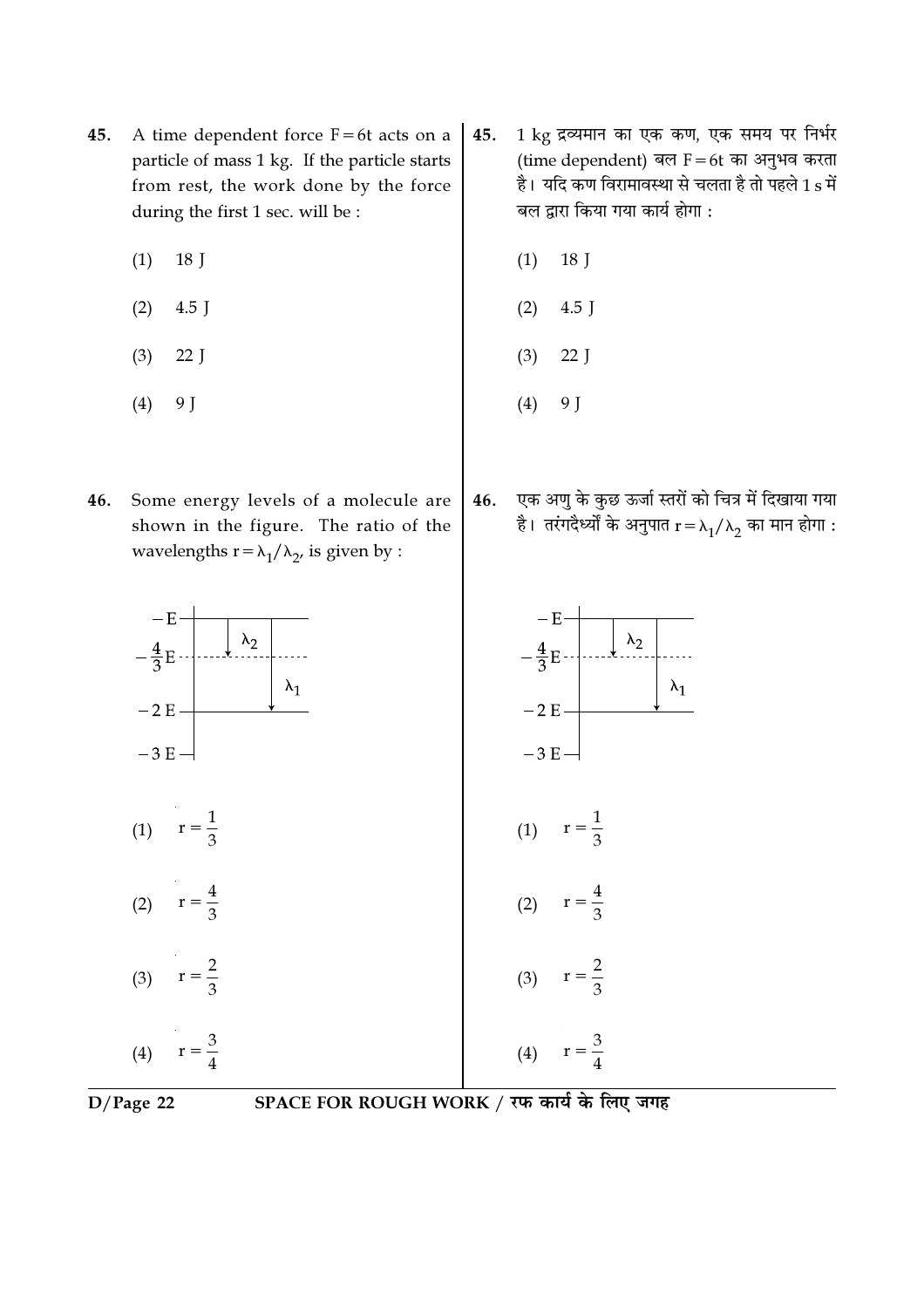

In the above circuit the current in each resistance is :

- $(1)$  $0 A$
- 1 A  $(2)$
- $(3)$  $0.25A$
- $0.5A$  $(4)$
- A body is thrown vertically upwards. 48. Which one of the following graphs correctly represent the velocity vs time?



ऊपर दिये गये परिपथ में प्रत्येक प्रतिरोध में धारा का मान होगा :

- $0 A$  $(1)$
- $1A$  $(2)$
- $(3)$  $0.25A$
- $0.5A$  $(4)$
- एक पिण्ड को ऊर्ध्वाधर ऊपर की तरफ फेंका जाता 48. है। निम्न में से कौन सा ग्राफ समय के साथ वेग को सही दर्शाता है ?







SPACE FOR ROUGH WORK / रफ कार्य के लिए जगह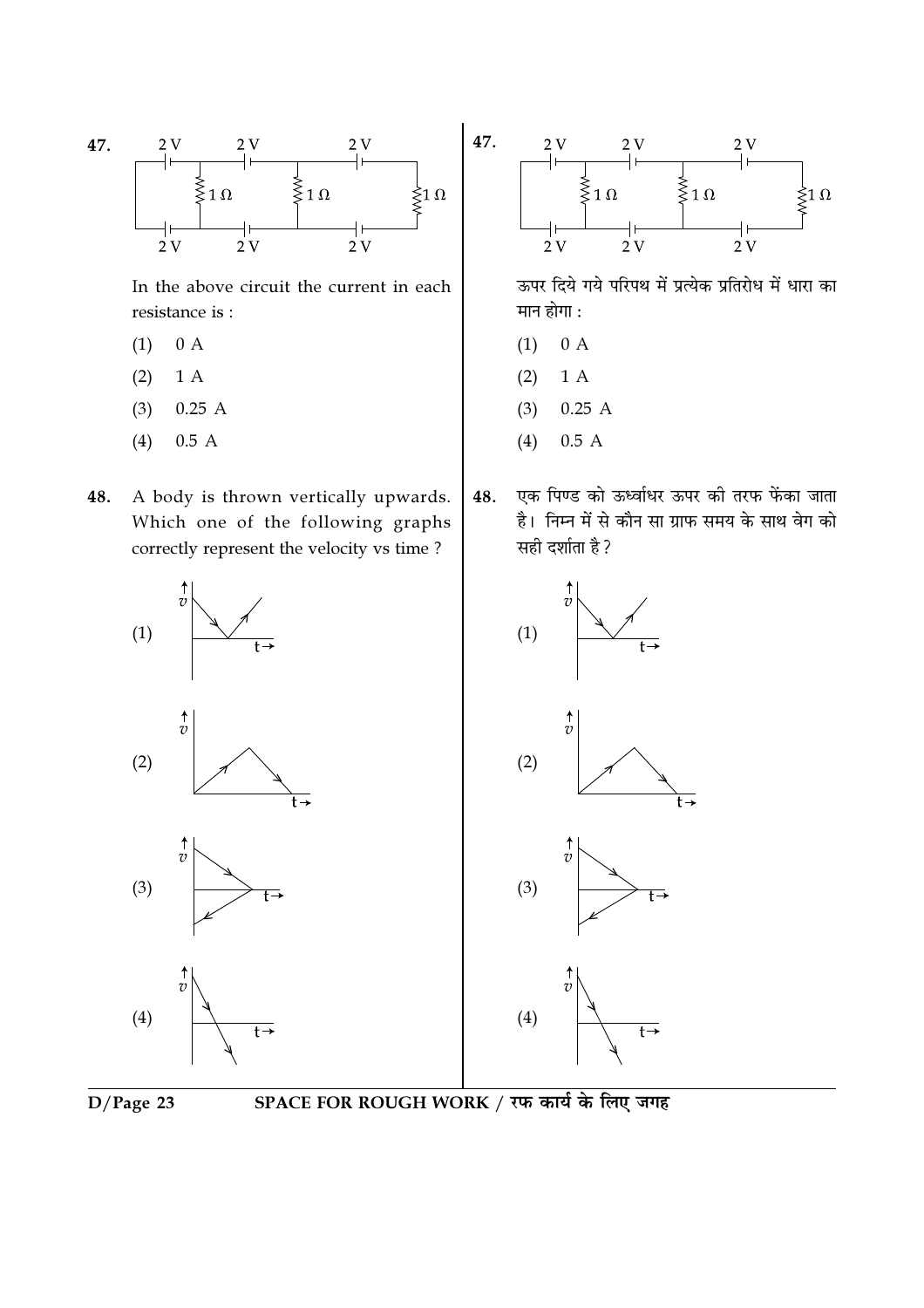A capacitance of 2  $\mu$ F is required in an 49. electrical circuit across a potential difference of 1.0 kV. A large number of  $1 \mu$ F capacitors are available which can withstand a potential difference of not more than 300 V.

> The minimum number of capacitors required to achieve this is :

- 32  $(1)$
- 2  $(2)$
- $(3)$  16
- $(4)$ 24
- 50. In the given circuit diagram when the current reaches steady state in the circuit, the charge on the capacitor of capacitance C will be:



$$
(3) \qquad \mathbf{CE} \; \frac{\mathbf{r}_1}{(\mathbf{r}_2 + \mathbf{r})}
$$

$$
(4) \qquad CE \frac{r_2}{(r+r_2)}
$$

- In a common emitter amplifier circuit 51. using an n-p-n transistor, the phase difference between the input and the output voltages will be :
	- $(1)$  $180^\circ$
	- $45^{\circ}$  $(2)$
	- $(3)$  $90^{\circ}$
	- $135^\circ$  $(4)$

एक विद्युत परिपथ में एक 2 µF धारिता के संधारित्र 49. को 1.0 kV विभवान्तर के बिन्दुओं के बीच लगाना है। 1 µF धारिता के बहुत सारे संधारित्र जो कि 300 V विभवान्तर तक वहन कर सकते हैं, उपलब्ध हैं।

> उपरोक्त परिपथ को प्राप्त करने के लिये न्यूनतम कितने संधारित्रों की आवश्यकता होगी ?

- 32  $(1)$
- $\overline{2}$  $(2)$
- $(3)$ 16
- $(4)$ 24
- दिये गये परिपथ में जब धारा स्थिरावस्था में पहुँच जाती  $50.$ है तो धारिता C के संधारित्र पर आवेश का मान होगा :



- n-p-n ट्रॉजिस्टर से बनाये हुए एक उभयनिष्ठ उत्सर्जक 51. प्रवर्धक परिपथ में निवेशित तथा निर्गत विभवों के बीच कलांतर का मान होगा :
	- $180^\circ$  $(1)$  $(2)$  $45^{\circ}$
	- $(3)$  $90^{\circ}$
	- $(4)$  $135^\circ$

 $D/Page$  24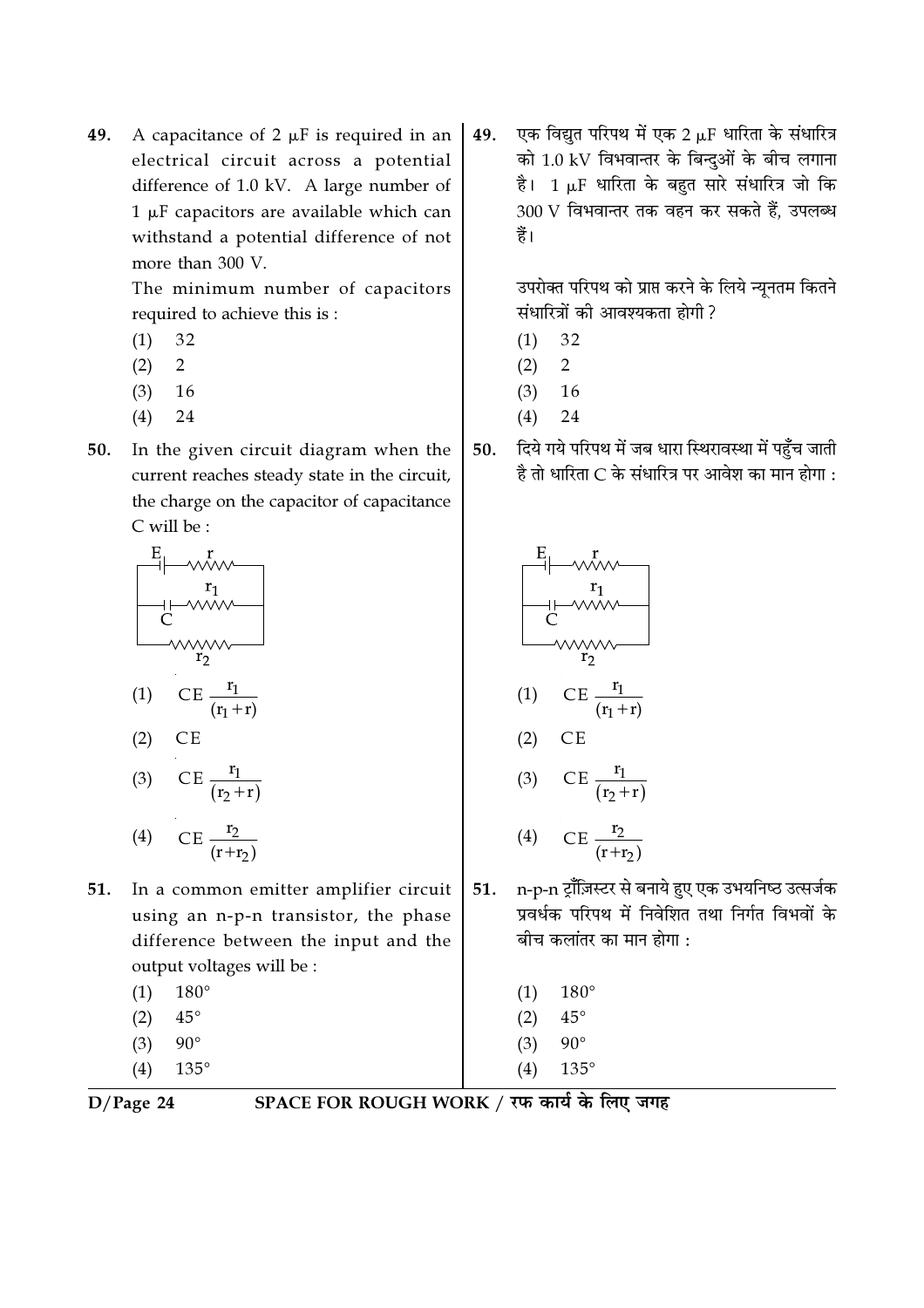- Which of the following statements is 52. false ?
	- $(1)$ Kirchhoff's second law represents energy conservation.
	- Wheatstone bridge is the most  $(2)$ sensitive when all the four resistances are of the same order of magnitude.
	- In a balanced wheatstone bridge if  $(3)$ the cell and the galvanometer are exchanged, the null point is disturbed.
	- $(4)$ A rheostat can be used as a potential divider.
- 53. A particle is executing simple harmonic motion with a time period T. At time  $t = 0$ , it is at its position of equilibrium. The kinetic energy - time graph of the particle will look like:
	- **KE**  $(1)$ KF  $(2)$ KE  $(3)$



- निम्नलिखित में से कौन सा कथन **गलत** है ? 52.
	- किरचॉफ का द्वितीय नियम ऊर्जा के संरक्षण  $(1)$ को दर्शाता है।
	- व्हीटस्टोन सेतु की सुग्रहीता सबसे अधिक तब  $(2)$ होती है जब चारों प्रतिरोधों का परिमाण तुल्य होता है।
	- एक संतुलित व्हीटस्टोन सेत में, सेल एवं  $(3)$ गैल्वेनोमीटर को आपस में बदलने पर शुन्य विक्षेप बिन्द प्रभावित होता है।
	- $(4)$ एक धारा नियंत्रक को विभव विभाजक की तरह उपयोग कर सकते हैं।
- एक कण, आवर्तकाल T से सरल आवर्त गति कर रहा 53. है। समय t = 0 पर वह साम्यावस्था की स्थिति में है। निम्न में से कौन सा ग्राफ समय के साथ गतिज ऊर्जा को सही दर्शाता है ?



SPACE FOR ROUGH WORK / रफ कार्य के लिए जगह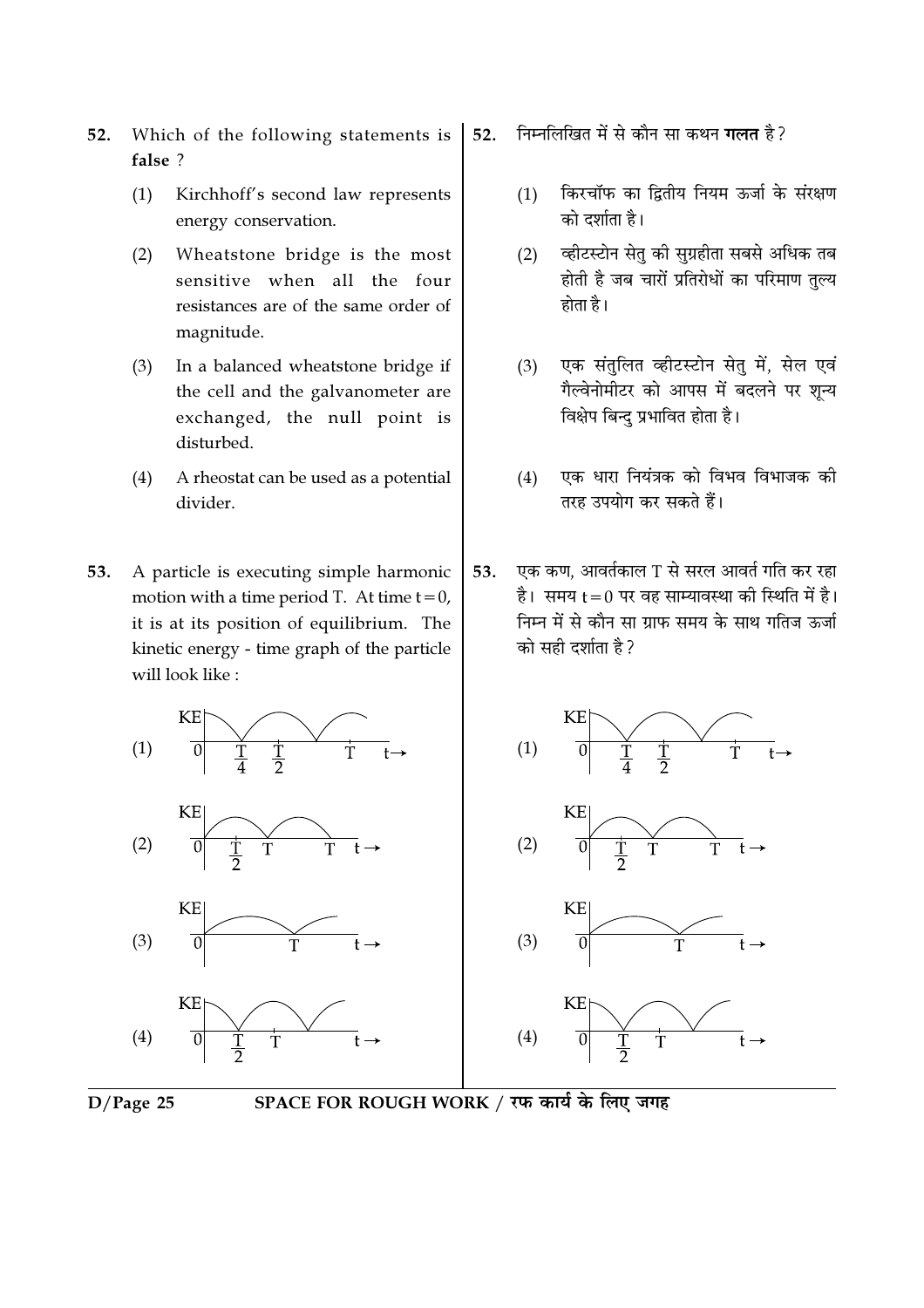- 54. An observer is moving with half the speed of light towards a stationary microwave source emitting waves at frequency 10 GHz. What is the frequency of the microwave measured by the observer? (speed of light =  $3 \times 10^8$  ms<sup>-1</sup>)
	- 15.3 GHz  $(1)$
	- $(2)$ 10.1 GHz
	- $(3)$ 12.1 GHz
	- 17.3 GHz  $(4)$
- A man grows into a giant such that his 55. linear dimensions increase by a factor of 9. Assuming that his density remains same, the stress in the leg will change by a factor of :
	- $(1)$  $\overline{81}$  $(2)$
	- $\frac{1}{9}$  $(3)$
	-
	- $(4)$ 81
- 56. When a current of 5 mA is passed through a galvanometer having a coil of resistance 15  $\Omega$ , it shows full scale deflection. The value of the resistance to be put in series with the galvanometer to convert it into a voltmeter of range  $0-10$  V is:
	- $4.005 \times 10^3 \Omega$  $(1)$
	- $1.985 \times 10^3 \Omega$  $(2)$
	- $2.045 \times 10^3 \Omega$  $(3)$
	- $2.535 \times 10^3 \Omega$  $(4)$

आवृत्ति के एक स्थिर सूक्ष्म तरंग (microwave) स्रोत की तरफ जा रहा है। प्रेक्षक द्वारा मापी गयी सूक्ष्म तरंग की आवृत्ति का मान होगा : (प्रकाश की चाल=3×10<sup>8</sup> ms<sup>-1</sup>)  $(1)$ 15.3 GHz

एक प्रेक्षक प्रकाश गति की आधी गति से 10 GHz

 $(2)$ 10.1 GHz

54.

- $(3)$ 12.1 GHz
- 17.3 GHz  $(4)$
- एक मनुष्य, एक विशालकाय मानव में इस प्रकार 55. परिवर्तित होता है कि उसकी रेखीय विमायें 9 गुना बढ जाती हैं। माना कि उसके घनत्व में कोई परिवर्तन नहीं होता है तो उसके टाँग में प्रतिबल कितने गुना हो जायेगा ?
	- $\frac{1}{81}$  $(1)$  $(2)$  $\mathbf{1}$  $(3)$  $(4)$ 81
- 15  $\Omega$  के कुण्डली प्रतिरोध के गैल्वेनोमीटर से जब 56. 5 mA की धारा प्रवाहित की जाती है तो वह पूर्ण स्केल विक्षेप दर्शाता है। इसे 0-10 V परास के विभवमापी में बदलने के लिये किस मान के प्रतिरोध को गैल्वेनोमीटर के साथ श्रेणी क्रम में लगाना होगा ?
	- (1)  $4.005 \times 10^3 \Omega$ (2)  $1.985 \times 10^3 \Omega$ 
		- $2.045 \times 10^3 \Omega$  $(3)$
		- $2.535 \times 10^3 \Omega$  $(4)$

 $D/Page$  26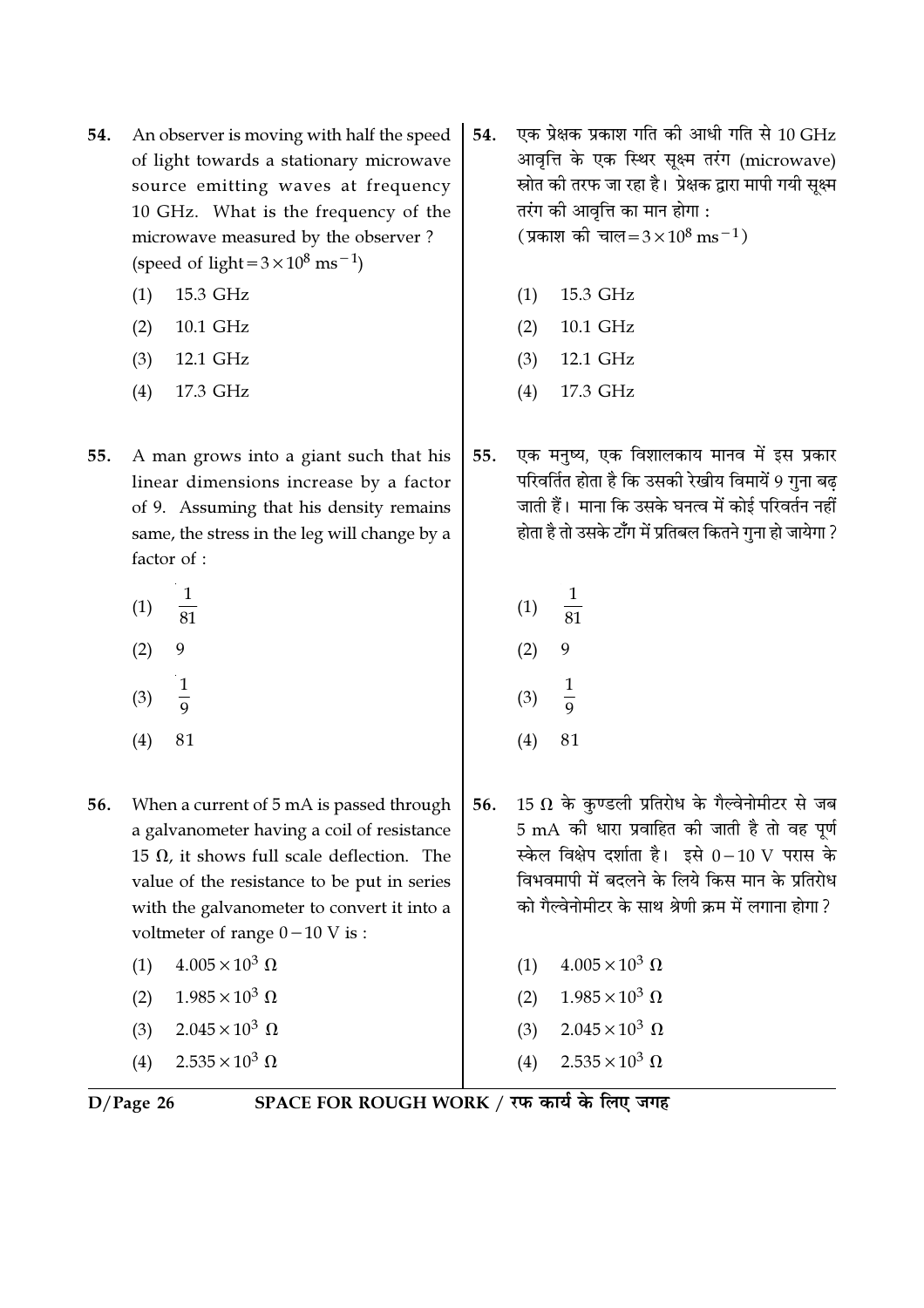57. The variation of acceleration due to gravity g with distance d from centre of the earth is best represented by  $(R = Earth's)$ radius) :



58. An external pressure  $P$  is applied on a cube at 0°C so that it is equally compressed from all sides. K is the bulk modulus of the material of the cube and  $\alpha$  is its coefficient of linear expansion. Suppose we want to bring the cube to its original size by heating. The temperature should be raised  $by:$ 

| (1) | ЗΡΚα |
|-----|------|
|     |      |

- $\mathbf{P}$  $(2)$  $\overline{3\alpha K}$
- $(3)$  $3\alpha$  $(4)$  $PK$

पृथ्वी के केन्द्र से दूरी d के साथ गुरुत्वीय त्वरण g का 57. बदलाव निम्न में से किस ग्राफ में सबसे सही दर्शाया गया है?  $(R = \frac{1}{2}$ थ्वी की त्रिज्या)



0°C पर रखे हुए एक घन पर एक दबाव P लगाया 58. जाता है जिससे वह सभी तरफ से बराबर संपीडित होता है। घन के पदार्थ का आयतन प्रत्यास्थता गुणांक K एवं रेखीय प्रसार गुणांक  $\alpha$  है। यदि घन को गर्म करके मल आकार में लाना है तो उसके तापमान को कितना बढाना पडेगा ?

| (1) | $3PK\alpha$      |
|-----|------------------|
| (2) | P<br>$3\alpha K$ |
| (3) | P<br>$\alpha K$  |
| (4) | $3\alpha$<br>PK  |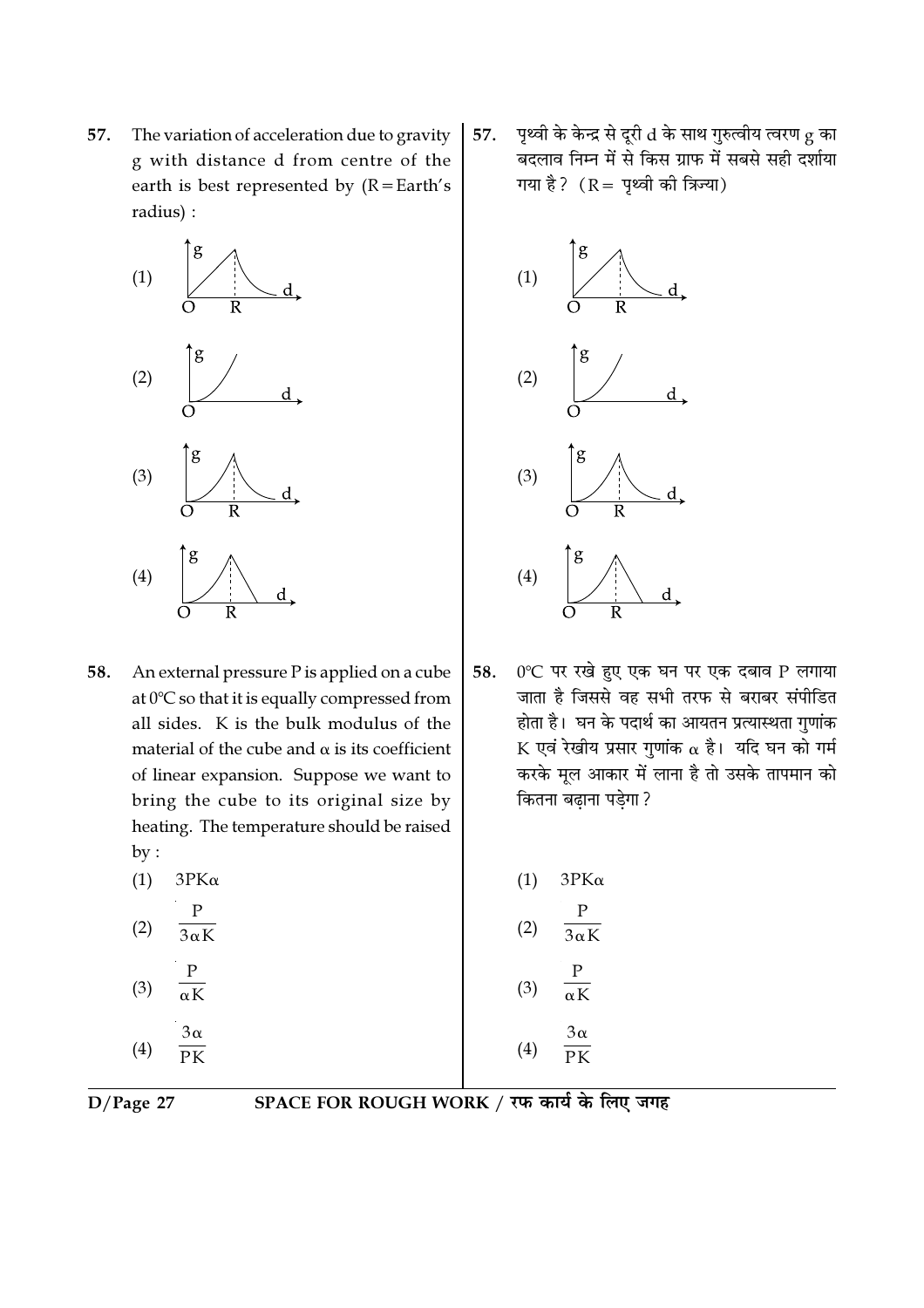- 59. A diverging lens with magnitude of focal length 25 cm is placed at a distance of 15 cm from a converging lens of magnitude of focal length 20 cm. A beam of parallel light falls on the diverging lens. The final image formed is :
	- (1) real and at a distance of 6 cm from the convergent lens.
	- (2) real and at a distance of 40 cm from convergent lens.
	- (3) virtual and at a distance of 40 cm from convergent lens.
	- (4) real and at a distance of 40 cm from the divergent lens.
- 59. एक 25 cm परिमाण की फोकस दूरी के अपसारी लेन्स को एक 20 cm परिमाण की फोकस दूरी के अभिसारी लेन्स से 15 cm की दूरी पर रखा जाता है। एक समांतर प्रकाश पुंज अपसारी लेंस पर आपतित होता है। परिणामी प्रतिबिम्ब होगा :
	- $(1)$  वास्तविक और अभिसारी लेन्स से 6 cm दुरी पर
	- (2) वास्तविक और अभिसारी लेंस से  $40 \text{ cm}$  दरी पर
	- $(3)$  आभासी और अभिसारी लेंस से 40 cm दरी पर
	- $(4)$  वास्तविक और अपसारी लेन्स से  $40 \text{ cm}$  दूरी पर
- 60. m= $10^{-2}$ kg द्रव्यमान का एक पिण्ड एक माध्यम में जा रहा है और एक घर्षण बल  $\mathrm{F}=-\mathrm{\,k} v^2$  का अनभव करता है। पिण्ड का प्रारम्भिक वेग  $v_{\rm 0}$ =10 ms $^{-1}$  है। यदि 10 s के बाद उसकी ऊर्जा 1  $\frac{1}{8}$  m $v_0^{\ 2}$  है तो  $\rm k$  का मान होगा :
	- $(1)$  10<sup>-1</sup> kg m<sup>-1</sup> s<sup>-1</sup>
	- $(2)$  10<sup>-3</sup> kg m<sup>-1</sup>
	- $(3)$  10<sup>-3</sup> kg s<sup>-1</sup>

 $(4)$  10<sup>-4</sup> kg m<sup>-1</sup>

(4) 
$$
10^{-4}
$$
 kg m<sup>-1</sup>

D/Page 28 SPACE FOR ROUGH WORK / रफ कार्य के लिए जगह

60. A body of mass m= $10^{-2}$  kg is moving in a medium and experiences a frictional force  $F = -kv^2$ . Its initial speed is  $v_0$ =10 ms<sup>−1</sup>. If, after 10 s, its energy is 1  $\frac{1}{8}$  m $v_0^2$ , the value of k will be :

- $(1)$  10<sup>-1</sup> kg m<sup>-1</sup> s<sup>-1</sup>
- $(2)$  10<sup>-3</sup> kg m<sup>-1</sup>
- $(3)$  10<sup>-3</sup> kg s<sup>-1</sup>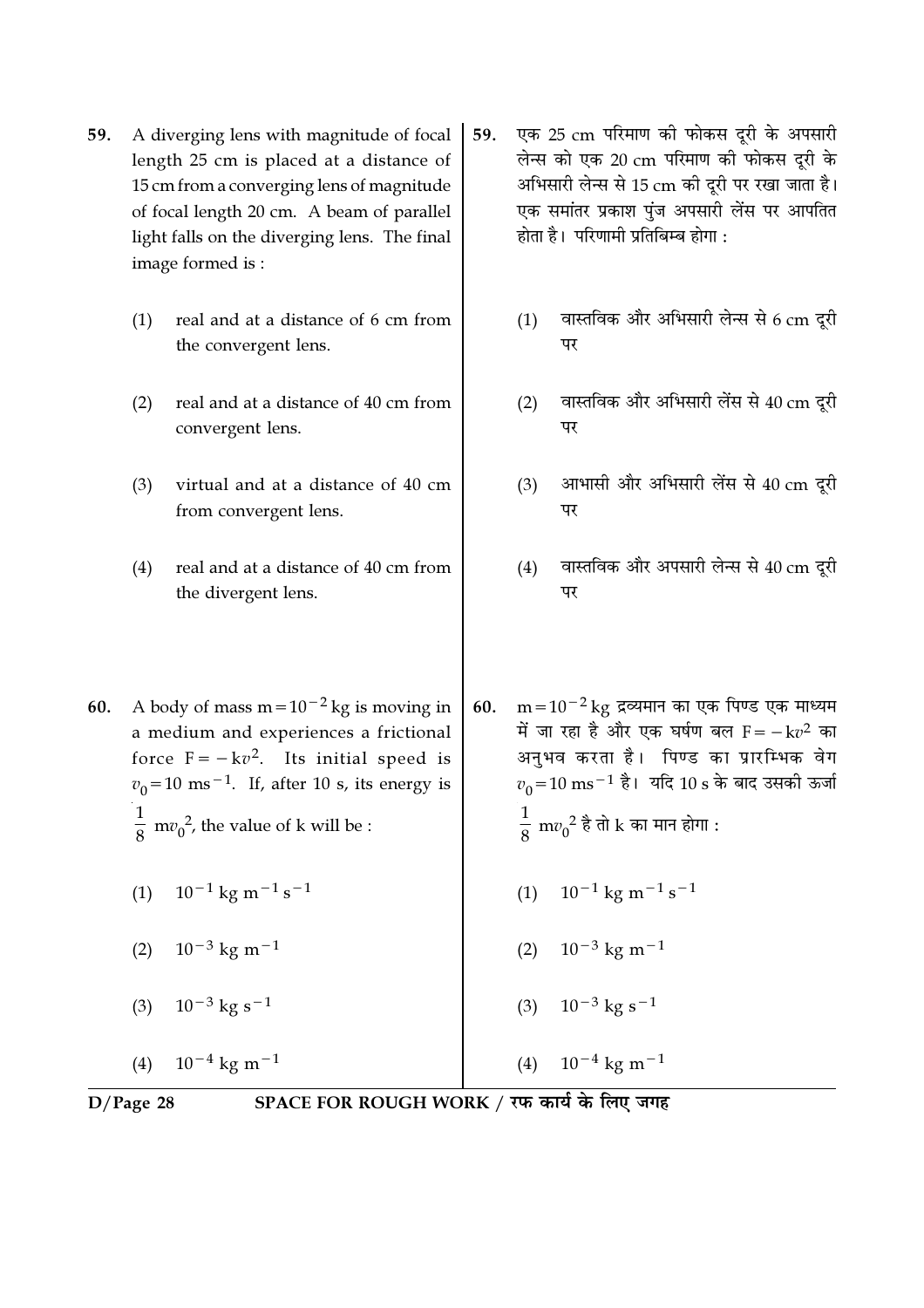#### PART C - CHEMISTRY

- 1 gram of a carbonate  $(M_2CO_3)$  on 61. treatment with excess HCl produces 0.01186 mole of  $CO<sub>2</sub>$ . The molar mass of  $M_2CO_3$  in g mol<sup>-1</sup> is :
	- 84.3  $(1)$
	- $(2)$ 118.6
	- $(3)$ 11.86
	- $(4)$ 1186

62. Given

$$
C_{(graphite)} + O_2(g) \rightarrow CO_2(g) ;
$$
  
\n
$$
\Delta_r H^\circ = -393.5 \text{ kJ} \text{ mol}^{-1}
$$
  
\n
$$
H_2(g) + \frac{1}{2}O_2(g) \rightarrow H_2O(l) ;
$$
  
\n
$$
\Delta_r H^\circ = -285.8 \text{ kJ} \text{ mol}^{-1}
$$
  
\n
$$
CO_2(g) + 2H_2O(l) \rightarrow CH_4(g) + 2O_2(g) ;
$$
  
\n
$$
\Delta_r H^\circ = +890.3 \text{ kJ} \text{ mol}^{-1}
$$

Based on the above thermochemical equations, the value of  $\Delta_r H^{\circ}$  at 298 K for the reaction

$$
C_{(graphite)} + 2H_2(g) \rightarrow CH_4(g) \text{ will be :}
$$
  
(1) +144.0 kJ mol<sup>-1</sup>  
(2) -74.8 kJ mol<sup>-1</sup>  
(3) -144.0 kJ mol<sup>-1</sup>  
(4) +74.8 kJ mol<sup>-1</sup>

- 63. The freezing point of benzene decreases by  $0.45^{\circ}$ C when  $0.2$  g of acetic acid is added to 20 g of benzene. If acetic acid associates to form a dimer in benzene, percentage association of acetic acid in benzene will be:
	- ( $K_f$  for benzene = 5.12 K kg mol<sup>-1</sup>)  $(1)$ 80.4%
	- 74.6%  $(2)$
	- $(3)$ 94.6%
	- $(4)$ 64.6%

### भाग $C - \overline{C}$ रसायन विज्ञान

- एक कार्बोनेट ( $M_2CO_3$ ) के 1 ग्राम को HCl के 61. आधिक्य में अभिक्रित किया जाता है और उससे 0.01186 मोल CO<sub>2</sub> पैदा होती है। M<sub>2</sub>CO<sub>3</sub> का मोलर द्रव्यमान g mol $^{-1}$  में है:
	- 84.3  $(1)$
	- 118.6  $(2)$
	- $(3)$ 11.86
	- $(4)$ 1186
- 62. दिया गया है.

$$
C_{(graphite)} + O_2(g) \rightarrow CO_2(g);
$$
\n
$$
\Delta_r H^\circ = -393.5 \text{ kJ mol}^{-1}
$$
\n
$$
H_2(g) + \frac{1}{2}O_2(g) \rightarrow H_2O(l);
$$
\n
$$
\Delta_r H^\circ = -285.8 \text{ kJ mol}^{-1}
$$
\n
$$
CO_2(g) + 2H_2O(l) \rightarrow CH_4(g) + 2O_2(g);
$$
\n
$$
\Delta_r H^\circ = +890.3 \text{ kJ mol}^{-1}
$$
\n
$$
\overline{\text{av}} \overline{\text{v}} \overline{\text{c}} \overline{\text{v}} \overline{\text{v}} \overline{\text{v}} \overline{\text{v}} \overline{\text{v}} \overline{\text{v}} \overline{\text{v}} \overline{\text{v}} \overline{\text{v}} \overline{\text{v}} \overline{\text{v}} \overline{\text{v}} \overline{\text{v}} \overline{\text{v}} \overline{\text{v}} \overline{\text{v}} \overline{\text{v}} \overline{\text{v}} \overline{\text{v}} \overline{\text{v}} \overline{\text{v}} \overline{\text{v}} \overline{\text{v}} \overline{\text{v}} \overline{\text{v}} \overline{\text{v}} \overline{\text{v}} \overline{\text{v}} \overline{\text{v}} \overline{\text{v}} \overline{\text{v}} \overline{\text{v}} \overline{\text{v}} \overline{\text{v}} \overline{\text{v}} \overline{\text{v}} \overline{\text{v}} \overline{\text{v}} \overline{\text{v}} \overline{\text{v}} \overline{\text{v}} \overline{\text{v}} \overline{\text{v}} \overline{\text{v}} \overline{\text{v}} \overline{\text{v}} \overline{\text{v}} \overline{\text{v}} \overline{\text{v}} \overline{\text{v}} \overline{\text{v}} \overline{\text{v}} \overline{\text{v}} \overline{\text{v}} \overline{\text{v}} \overline{\text{v}} \overline{\text{v}} \overline{\text{v}} \overline{\text{v}} \overline{\text{v}} \overline{\text{v}} \overline{\text{v}} \overline{\text{v}} \overline{\text{v}} \overline{\text{v}} \overline{\text{v}} \overline{\text{v}} \over
$$

- जब एसिटिक एसिड का 0.2 g बेंजीन के 20 g में 63. मिलाया जाता है तो बेंजीन का हिमांक 0.45℃ से कम हो जाता है। यदि एसिटिक एसिड बेंजीन में संगुणित होकर डाइमर (द्वितय) बनाता है तो एसिटिक एसिड का प्रतिशतता संगुणन होगा :
	- (बेंजीन के लिए K<sub>f</sub> = 5.12 K kg mol<sup>-1</sup>) 80.4%  $(1)$ 74.6%  $(2)$ 94.6%  $(3)$  $64.6\,\%$  $(4)$

 $D/Page$  29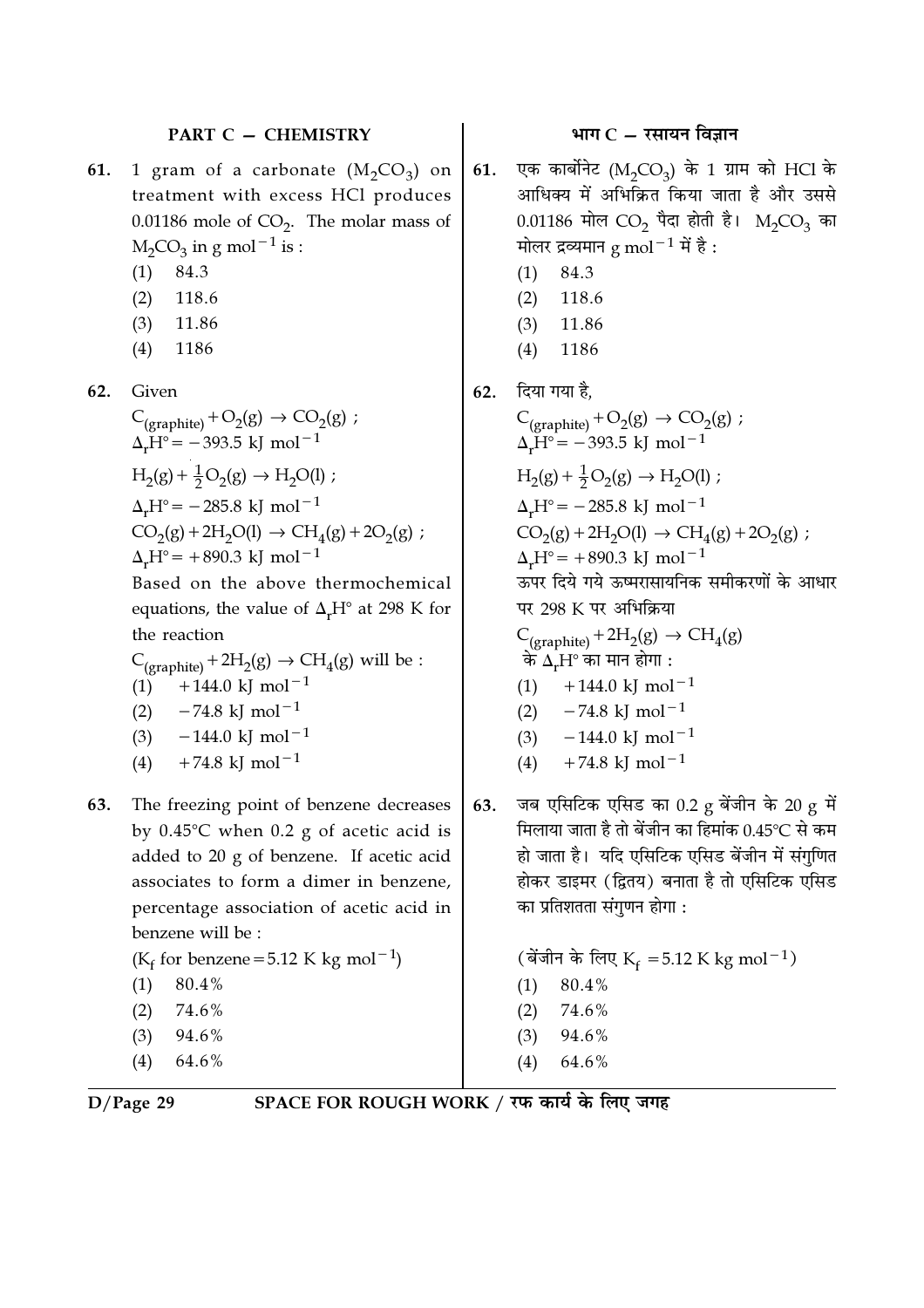| 64. | The most abundant elements by mass in                           |  |  |
|-----|-----------------------------------------------------------------|--|--|
|     | the body of a healthy human adult are :                         |  |  |
|     | Oxygen $(61.4\%)$ ; Carbon $(22.9\%)$ ,                         |  |  |
|     | Hydrogen (10.0%); and Nitrogen (2.6%).                          |  |  |
|     | The weight which a 75 kg person would                           |  |  |
|     | gain if all <sup>1</sup> H atoms are replaced by <sup>2</sup> H |  |  |
|     | atoms is:                                                       |  |  |

- $(1)$  $37.5 \text{ kg}$
- $(2)$ 7.5 kg
- $(3)$  $10 \text{ kg}$
- $(4)$  $15 \text{ kg}$

65.  $\Delta U$  is equal to :

- Isobaric work  $(1)$
- $(2)$ Adiabatic work
- $(3)$ Isothermal work
- $(4)$ Isochoric work
- 66. The formation of which of the following polymers involves hydrolysis reaction?
	- Bakelite  $(1)$
	- $(2)$ Nylon 6, 6
	- Terylene  $(3)$
	- Nylon 6  $(4)$

67. Given

$$
E_{Cl_2/Cl^-}^{\circ} = 1.36 \text{ V}, E_{Cr^{3+}/Cr}^{\circ} = -0.74 \text{ V}
$$
  
\n
$$
E_{Cr_2O_7^2/(Cr^{3+}}^{\circ} = 1.33 \text{ V}, E_{MnO_4/Mn^{2+}}^{\circ} = 1.51 \text{ V}.
$$
  
\nAmong the following, the strongest reducing agent is :  
\n(1) Mn<sup>2+</sup>  
\n(2) Cr<sup>3+</sup>

- $(3)$  $Cl^-$
- $Cr$  $(4)$
- 

 $D/Page$  30

SPACE FOR ROUGH WORK / रफ कार्य के लिए जगह

- एक स्वस्थ मनुष्य के शरीर में मात्रा की दृष्टि से 64. बहुतायत से मिलने वाले तत्व हैं : ऑक्सीजन (61.4%); कार्बन (22.9%), हाइड्रोजन (10.0%); तथा नाइट्रोजन (2.6%)। 75 kg वजन वाले एक व्यक्ति के शरीर से सभी <sup>1</sup>H परमाणुओं को <sup>2</sup>H परमाणुओं से बदल दिया जाय तो उसके भार में जो वृद्धि होगी, वह है :
	- $(1)$  37.5 kg
	- $(2)$  7.5 kg
	- $10 \text{ kg}$  $(3)$
	- $15$  kg  $(4)$
- $\Delta U$  जिसके बराबर है. वह है: 65.
	- समदाबी कार्य  $(1)$
	- रुद्धोष्म कार्य  $(2)$
	- समतापी कार्य  $(3)$
	- सम-आयतनिक कार्य  $(4)$
- निम्न बहुलकों में से कौन से बहुलक में जल अपघटन 66. अभिक्रिया सन्निहित है?
	- $(1)$  बेकेलाइट
	- $(2)$  नाइलॉन 6, 6
	- टेरीलीन  $(3)$
	- नाइलॉन  $6$  $(4)$
- 67. दिया गया है.

 $E_{Cl_2/Cl^-}^{\circ}$  = 1.36 V,  $E_{Cr^{3+}/Cr}^{\circ}$  = -0.74 V  $E_{\text{Cr}_2\text{O}_7^{2-}/\text{Cr}^{3+}}^{\circ} = 1.33 \text{ V}, E_{\text{MnO}_4^{-}/\text{Mn}^{2+}}^{\circ} = 1.51 \text{ V}.$ निम्न में से प्रबलतम अपचायक है:

- $(1)$  Mn<sup>2+</sup> (2)  $Cr^{3+}$
- 
- $Cl^ (3)$
- $Cr$  $(4)$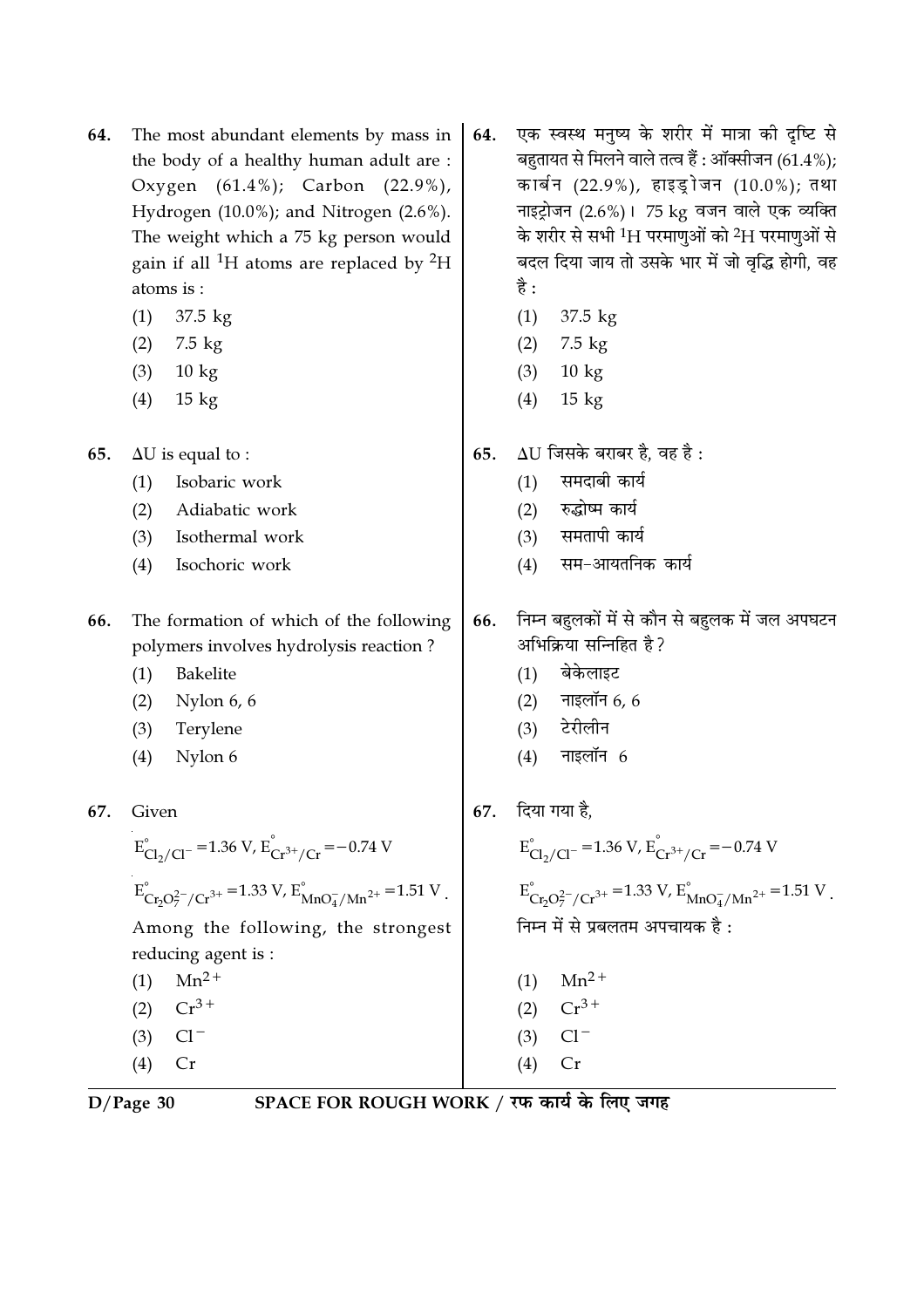- 68. The Tyndall effect is observed only when following conditions are satisfied :
	- The diameter of the dispersed  $(a)$ particles is much smaller than the wavelength of the light used.
	- The diameter of the dispersed  $(b)$ particle is not much smaller than the wavelength of the light used.
	- The refractive indices of the  $(c)$ dispersed phase and dispersion medium are almost similar in magnitude.
	- $(d)$ The refractive indices of the dispersed phase and dispersion medium differ greatly in magnitude.
	- $(b)$  and  $(d)$  $(1)$
	- $(2)$ (a) and  $(c)$
	- $(3)$  $(b)$  and  $(c)$
	- $(4)$  $(a)$  and  $(d)$
- टिन्डल प्रभाव तभी दिखायी पड़ेगा जब निम्न शर्ते 68. संतुष्ट होती हैं :
	- $(a)$ परिक्षेपित कणों का व्यास. प्रयक्त प्रकाश के तरंगदैर्घ्य की तुलना में बहुत छोटा हो।
	- परिक्षेपित कणों का व्यास, प्रयुक्त प्रकाश के  $(b)$ तरंगदैर्घ्य की तुलना में बहुत छोटा नहीं हो।
	- परिक्षेपित प्रावस्था तथा परिक्षेपण माध्यम के  $(c)$ अपवर्तनांक परिमाण लगभग एक जैसे हों।
	- परिक्षेपित प्रावस्था तथा परिक्षेपण माध्यम के  $(d)$ अपवर्तनांक परिमाण बहुत भिन्न हों।

निम्न अभिक्रियाओं में, ZnO क्रमश: कार्य करेगा:

 $ZnO + Na<sub>2</sub>O \rightarrow Na<sub>2</sub>ZnO<sub>2</sub>$ 

 $ZnO+CO_2 \rightarrow ZnCO_3$ 

क्षारक तथा क्षारक

अम्ल तथा अम्ल

अम्ल तथा क्षारक

क्षारक तथा अम्ल

- $(1)$ (b) तथा (d)
- $(2)$ (a) तथा (c)
- $(3)$ (b) तथा  $(c)$
- $(4)$ (a) तथा (d)

69.

 $(a)$ 

 $(b)$ 

 $(1)$ 

 $(2)$ 

 $(3)$ 

 $(4)$ 

In the following reactions, ZnO is 69. respectively acting as a/an :

- $ZnO + Na<sub>2</sub>O \rightarrow Na<sub>2</sub>ZnO<sub>2</sub>$  $(a)$
- $ZnO+CO_2 \rightarrow ZnCO_3$  $(b)$
- base and base  $(1)$
- $(2)$ acid and acid
- acid and base  $(3)$

 $(4)$ base and acid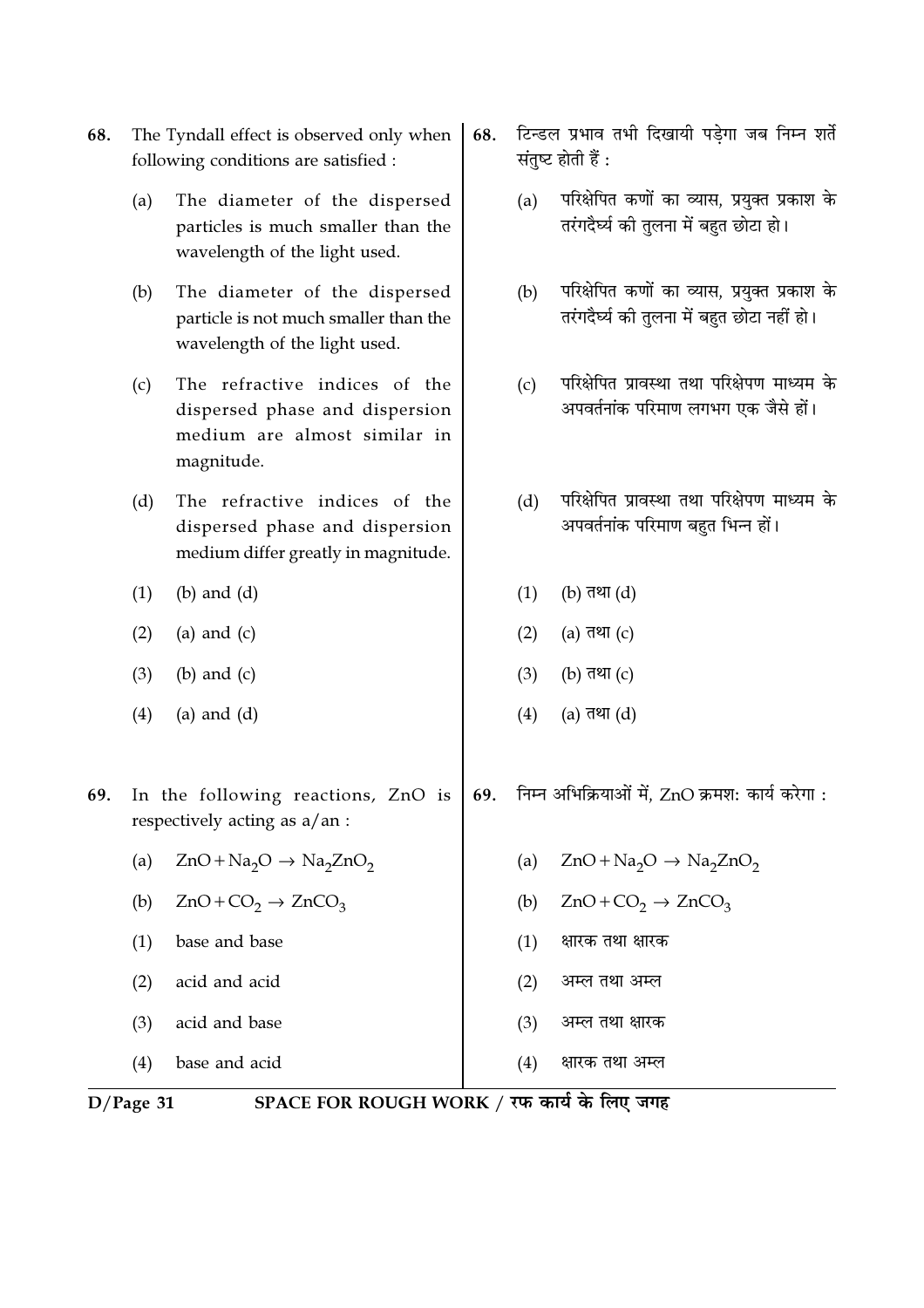70. Which of the following compounds will behave as a reducing sugar in an aqueous KOH solution?



71. The major product obtained in the following reaction is:

ΟH



- (4)  $(\pm)C_6H_5CH(O^tBu)CH_2C_6H_5$
- $D/Page$  32



एक जलीय KOH विलयन में निम्न में से कौन सा 70. यौगिक एक अपचायक शर्करा के रूप में व्यवहार करेगा?





निम्न अभिक्रिया में प्राप्त होने वाला मुख्य उत्पाद है : 71.

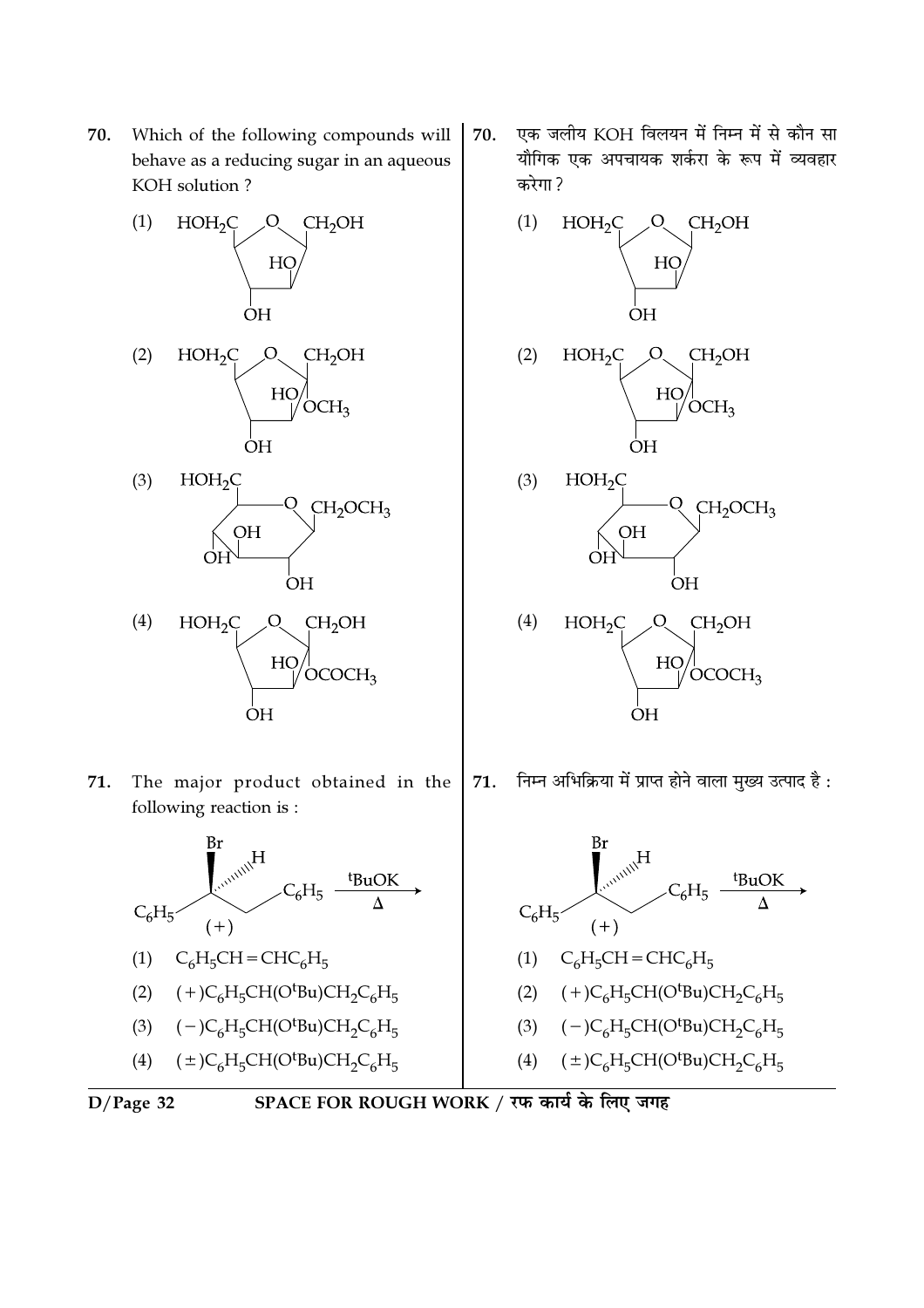| 72. | Which of the following species is not<br>paramagnetic?            | 72. | निम्न में से कौन सी स्पीशीज़ अनुचुम्बकीय <b>नहीं</b> है?          |
|-----|-------------------------------------------------------------------|-----|-------------------------------------------------------------------|
|     | CO                                                                |     | CO                                                                |
|     | (1)                                                               |     | (1)                                                               |
|     | (2)<br>O <sub>2</sub>                                             |     | (2)<br>O <sub>2</sub>                                             |
|     | (3)<br>$B_2$                                                      |     | (3)<br>$B_2$                                                      |
|     | NO<br>(4)                                                         |     | NO<br>(4)                                                         |
| 73. | On treatment of 100 mL of 0.1 M solution                          | 73. | CoCl <sub>3</sub> .6H <sub>2</sub> O के 0.1 M विलयन के 100 mL को  |
|     | of $CoCl3.6H2O$ with excess AgNO <sub>3</sub> ;                   |     | $AgNO3$ के आधिक्य में अभिकृत करने पर                              |
|     | $1.2 \times 10^{22}$ ions are precipitated. The                   |     | $1.2 \times 10^{22}$ आयन अवक्षेपित होते हैं। संकुल है:            |
|     | complex is :                                                      |     |                                                                   |
|     | (1)<br>$[Co(H2O)3Cl3]$ .3H <sub>2</sub> O                         |     | (1)<br>$[Co(H2O)3Cl3]$ .3H <sub>2</sub> O                         |
|     | $[Co(H2O)6]Cl3$<br>(2)                                            |     | $[Co(H2O)6]Cl3$<br>(2)                                            |
|     | (3)<br>$[Co(H2O)5Cl]Cl2H2O$                                       |     | $[Co(H2O)5Cl]Cl2.H2O$<br>(3)                                      |
|     | $[Co(H2O)4Cl2]Cl.2H2O$<br>(4)                                     |     | $[Co(H2O)4Cl2]Cl.2H2O$<br>(4)                                     |
| 74. | $pK_a$ of a weak acid (HA) and $pK_b$ of a weak                   | 74. | एक दुर्बल अम्ल (HA) का $pK_a$ तथा एक दुर्बल                       |
|     | base (BOH) are 3.2 and 3.4, respectively.                         |     | क्षारक (BOH) का $pK_{\rm b}$ क्रमश: 3.2 तथा 3.4 हैं।              |
|     | The pH of their salt (AB) solution is :                           |     | उनके लवण (AB) के विलयन का pH होगा :                               |
|     | (1)<br>6.9                                                        |     | (1)<br>6.9                                                        |
|     | 7.0<br>(2)                                                        |     | 7.0<br>(2)                                                        |
|     | (3)<br>1.0                                                        |     | 1.0<br>(3)                                                        |
|     | 7.2<br>(4)                                                        |     | 7.2<br>(4)                                                        |
| 75. | The increasing order of the reactivity of                         | 75. | $S_{\rm N}$ 1 अभिक्रिया के लिए निम्न हैलाइडों की                  |
|     | the following halides for the $S_{N}1$ reaction                   |     | अभिक्रियात्मकता का बढ़ता क्रम है :                                |
|     | is:                                                               |     |                                                                   |
|     | $CH_3CHCH_2CH_3$ $CH_3CH_2CH_2Cl$                                 |     | $CH_3CH_2CH_2Cl$<br>$CH_3CHCH_2CH_3$                              |
|     | Cl<br>(II)<br>(I)                                                 |     | CI<br>(II)<br>(I)                                                 |
|     | $p - H_3$ CO – C <sub>6</sub> H <sub>4</sub> – CH <sub>2</sub> Cl |     | $p - H_3$ CO – C <sub>6</sub> H <sub>4</sub> – CH <sub>2</sub> Cl |
|     | (III)                                                             |     | (III)                                                             |
|     | (II) < (I) < (III)<br>(1)                                         |     | (II) < (I) < (III)<br>(1)                                         |
|     | (I) < (III) < (II)<br>(2)                                         |     | (2) $(I) < (III) < (II)$                                          |
|     | (3)<br>(II) < (III) < (I)                                         |     | (II) < (III) < (I)<br>(3)                                         |
|     | (III) < (II) < (I)<br>(4)                                         |     | (III) < (II) < (I)<br>(4)                                         |
|     | $\alpha$ rad                                                      |     | <del>र्ग ने लिग</del> चण्च                                        |

D/Page 33 SPACE FOR ROUGH WORK / रफ कार्य के लिए जगह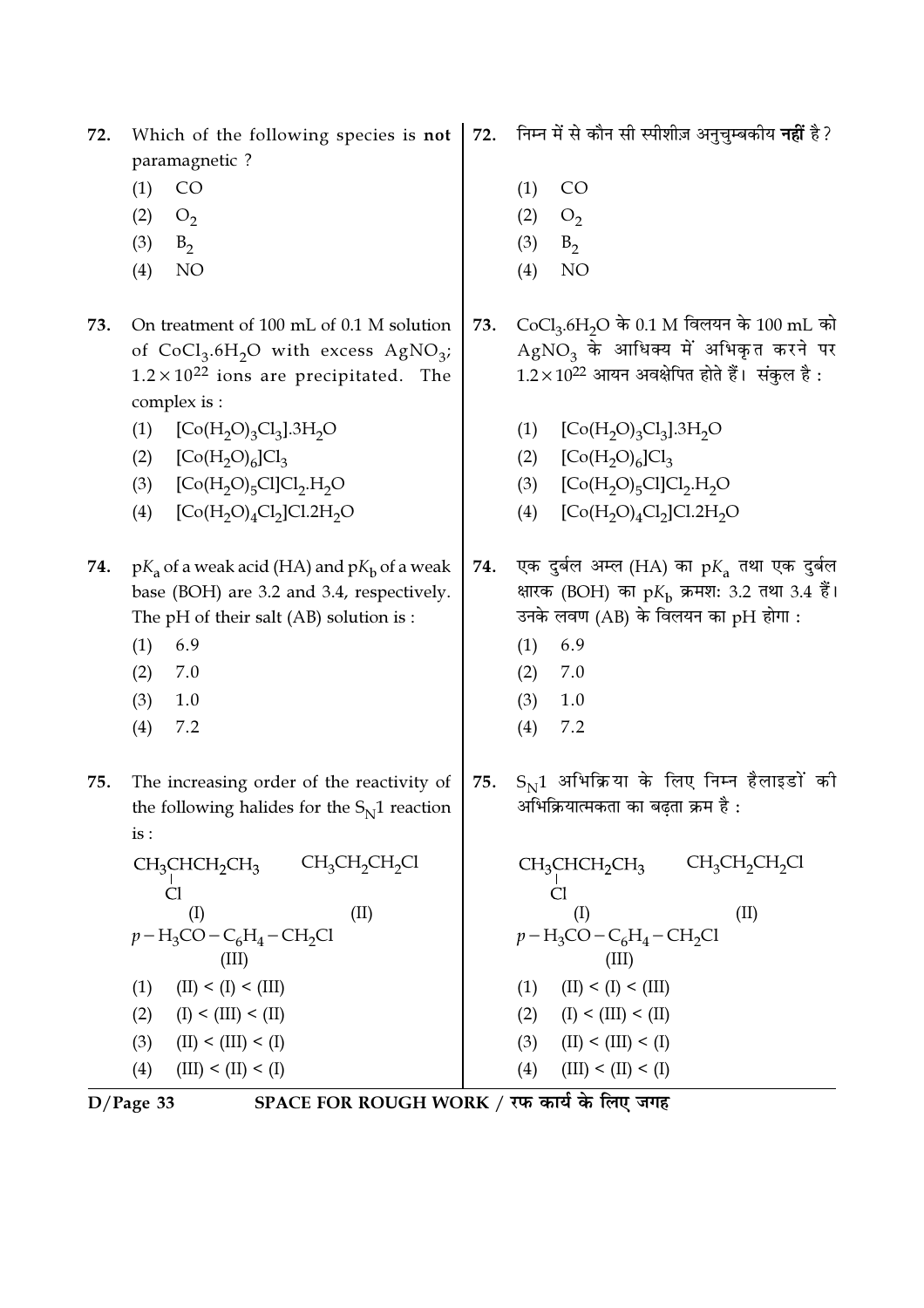- Both lithium and magnesium display 76. several similar properties due to the diagonal relationship; however, the one which is incorrect, is:
	- both form soluble bicarbonates  $(1)$
	- $(2)$ both form nitrides
	- nitrates of both Li and Mg yield NO<sub>2</sub>  $(3)$ and  $O_2$  on heating
	- both form basic carbonates  $(4)$
- 77. The correct sequence of reagents for the following conversion will be:



- CH<sub>3</sub>MgBr,  $H^+/CH_3OH$ ,  $(1)$  $[Ag(NH_3)_2]^+OH^-$
- $CH_3MgBr, \quad [Ag(NH_3)_2]^+OH^-,$  $(2)$  $H^+/CH_3OH$
- $[Ag(NH_3)_2]^+OH^-$ ,  $CH<sub>3</sub>MgBr,$  $(3)$  $H^+/CH_3OH$
- $[Ag(NH_3)_2]^+OH^-$ ,  $H^+/CH_3OH$ ,  $(4)$ CH<sub>3</sub>MgBr
- 78. The products obtained when chlorine gas reacts with cold and dilute aqueous NaOH are:
	- (1)  $ClO<sub>2</sub><sup>-</sup>$  and  $ClO<sub>3</sub><sup>-</sup>$
	- $(2)$  $Cl^-$  and  $ClO^-$
	- (3)  $Cl^-$  and  $ClO_2^-$
	- (4)  $ClO^{-}$  and  $ClO_{3}^{-}$
- विकर्ण सम्बन्ध के कारण, लीथियम तथा मैग्नीशियम 76. दोनों कई एक जैसे गुण प्रदर्शित करते हैं फिर भी, वह एक जो गलत है, है :
	- दोनों घुलनशील बाइकार्बोनेट बनाते हैं  $(1)$
	- दोनों नाइट्राइड बनाते हैं  $(2)$
	- लीथियम तथा मैग्नीशियम, दोनों के ही नाइट्रेट  $(3)$ गरम करने पर NO<sub>2</sub> तथा O<sub>2</sub> देते हैं
	- दोनों क्षारीय कार्बोनेट बनाते हैं  $(4)$
- निम्न रूपान्तरण के लिए अभिकर्मकों का सही क्रम 77. होगा :



- $CH<sub>3</sub>MgBr,$  $H^+/CH_3OH$  $(1)$  $[Ag(NH_3)_2]^+OH^-$
- $[Ag(NH_3)_2]^+OH^-$ ,  $CH<sub>3</sub>MgBr,$  $(2)$  $H^+/CH_3OH$
- (3)  $[Ag(NH_3)_2]^+OH^-$ ,  $CH_3MgBr$ ,  $H^+/CH_3OH$
- $[Ag(NH_3)_2]^+OH^-$ ,  $H^+/CH_3OH$ ,  $(4)$ CH<sub>3</sub>MgBr
- जब क्लोरीन गैस ठंडे एवं तनु जलीय NaOH के साथ 78. अभिक्रिया करती है तो प्राप्त होने वाले उत्पाद होंगे :
	- (1)  $CIO_2^-$  तथा  $CIO_3^-$
	- $(2)$  $Cl^-$  तथा  $ClO^-$
	- $Cl^-$  तथा  $ClO_2^ (3)$
	- ClO<sup>-</sup> तथा ClO<sub>3</sub>  $(4)$

 $D/Page$  34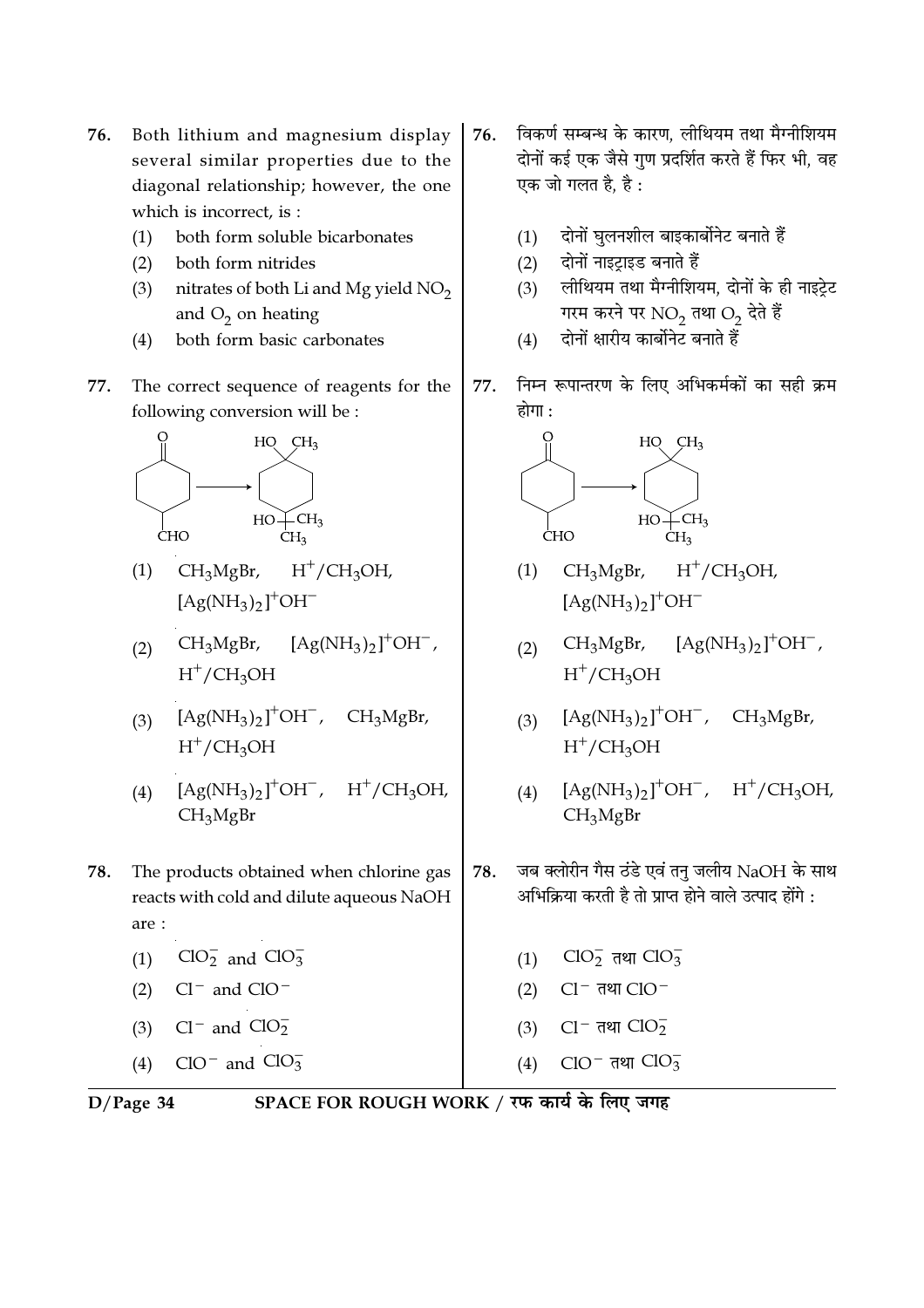79. Which of the following compounds will form significant amount of meta product during mono-nitration reaction?



- 80. 3-Methyl-pent-2-ene on reaction with HBr in presence of peroxide forms an addition product. The number of possible stereoisomers for the product is:
	- $(1)$ Zero
	- $(2)$ Two
	- $(3)$ Four
	- $(4)$ **Six**
- 81. Two reactions  $R_1$  and  $R_2$  have identical pre-exponential factors. Activation energy of R<sub>1</sub> exceeds that of R<sub>2</sub> by 10 kJ mol<sup>-1</sup>. If  $k_1$  and  $k_2$  are rate constants for reactions  $R_1$  and  $R_2$  respectively at 300 K, then  $ln(k_2/k_1)$  is equal to :  $(R=8.314 \text{ J} \text{ mol}^{-1}\text{K}^{-1})$ 
	- 12  $(1)$  $(2)$ 6  $\overline{4}$  $(3)$
	- $(4)$ 8

मोनोनाइट्रेशन अभिक्रिया में निम्न में से कौन सा यौगिक 79. मेटा उत्पाद की महत्वपूर्ण मात्रा उत्पन्न करेगा ?



- पराक्साइड की उपस्थिति में. 3-मेथिल-पेन्ट-2-ईन. 80. HBr के साथ अभिक्रिया करने पर एक संकलन उत्पाद बनाता है। उत्पाद के लिए सम्भव त्रिविम समावयवियों की संख्या होगी :
	- $(1)$ शून्य
	- दो  $(2)$
	- $(3)$ चार
	- $(4)$ छ:

दो अभिक्रियाओं,  $R_1$  तथा  $R_2$  के पूर्व चरघातांकी 81. गुणक एक जैसे हैं।  $R_1$  की संक्रियण ऊर्जा  $R_2$  के संक्रियण ऊर्जा से 10 kJ mol<sup>-1</sup> ज्यादा है। यदि अभिक्रिया R<sub>1</sub> तथा R<sub>2</sub> के लिए 300 K पर दर नियतांक क्रमश:  $k_1$  तथा  $k_2$  हों तो  $ln(k_2/k_1)$  निम्न में से किसके बराबर होगा ?  $(R=8.314 \text{ J} \text{ mol}^{-1}\text{K}^{-1})$ 12  $(1)$  $(2)$ 6

- $\overline{4}$  $(3)$
- $(4)$ 8

 $D/Page$  35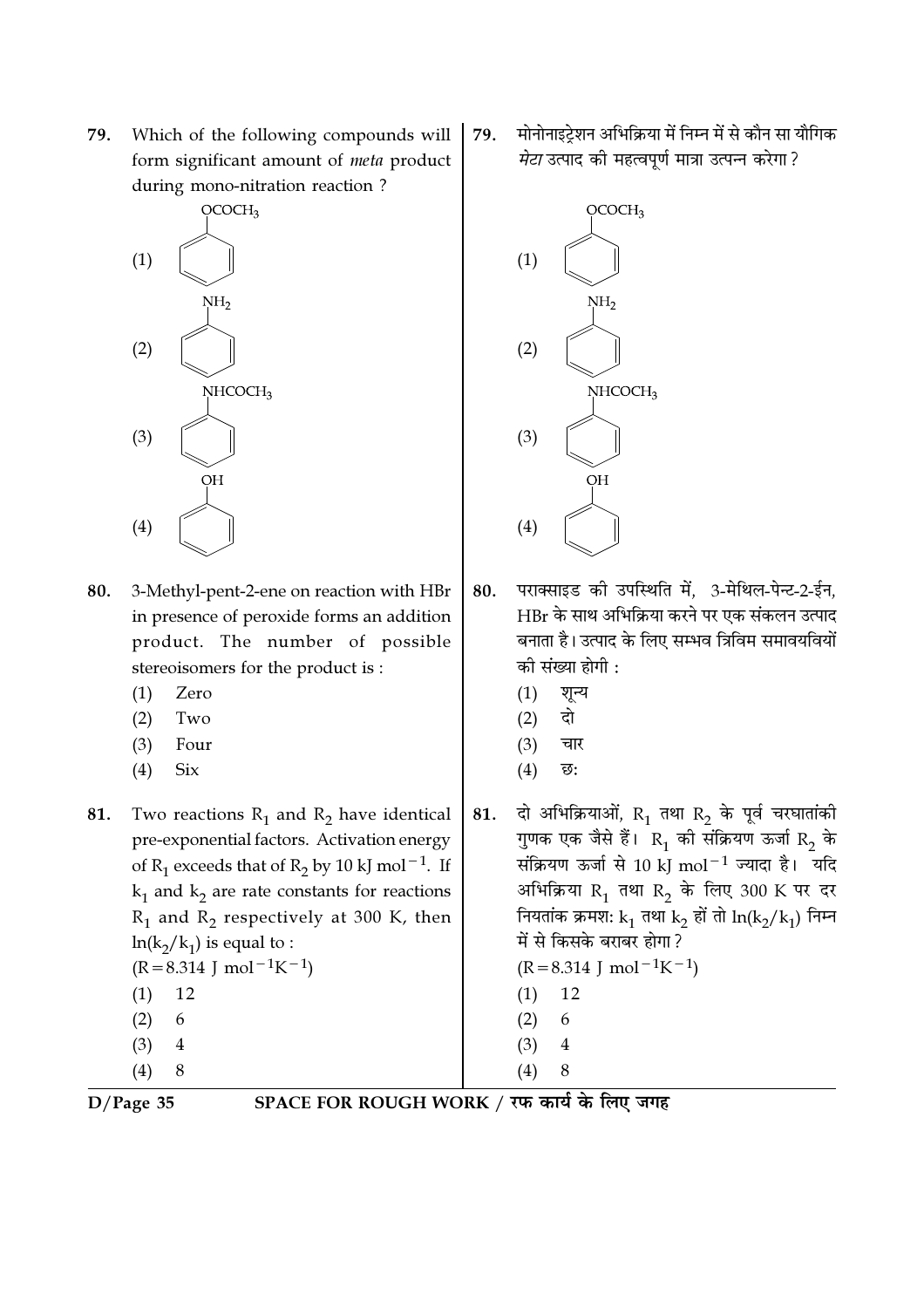Which of the following molecules is least 82. resonance stabilized?



- The group having isoelectronic species is : 83.
	- $(1)$  O<sup>-</sup>, F<sup>-</sup>, Na, Mg<sup>+</sup>
	- (2)  $Q^{2-}$ , F<sup>-</sup>, Na, Mg<sup>2+</sup>
	- (3)  $O^-$ , F<sup>-</sup>, Na<sup>+</sup>, Mg<sup>2+</sup>
	- (4)  $Q^{2-}$ , F<sup>-</sup>, Na<sup>+</sup>, Mg<sup>2+</sup>
- The radius of the second Bohr orbit for 84. hydrogen atom is: (Planck's Const. h =  $6.6262 \times 10^{-34}$  Js; mass of electron =  $9.1091 \times 10^{-31}$  kg; charge of electron e= $1.60210 \times 10^{-19}$  C; permittivity of vacuum  $\epsilon_0 = 8.854185 \times 10^{-12}$  kg<sup>-1</sup>m<sup>-3</sup>A<sup>2</sup>)  $4.76 \text{ Å}$  $(1)$ 
	- $0.529$  Å  $(2)$
	- $2.12 \text{ Å}$  $(3)$
	- $(4)$  $1.65$  Å

निम्न में से कौन सा अणु अनुनादिक रूप से न्यूनतम 82. स्थिर है?



- वह ग्रुप जिसमें समइलेक्ट्रॉनी स्पीशीज हैं, है: 83.
	- $O^-$ , F<sup>-</sup>, Na, Mg<sup>+</sup>  $(1)$
	- (2)  $Q^{2-}$ , F<sup>-</sup>, Na, Mg<sup>2+</sup>
	- (3)  $Q^-$ ,  $F^-$ ,  $Na^+$ ,  $Mg^{2+}$
	- (4)  $Q^{2-}$ , F<sup>-</sup>, Na<sup>+</sup>, Mg<sup>2+</sup>

हाइड्रोजन परमाणु के द्वितीय बोर कक्षा का अर्द्धव्यास 84. होगा : (प्लैंक स्थिरांक h = 6.6262 × 10<sup>-34</sup> Js; इलेक्ट्रॉन का द्रव्यमान=9.1091 × 10<sup>-31</sup> kg; इलेक्ट्रॉन पर आवेश e = 1.60210 × 10<sup>-19</sup> C; निर्वात का परावैद्यतांक  $\epsilon_0 = 8.854185 \times 10^{-12}$  kg<sup>-1</sup>m<sup>-3</sup>A<sup>2</sup>)  $(1)$  4.76 Å  $(2)$  0.529 Å  $(3)$  2.12 Å  $1.65$  Å  $(4)$ 

 $D/Page$  36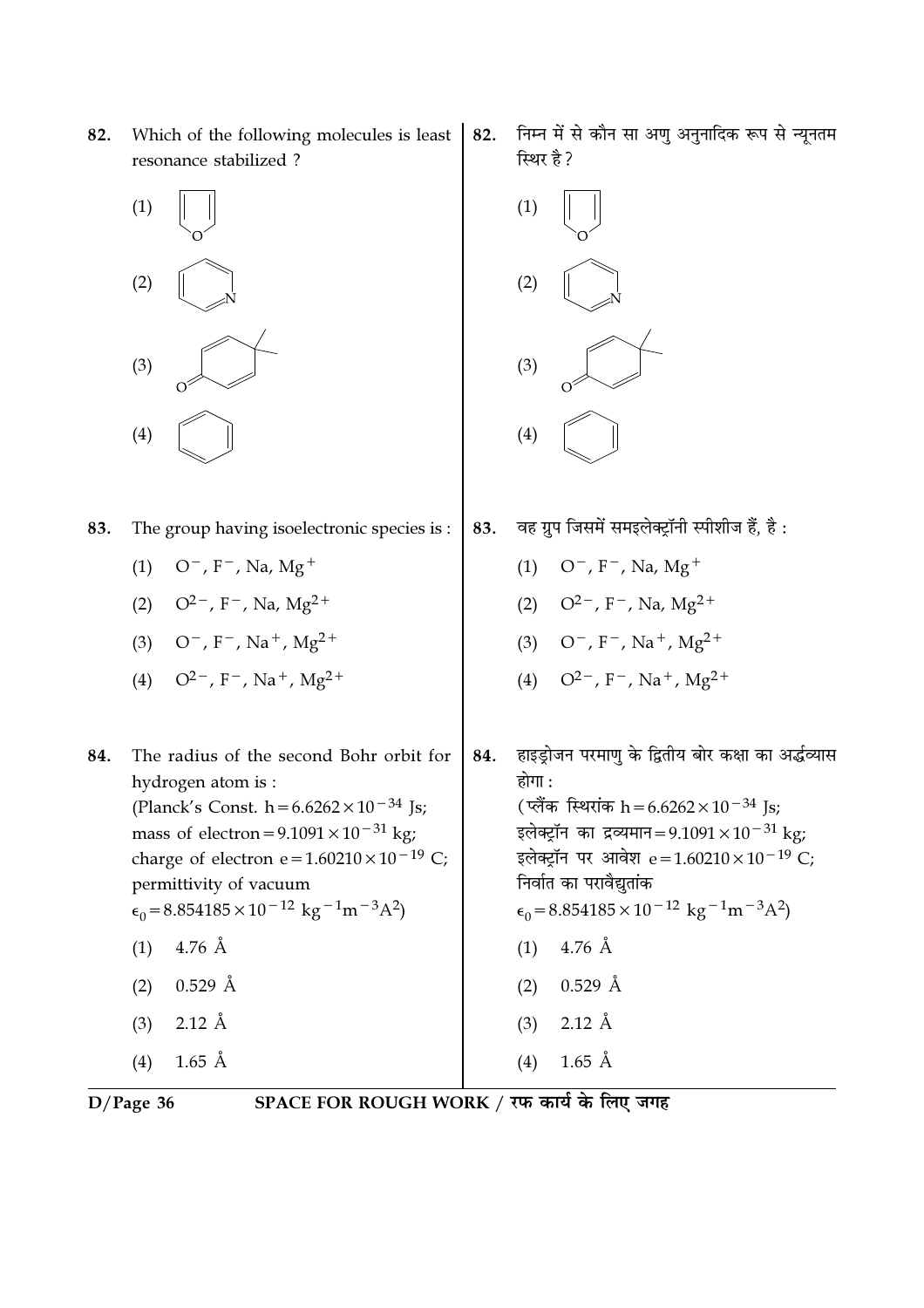**CHO CHO** CHO CHO  $(2)$  $(2)$ **COOH** COOH **CHO** CHO  $(3)$  $(3)$ **CHO CHO OH OH**  $(4)$  $(4)$ **CHO** CHO **COOH COOH** निम्न में से कौन सी अभिक्रिया अपचयोपचय 86. 86. Which of the following reactions is an (रिडॉक्स) अभिक्रिया का उदाहरण है? example of a redox reaction? (1)  $XeF_2 + PF_5 \rightarrow [XeF]^+ PF_6^-$ (1)  $XeF_2 + PF_5 \rightarrow [XeF]^+ PF_6^-$ (2)  $XeF_6 + H_2O \rightarrow XeOF_4 + 2HF$ (2)  $XeF_6 + H_2O \rightarrow XeOF_4 + 2HF$ (3)  $XeF_6 + 2H_2O \rightarrow XeO_2F_2 + 4HF$ (3)  $XeF_6 + 2H_2O \rightarrow XeO_2F_2 + 4HF$ (4)  $XeF_4 + O_2F_2 \rightarrow XeF_6 + O_2$  $XeF_4 + O_2F_2 \rightarrow XeF_6 + O_2$  $(4)$ SPACE FOR ROUGH WORK / रफ कार्य के लिए जगह  $D/Page$  37

85. The major product obtained in the following reaction is:

 $DIBAL - H$ 

**CHO** 

**COOH** 

**OH** 

 $(1)$ 

निम्न अभिक्रिया में प्राप्त मुख्य उत्पाद है: 85.

**COOH** 

**OH** 

 $(1)$ 

 $DIBAL - H$ 

**CHO**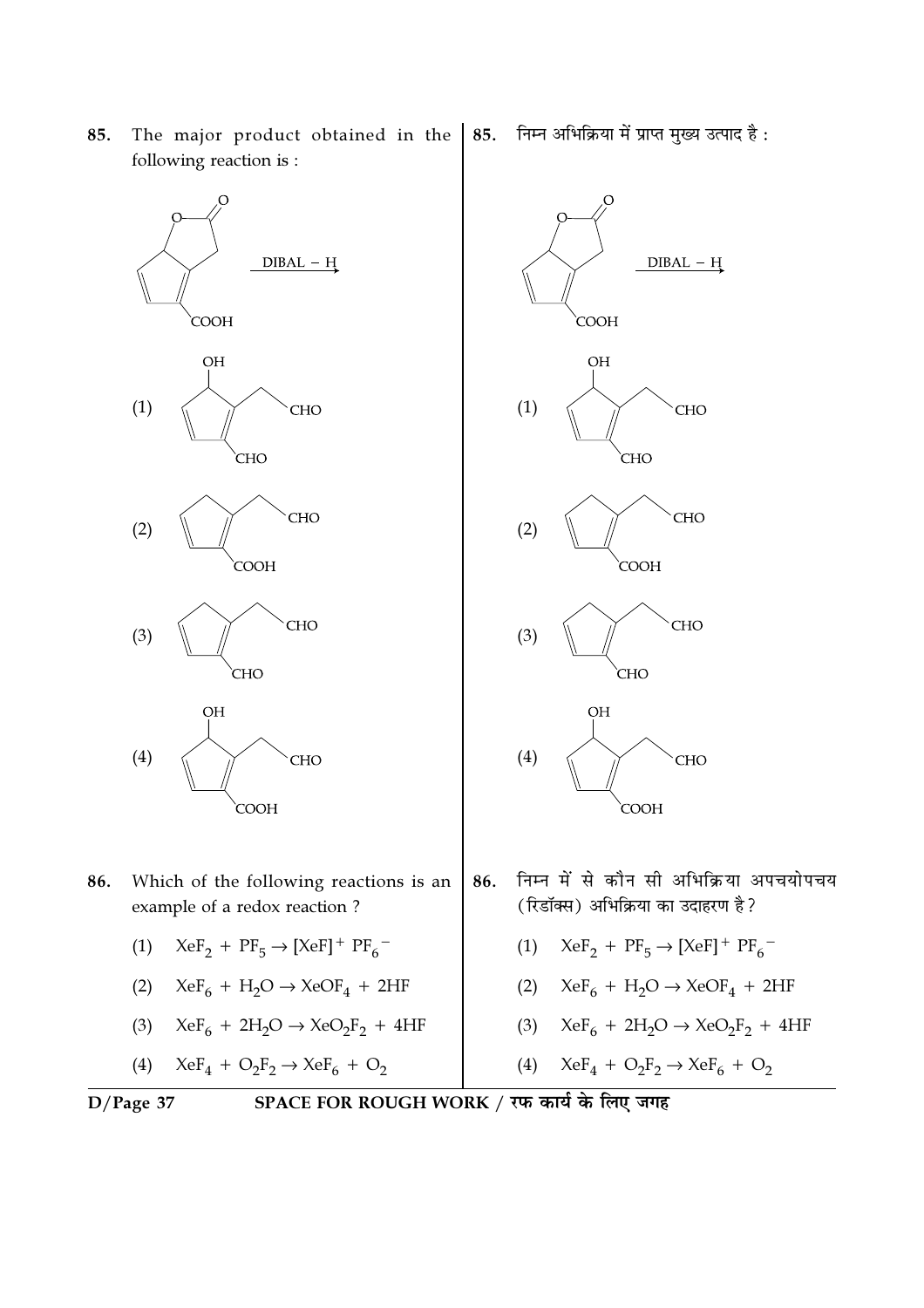- 87. A metal crystallises in a face centred cubic structure. If the edge length of its unit cell is 'a', the closest approach between two atoms in metallic crystal will be :
	- $2\sqrt{2}$  a  $(1)$
	- $\sqrt{2}$  a  $(2)$
	- $(3)$
	- $(4)$  $2a$
- 88. Sodium salt of an organic acid 'X' produces effervescence with conc.  $H_2SO_4$ . 'X' reacts with the acidified aqueous CaCl<sub>2</sub> solution to give a white precipitate which decolourises acidic solution of KMnO<sub>4</sub>.  $'X'$  is :
	- $(1)$ HCOONa
	- $(2)$  $CH<sub>3</sub>COONa$
	- (3)  $\text{Na}_2\text{C}_2\text{O}_4$
	- $C_6H_5COONa$  $(4)$
- 89. A water sample has ppm level concentration of following anions

$$
F^- = 10; \quad SO_4^{2-} = 100; \quad NO_3^- = 50
$$

The anion/anions that make/makes the water sample unsuitable for drinking is/ are:

- both  $SO_4^{2-}$  and  $NO_3^ (1)$
- only  $F^ (2)$
- only  $SO_4^{2-}$  $(3)$
- $(4)$ only  $NO_3^-$
- एक धातु फलक केन्द्रित घन संरचना में क्रिस्टलित 87. होती है। यदि इसके एकक सेल की कोर लम्बाई 'a' है, तो धात्विक क्रिस्टल में दो परमाणुओं के बीच सन्निकटतम दूरी होगी :
	- $2\sqrt{2}$  a  $(1)$
	- $\sqrt{2}$  a  $(2)$
	- a  $(3)$  $\overline{\sqrt{2}}$
	- $(4)$  $2a$
- एक कार्बनिक अम्ल का सोडियम लवण 'X' सान्द्र 88.  $H_2SO_4$  के साथ बुदबुदाहट देता है। 'X' अम्लीय जलीय  $CaCl<sub>2</sub>$  के साथ अभिक्रिया करता है और सफेद अवक्षेप देता है जो  $\mathrm{KMnO}_4$  के अम्लीय विलयन को रंगहीन बना देता है। ' $X'$  है:
	- (1) HCOONa
	- $(2)$  CH<sub>3</sub>COONa
	- (3)  $\text{Na}_2\text{C}_2\text{O}_4$
	- $C_6H_5COONa$  $(4)$
- 89. एक जल प्रतिदर्श में पी.पी.एम. (ppm) स्तर की निम्न ऋणायनों की सान्द्रता है।

 $F^- = 10$ ;  $SO_4^{2-} = 100$ ;  $NO_3^- = 50$ 

वह/वे ऋणायन जो जल प्रतिदर्श को पीने के लिए अनुपयुक्त बनाता है/बनाते हैं, है/हैं :

- (1)  $SO_4^{2-}$  तथा  $NO_3^-$  दोनों
- मात्र  $F^ (2)$
- मात्र  $SO_4^{2-}$  $(3)$
- $(4)$ मात्र NO $_3^-$

 $D/Page$  38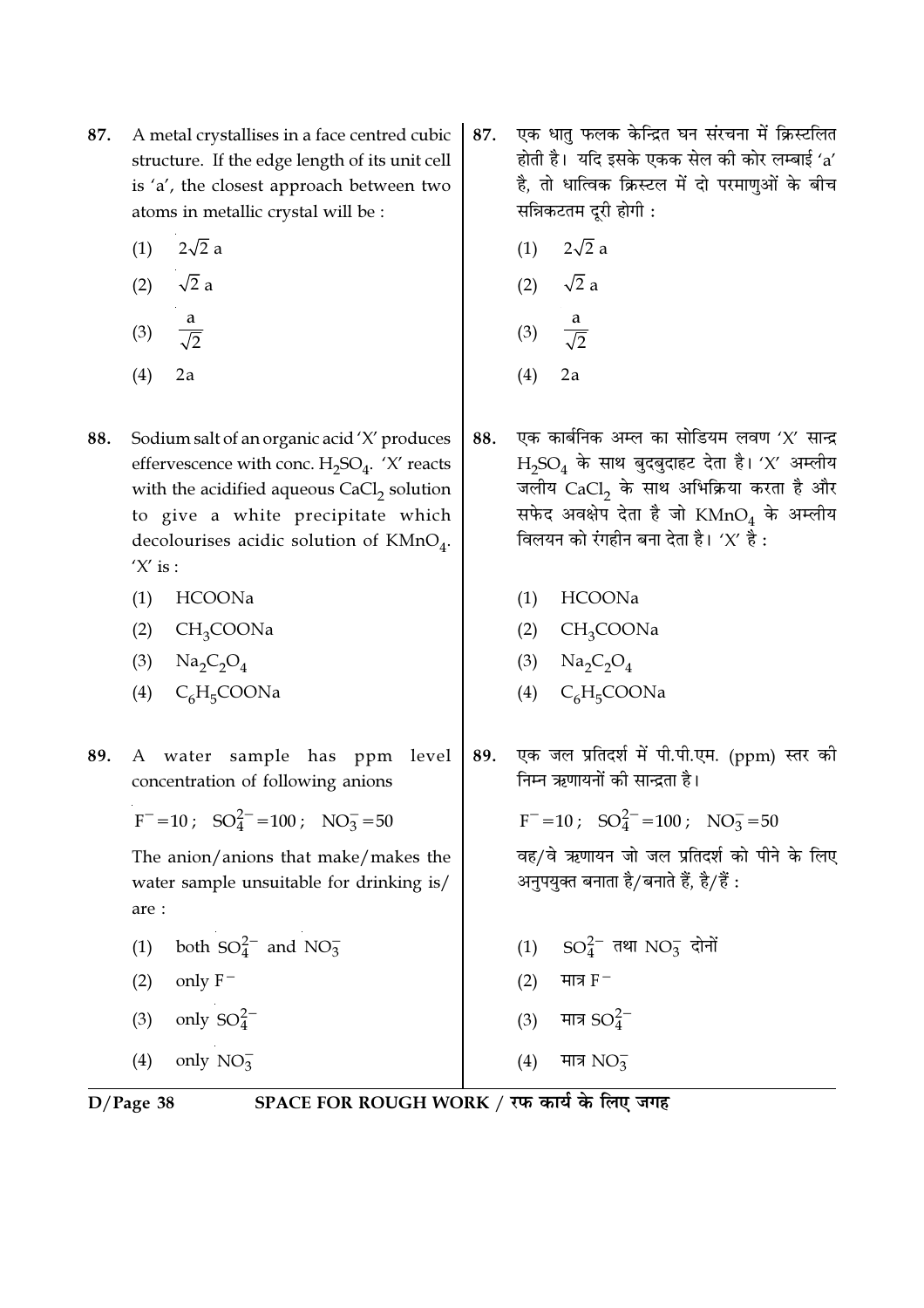Which of the following, upon treatment 90. with tert-BuONa followed by addition of bromine water, fails to decolourize the colour of bromine?



निम्न में से कौन, tert-BuONa के साथ अभिकृत 90. करने तथा ब्रोमीन जल के मिलाने पर, ब्रोमीन के रंग को रंगहीन करने में असमर्थ होता है ?



SPACE FOR ROUGH WORK / रफ कार्य के लिए जगह

 $D/Page$  39